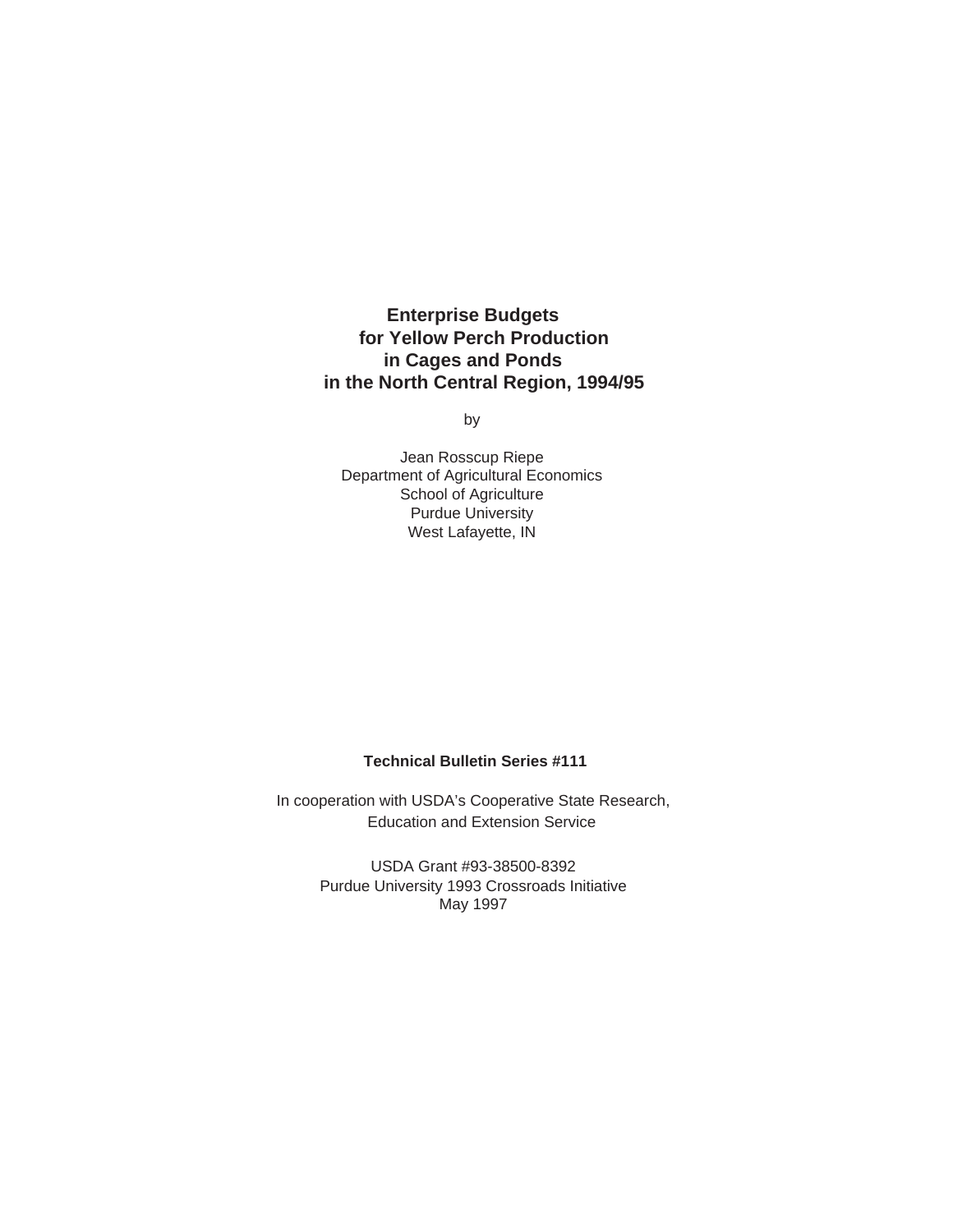ii —Enterprise Budgets for Yellow Perch Production in Cages and Ponds in the North Central Region, 1994/95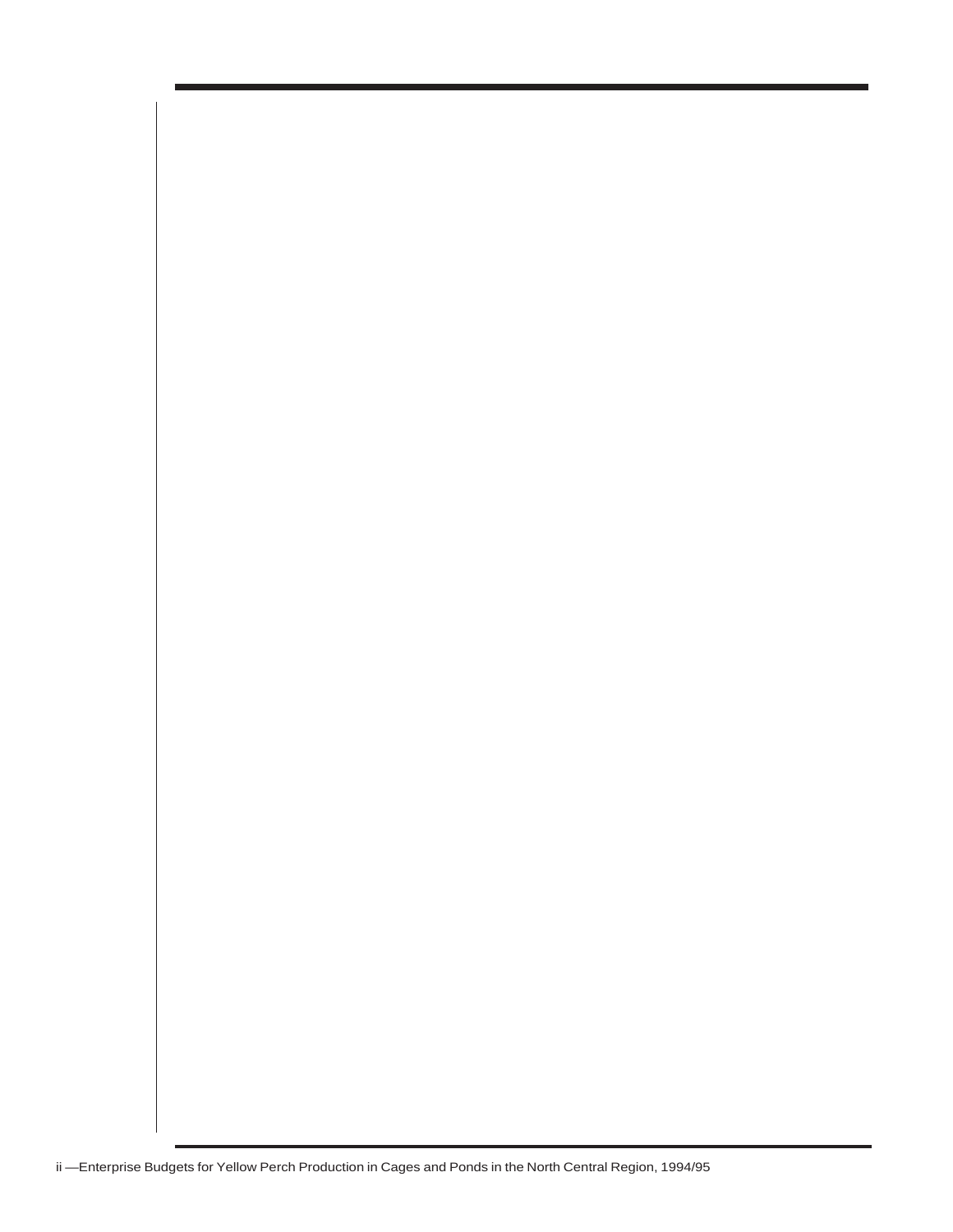## **Contents**

| Appendix B. Delivered prices for feed and fingerlings in the North Central Region 43 |
|--------------------------------------------------------------------------------------|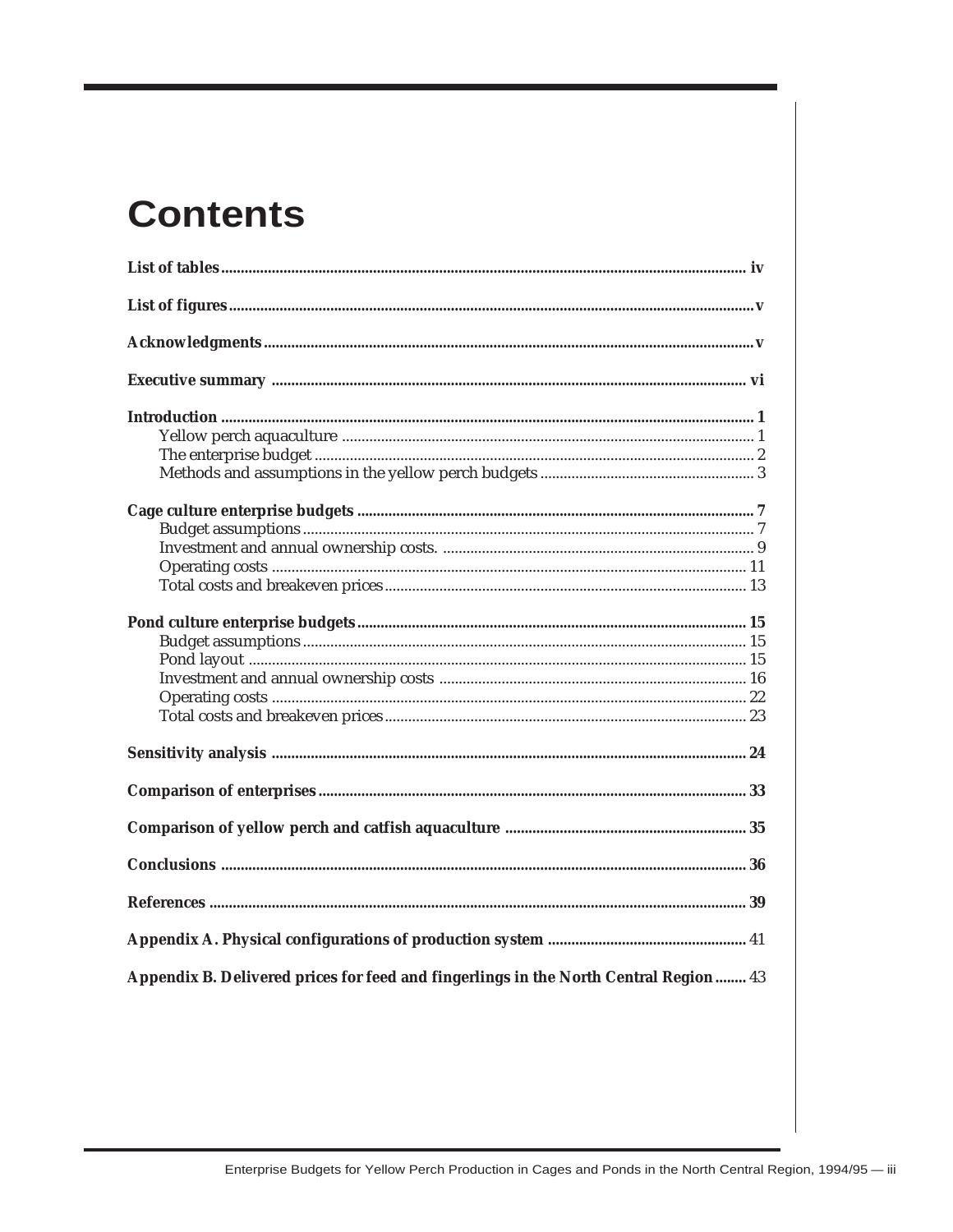### **List of tables**

| Table 1.  | Budget assumptions for food-size yellow perch: 5,000 lbs. production, cage culture,               | Page |
|-----------|---------------------------------------------------------------------------------------------------|------|
| Table 2.  | Investment and annual ownership costs for food-size yellow perch: 5,000 lbs.                      |      |
| Table 3.  | Operating and total costs for food-size yellow perch: 5,000 lbs. production, cage                 |      |
| Table 4.  | Budget assumptions for food-size yellow perch: 50,000 lbs. production, cage culture,              |      |
| Table 5.  | Investment and annual ownership costs for food-size yellow perch: 50,000 lbs.                     |      |
| Table 6.  | Operating and total costs for food-size yellow perch: 50,000 lbs. production, cage                |      |
| Table 7.  | Budget assumptions for food-size yellow perch: 5,000 lbs. production, pond culture,               |      |
| Table 8.  | Investment and annual ownership costs for food-size yellow perch: 5,000 lbs.                      |      |
| Table 9.  | Operating and total costs for food-size yellow perch: 5,000 lbs. production, pond                 |      |
| Table 10. | Budget assumptions for food-size yellow perch: 50,000 lbs. production,                            |      |
| Table 11. | Investment and annual ownership costs for food-size yellow perch: 50,000                          |      |
| Table 12. | Operating and total costs for food-size yellow perch: 50,000 lbs. production, pond                |      |
| Table 13. | Sensitivity analysis of net returns to market price, by production system and size                |      |
|           | Table 14a-d. Sensitivity analysis of breakeven price to alternative prices and production         |      |
|           | Table 15a-d. Sensitivity analysis of breakeven price to alternative prices and production         |      |
|           | Table 16a-d. Sensitivity analysis of breakeven price to alternative prices and production values: |      |
|           | Table 17a-d. Sensitivity analysis of breakeven price to alternative prices and production values: |      |
|           |                                                                                                   |      |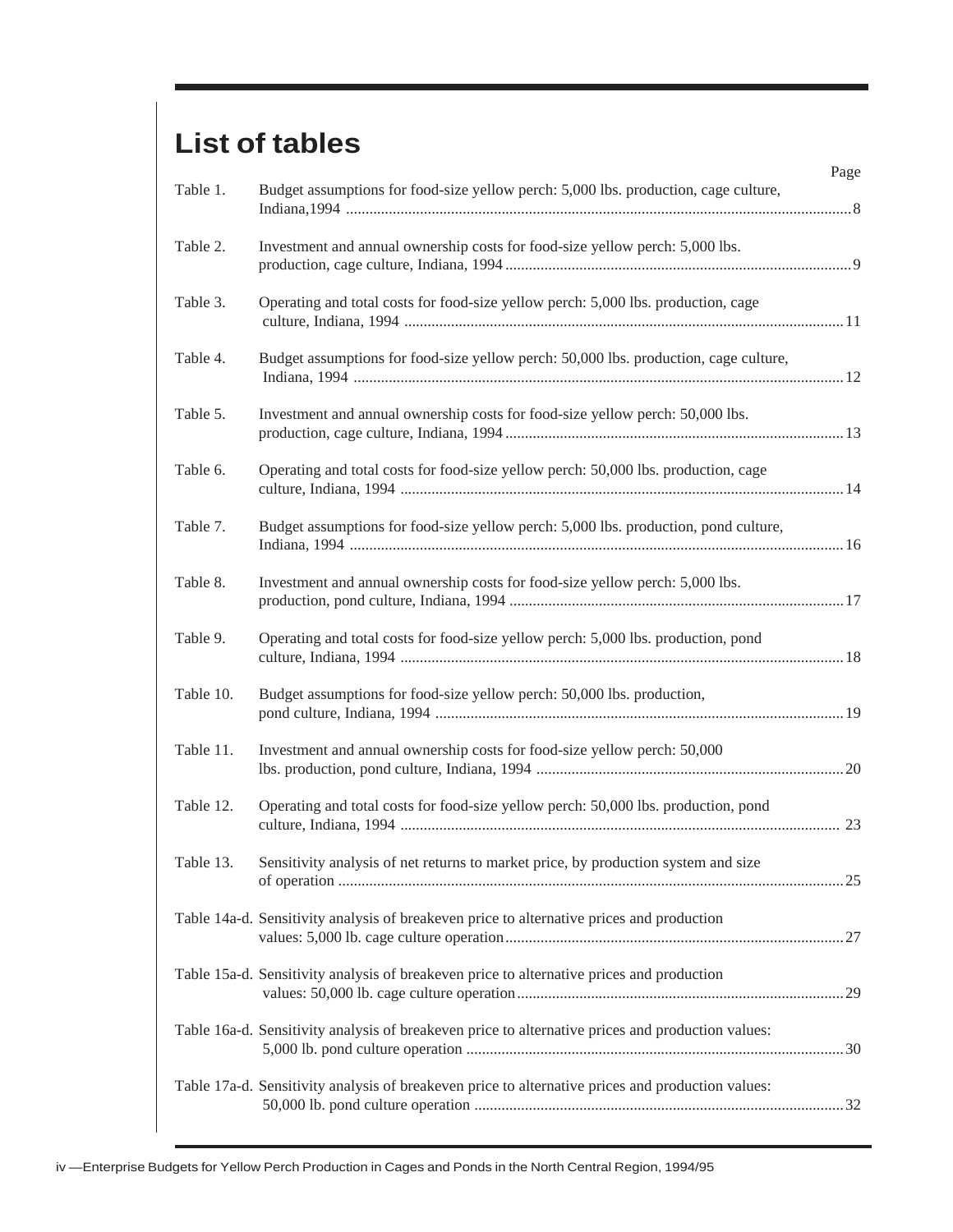| Table 18. | Summary of selected budget results by production system and size of operation34                                                                                          |
|-----------|--------------------------------------------------------------------------------------------------------------------------------------------------------------------------|
|           | Appendix Table B1. Delivered feed prices for trout finishing diets (38% or 40% protein, 50 lb. bags)<br>for five locations in the North Central Region, by manufacturer  |
|           | Appendix Table B2. Delivered prices per fingerling for advanced yellow perch fingerlings trained<br>on feed for five locations in the North Central Region, by producing |

### **List of figures**

| Appendix Figure B1. Five locations in the North Central Region for which |  |
|--------------------------------------------------------------------------|--|

Page

#### **Acknowledgments**

The author would like to thank the research and extension staff in the North Central Region who participated in this project by providing expert opinions on production values for yellow perch upon which the budgets in this publication were based. These individuals spent valuable time filling out forms sent them to elicit their opinions, as well as conversing with the author in person and on the telephone. These individuals include: D. LaDon Swann, Purdue University; Paul B. Brown, Purdue University; Terrence B. Keyes, University of Nebraska; Don Garling, University of Michigan; and Jeffrey A. Malison, University of Wisconsin-Madison.

Other people who have contributed to the author's understanding of yellow perch fisheries and culture or who helped in the conceptualization of the budgets also deserve thanks. They include: Marshall A. Martin, Purdue University; Patrick D. O'Rourke, Illinois State University; Fred P. Binkowski, University of Wisconsin-Milwaukee; James M. Ebeling, The Ohio State University; Carole R. Engle, University of Arkansas at Pine Bluff; Doug Lipton, University of Maryland; Glen Musch, DeMotte, Indiana; and Chris Bennett, Bennett Fish Inc., Lorain, Ohio.

All assumptions and any errors or omissions in the production cost estimates and associated text are entirely the responsibility of the author.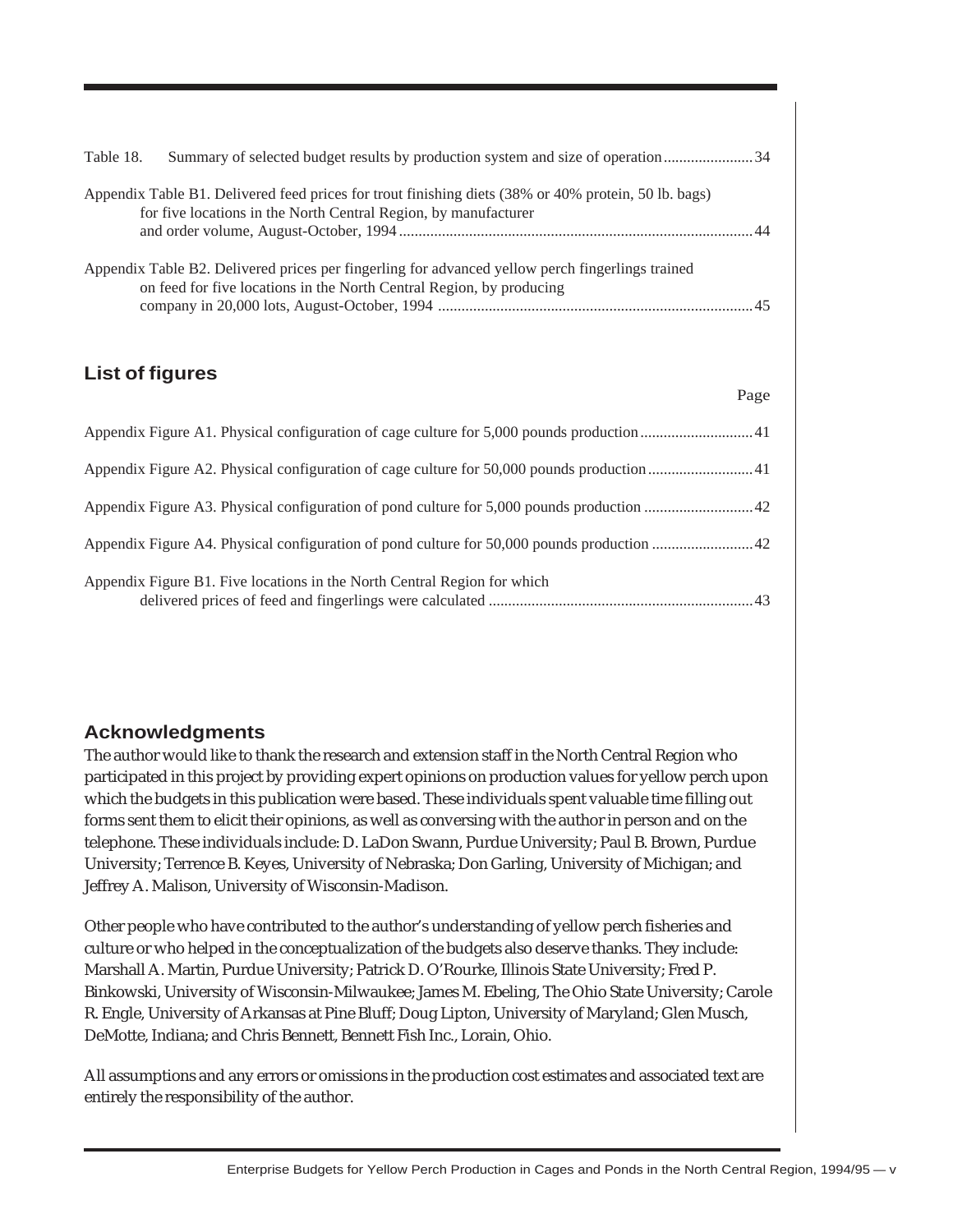# **Executive summary**

This study reports the results of an investigation into the costs of culturing yellow perch for the food fish market in the North Central Region (NCR). Enterprise budgets were developed for both cage and pond production systems at two size levels, 5,000 and 50,000 pounds of production. Because only a handful of established yellow perch aquaculture operations currently exist in the NCR, hypothetical production systems were modeled. Production values used in the budgets (e.g., feed conversion ratio, death loss, stocking rate) were based on the expert opinion of research and extension personnel at various universities in the NCR who are familiar with yellow perch.

The production costs developed in this study suggest that larger systems, which can capture economies of size in investment and input costs, are likely to be economically feasible. The breakeven prices (cost per pound) for the larger cage and pond operations were similar and averaged about \$2.00 per pound. This price is near the bottom of the range of monthly average wholesale market prices for yellow perch in the round reported by Lake Erie processors.

Smaller operations are much less likely to be economically feasible, especially if annual ownership costs per pound are high. (Ownership costs are annual costs associated with the ownership of capital investment items, such as levee ponds, and include interest, depreciation, repairs, taxes, and insurance.) This is the case for the small pond operation that has a breakeven price of \$3.48 per pound. Annual ownership costs for this operation are \$1.20 per pound compared to \$0.12, \$0.36, and \$0.45 per pound for the larger cage, smaller cage, and larger pond operations, respectively. Smaller operations with reasonable per pound ownership costs might be profitable at high-end market prices (around \$3.00 per

pound). The small cage operation fits this category with a breakeven price of \$2.80 per pound. These operations are more sensitive to adverse price and cost movements than larger operations. However, they can improve their likelihood of success by increasing the size at which they market their perch and by controlling operating costs, especially by decreasing input prices for feed and fingerlings.

Operating costs are similar for both types of production systems. Economies of size also exist for operating costs, but the effect is not as strong. Fingerlings and feed account for over 60 percent of total costs in all but the small pond operation. Transportation costs can dramatically affect delivered feed prices. Shipping costs are often determined more by shipment volume and ingenuity in arranging transportation and less by length of haul.

Despite the importance of size economies, it is not yet known which size of operation will yield the most profitable economies of size in either cage or pond production systems for yellow perch. A manager must take into account revenues as well as costs in determining the optimal size, input mix, and product mix of an enterprise. The lowest cost of production (or the highest amount of production) does not alone determine the most profitable operation.

Sensitivity analysis showed that changes in fingerling prices, feed prices, and market size of the fish have larger impacts on breakeven prices than do changes in the feed conversion ratio and death loss. In particular, fingerling price can have a substantial effect on enterprise profitability since yellow perch are marketed at such low weights.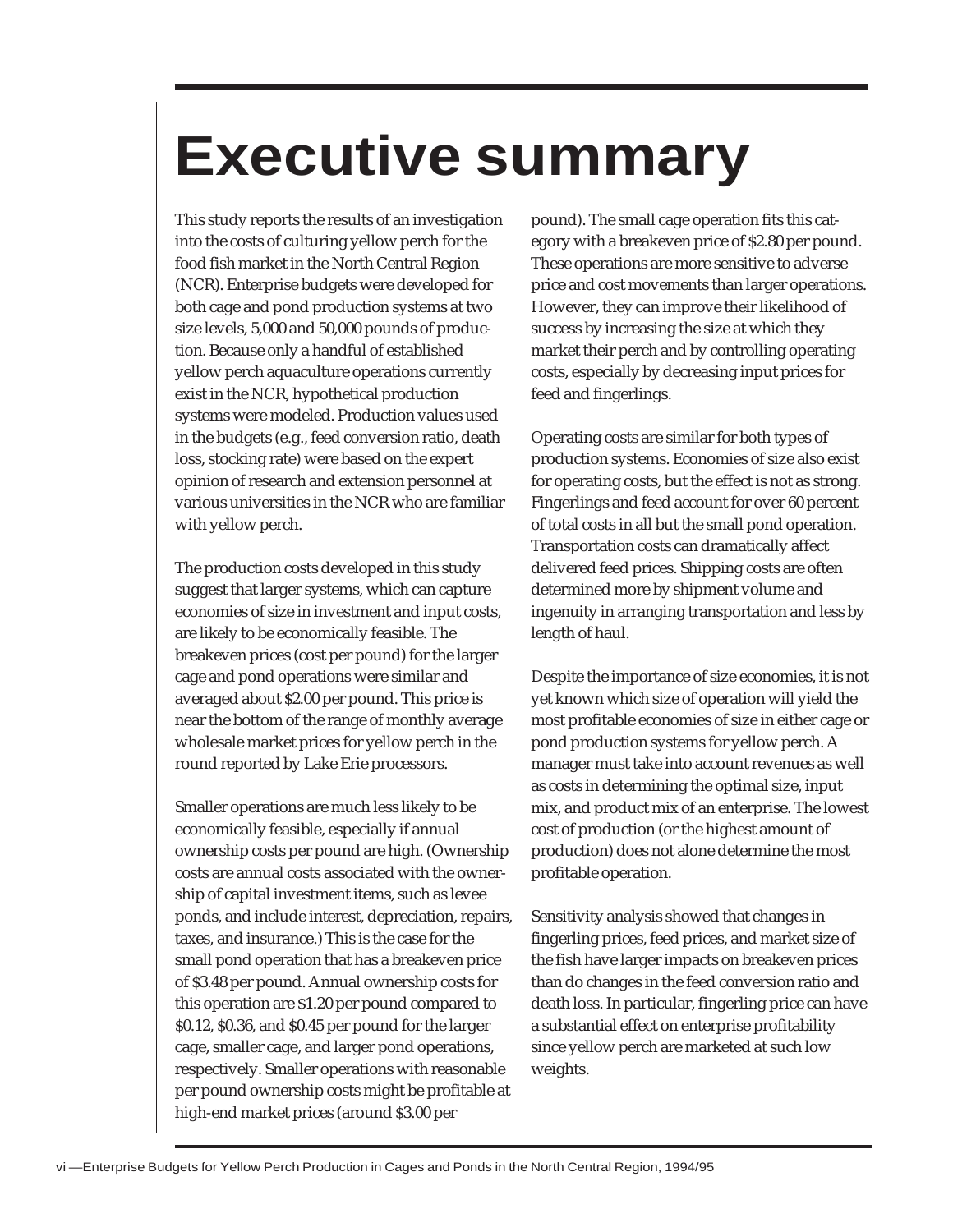Costs at other points in time and for other locations in the NCR may differ from the production costs estimated in this study. To provide guidance on the cost impacts of these potential differences, sensitivity analysis was conducted with alternative values for key budget variables (e.g., feed price, death loss, market price). Additionally, tables were developed containing estimates of delivered prices for feed and fingerlings at various locations in the NCR.

The cost and profitability estimates made in this study must be regarded as preliminary rather than conclusive. As the industry matures, historical data accumulate, and optimal culture methods and production systems are identified, these preliminary production cost estimates can be revised to incorporate the new information. In conjunction with better market information,

expectations of industry profitability can also be updated.

While preliminary, the budgets produced in this study are useful for several purposes: 1) as a demonstration of the investment requirements, annual inputs, and costs necessary to undertake yellow perch cage and pond culture in the NCR in small and moderate sized systems; 2) as a basis for comparing costs among different sizes and types of production systems, locations, or species; 3) as a foundation for further budget development; 4) as a springboard for discussion among producers and university/government staff in various disciplines; 5) and as a guide for directing research toward those areas most likely to enhance the profitability of yellow perch aquaculture in the NCR.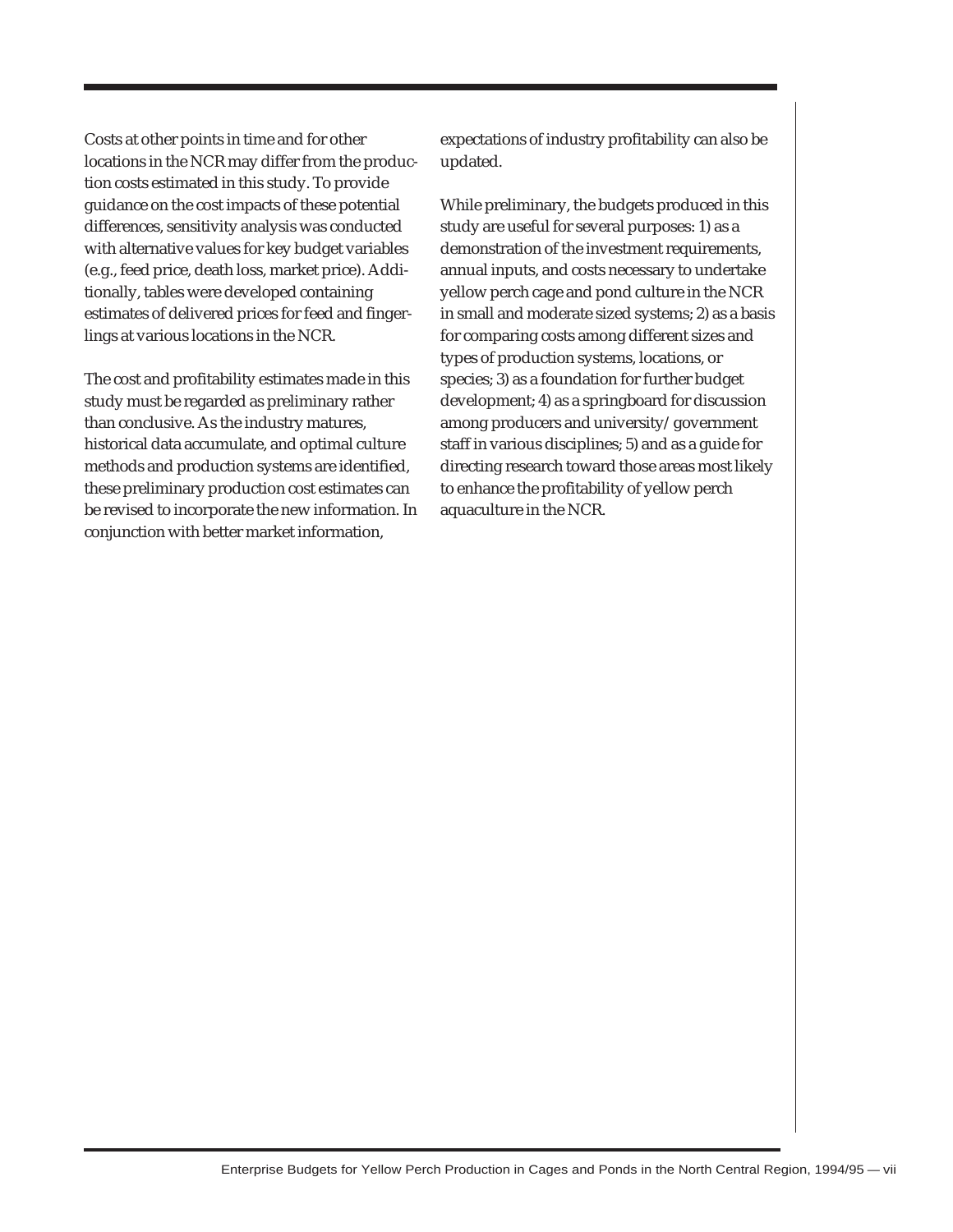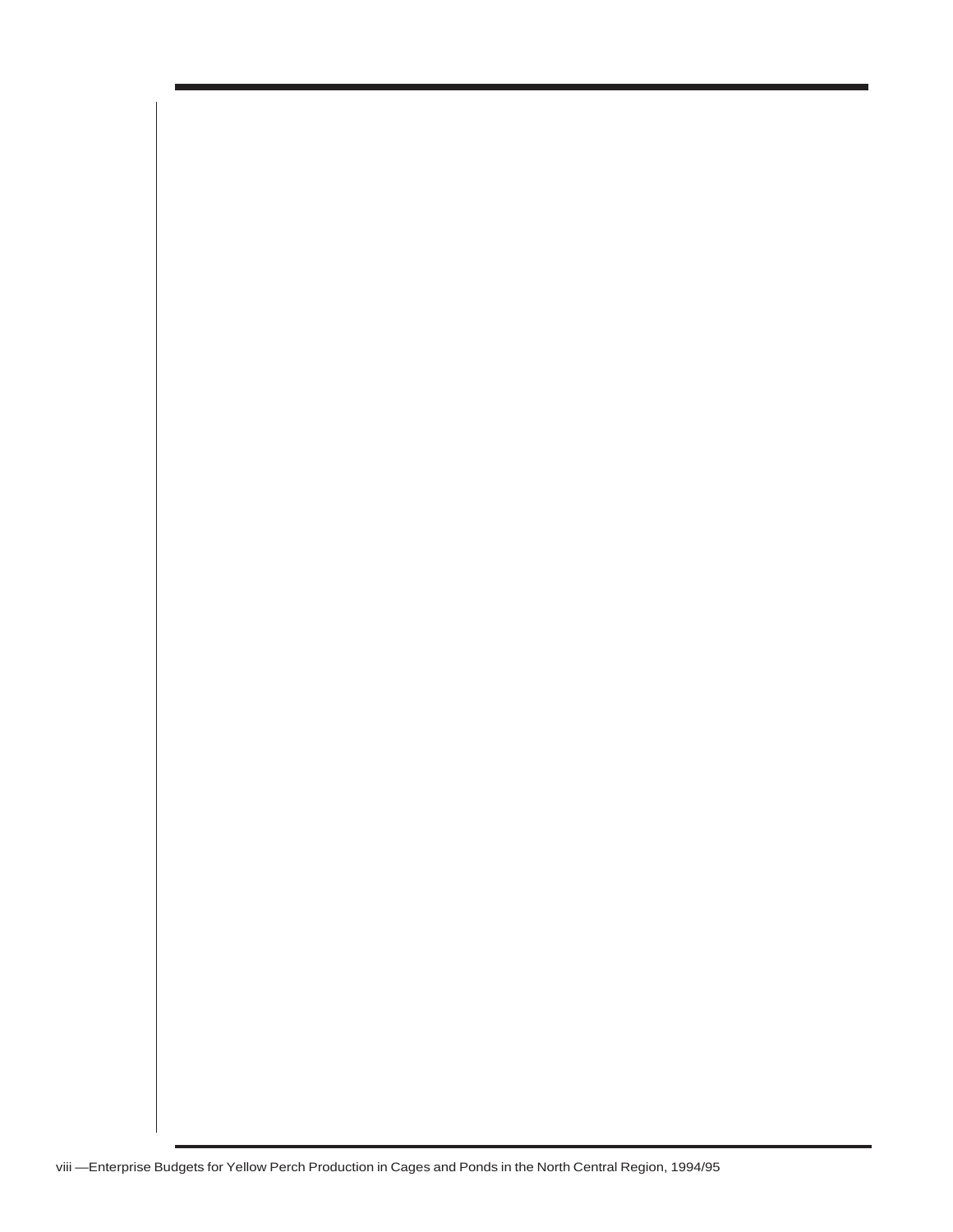### **Introduction Yellow perch aquaculture**

The development of culture methods for yellow perch has sparked interest throughout the North Central Region (NCR). Many researchers and industry entrepreneurs believe that this species holds tremendous potential for aquaculture in the region, from both production and marketing perspectives (Garling 1991; Williams and Starr 1991; Hushak, et al. 1992). This interest has grown as many have come to realize that an aquaculture industry in the region cannot successfully be built around a species, such as catfish, for which other regions of the country hold a comparative production advantage. Yellow perch has been a high-priority species for production-oriented research funded by the North Central Regional Aquaculture Center (NCRAC) since its inception. Some of the states in the region also have funded work on developing culture methods for yellow perch.

Economic research on yellow perch has been more limited. Some marketing and production studies were conducted at the University of Wisconsin during the 1970s (see Kayes 1991). More recently, NCRAC commissioned the development of production cost estimates for culturing yellow perch, walleye, and hybrid striped bass. The latter two species also have had high-priority status in NCRAC research funding. At about the same time, the state of Indiana, through the Purdue University Crossroads 1993 Initiative, provided funding for developing production cost estimates for species important to the state. In an interdisciplinary meeting of Purdue University faculty and staff working in aquaculture areas, it was decided to focus these efforts also on yellow perch. This publication presents the results from the research funded jointly through NCRAC and Purdue University.

The production cost estimates developed in this study should make a valuable contribution toward the advancement of yellow perch aquaculture in the North Central Region. These data are the first publicly available cost estimates which anyone can use for their particular pursuits related to yellow perch aquaculture whether they be production, marketing, teaching, research, extension, or lending. They provide persons with interest in yellow perch aquaculture with a realistic demonstration of the specific investment requirements, annual inputs, and costs necessary to undertake yellow perch cage and pond culture in the NCR in small and moderate systems. The budgets for different types and sizes of production systems allow their cost structures to be compared and thus identify which types and sizes of systems are most likely to be profitable. The sensitivity analysis results give guidance on which budget variables most greatly impact the bottom line. They also show how much or how little specific budget variables need to be improved (worsened) to approach or enhance (reduce) profitability.

The development of cost estimates enables the comparison of costs to market prices in order to determine economic feasibility. Publicly available costs and prices would be ideal for determining economic feasibility. Unfortunately, there are no publicly available yellow perch market prices at this time. However, the author was able to collect a limited amount of market information from private sources so that judgments on economic feasibility could be made in this study.

Those contemplating or operating yellow perch aquaculture enterprises can use this information in their own attempts to determine size of operation, production targets, type of culture system, investment and capital requirements, cost structure, profit potential, and resolve other management issues. The budgets explained and presented here should help aquaculturists understand the importance of developing budgets, the need for good record keeping, what kinds of records need to be kept, and how to develop budgets for themselves. The budgets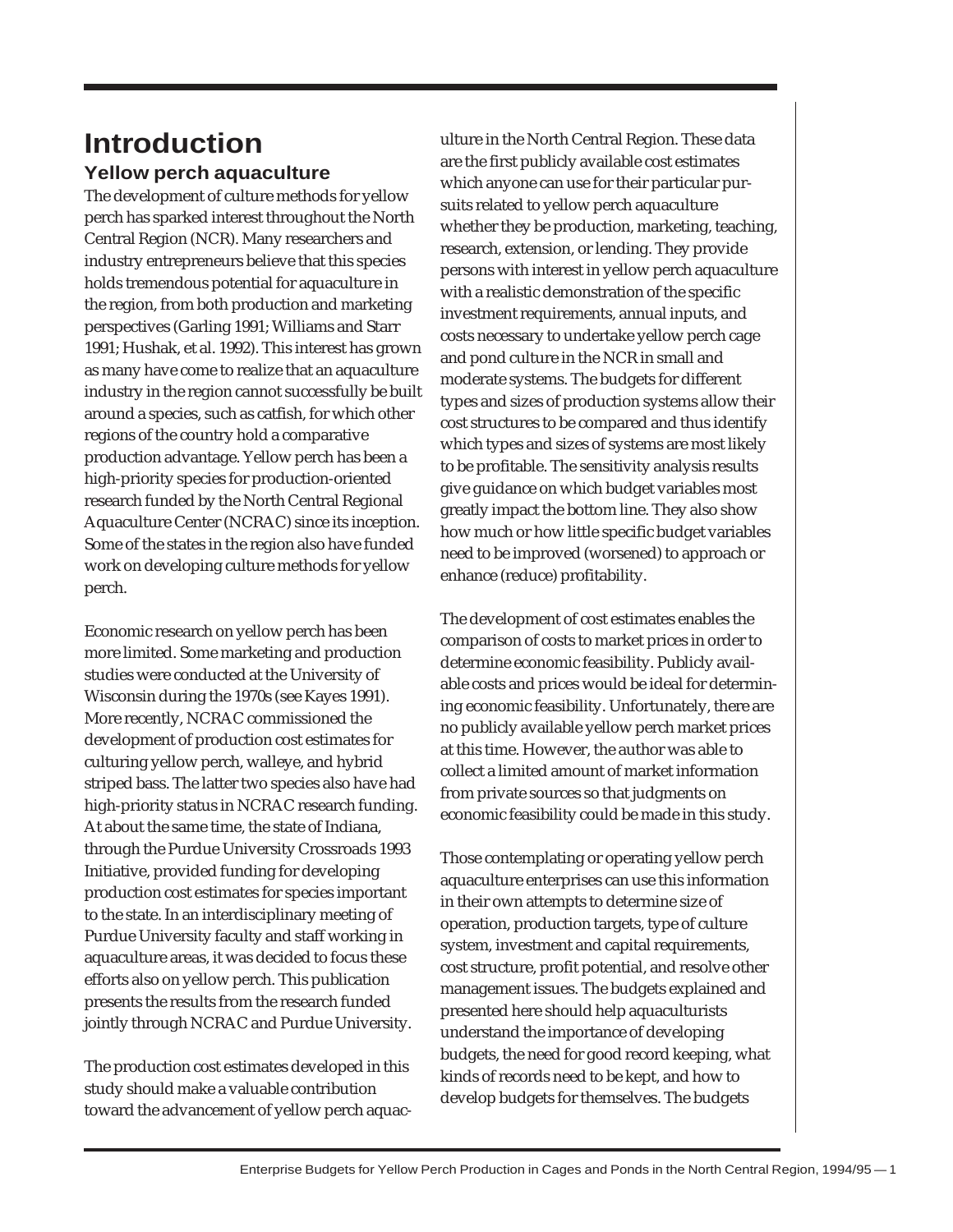may motivate producers to keep better records, develop their own budgets, and use the budgets for further financial analysis of their own enterprises. These types of management activities would be beneficial to the industry. Additionally, the biological production parameters used in the budgets will give producers a guide by which to evaluate the performance of their own systems.

Research and extension personnel in industry and government can use this cost information in determining recommendations for yellow perch culture and in their own evaluations of the potential for industry profitability. They can also use these data in contemplating the focus, scope, and direction of their own research, teaching, and extension activities regarding yellow perch aquaculture.

Persons making decisions regarding the lending of banking funds or venture capital also can use the cost data from this study. They can use the budgets as a rule-of-thumb from which to evaluate specific loan proposals and also as a general estimate of industry status and potential.

There are some secondary benefits from these production cost estimates as well. Much interdisciplinary interaction among research and extension personnel with economic or biological training was necessary for budget completion. This provided an opportunity for the development of working relationships across disciplines and to consider from differing perspectives the difficulties of yellow perch production. The completed cost estimates should provide a basis for further interdisciplinary discussion. They also provide information which can be used to guide research and extension funding decisions in the NCR. Improved communication, understanding, and decision making will all serve to enhance the viability of yellow perch aquaculture in the NCR.

#### **The enterprise budget**

One useful way to summarize production costs for an aquacultural enterprise is the enterprise budget. Basically, an enterprise budget is a management tool. It is a fundamental financial document which provides a summary and detailed estimate of all of the costs and resources associated with an enterprise for a fixed time period or production unit. The enterprise budget is fundamental because it serves as the foundation for all other cost and financial analysis. For this reason, the enterprise budget was chosen as the method in this study to communicate the production cost estimates developed for yellow perch. Following the cage and pond culture budgets is a section on sensitivity analysis. Sensitivity analysis is another management tool, based on the enterprise budget. With sensitivity analysis, the cost impacts of alternative budget prices, values, or assumptions are investigated.

An enterprise budget is a useful management tool, both during its development and upon its completion. The process of developing a budget forces the aquaculturist to think concretely and specifically about all input requirements and associated costs as they are expected to occur in the "real world." In addition, the budget development process: (1) provides a vehicle for investigating, collecting, organizing, and analyzing cost information relevant to the long-term success of the business; (2) helps the aquaculturist think realistically and critically about the likelihood for success; (3) prepares the aquaculturist for dealing with bankers and other investors by providing the opportunity to become intimately familiar with all aspects of the enterprise; (4) allows the aquaculturist to be precise about costs in order to accurately project cash flow needs and generate other pro forma financial documents; and (5) enables the aquaculturist to make a reasonable prediction of a breakeven price. Aquaculturists who take the time and effort required to develop a good enterprise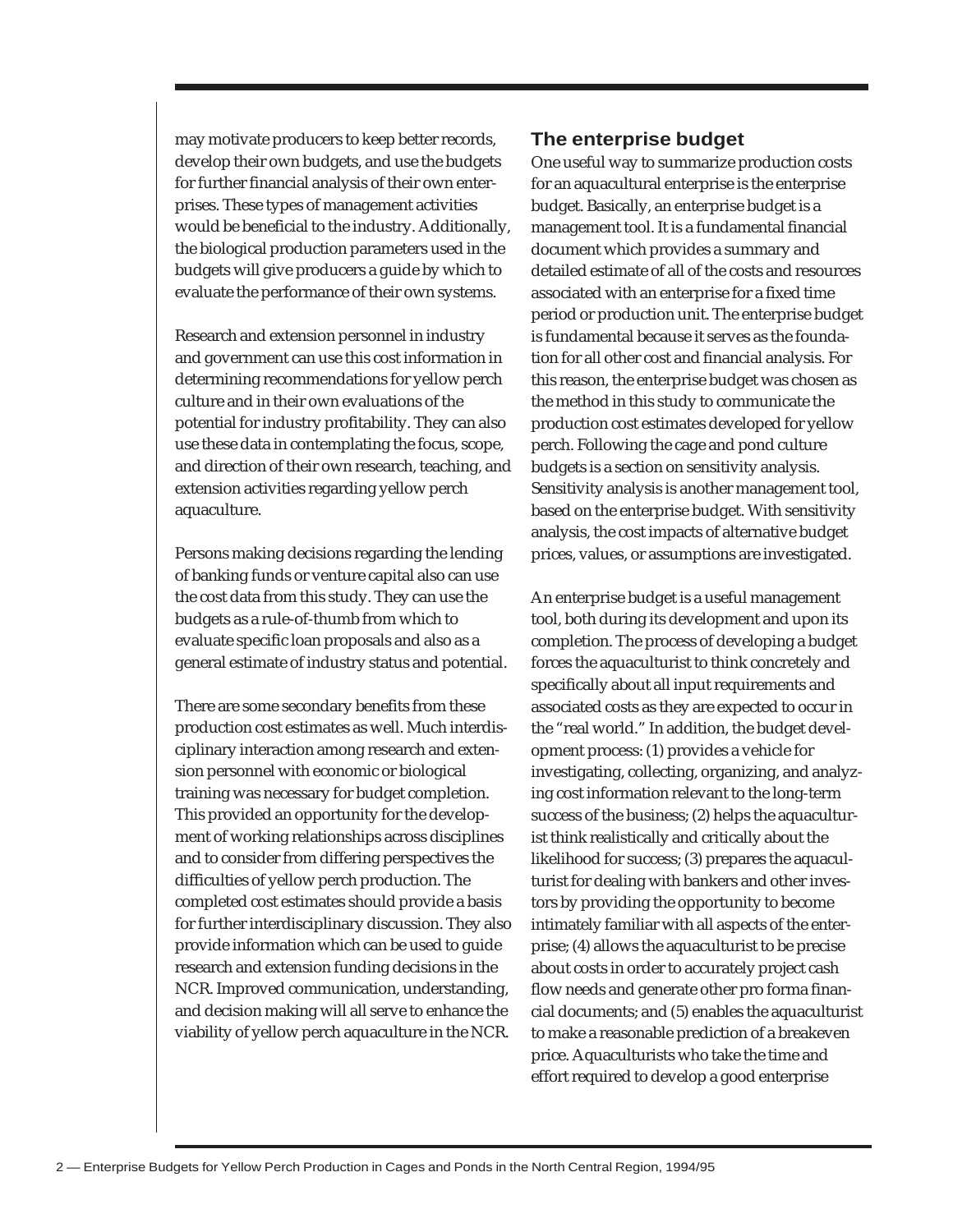budget will benefit from that process and become better decision makers. Once the enterprise budget is completed, the budget can be used for guiding decisions in the enterprise, for comparing the relative profitability of alternative enterprises, and as a starting point for assessing financial impacts of alternative circumstances/ decisions.

An enterprise budget has some limitations, however. The garbage in/garbage out principle applies to enterprise budgets. If its developer does not take the task seriously and makes too many wild guesses instead of doing the necessary but sometimes difficult or time-consuming work, then the budget will be useless or misleading.

Another important consideration is that an enterprise budget is an estimate made at a specific, fixed point in time, whereas, the "real world" is characterized by movement and change. (In graphic terms, an enterprise budget is like a snapshot, and the "real world" is like a fulllength motion picture.) Input and resource costs can fluctuate rapidly, or they may simply creep up two to three percent per year. Production values (such as feed conversion ratio, death loss, feed intake, growth rate, etc.) can be hard to estimate precisely, and they can change over time, making the values difficult to track. Production systems can be difficult to model, especially if the aquaculturist has not kept good records or has not yet settled into a consistent production plan.

A third limitation is that every budget is enterprise specific. Published budgets, such as those presented later in this publication, will never take the place of aquaculturists developing their own budgets. Only self-produced budgets will reflect the unique set of circumstances (including physical location, management skills, water and land resources, capital availability, production knowledge, risk-taking behavior, marketing

abilities, equipment items, system setup, production values) that exist within the context of a specific enterprise.

#### **Methods and assumptions in the yellow perch budgets**

In subsequent sections, enterprise budgets for the cage and pond culture of yellow perch are presented. The budgets were developed using the economic engineering approach. That is, hypothetical production systems were modeled and expert opinion was used to arrive at reasonable estimates of biological production values. A historical approach could not be used because of the limited number of producers in the industry. If there were as many perch producers as hog producers in the North Central Region, then a budget could have been developed, based on a producer survey, that would reflect an industry average. However, since an industry average does not exist for yellow perch, an alternative approach had to be used.

The experts used for this particular study were research and extension faculty and staff at various universities in the North Central Region who have expertise in the culture of yellow perch. Unfortunately, there are not many individuals who are familiar with the growout phase of yellow perch production. Thus, the amount of input was limited. As knowledge develops, production technologies become standardized, and the commercialization of yellow perch production grow, there will be more information and expertise to draw from. Then these initial studies can be modified and adapted to reflect the new realities. The consensus in the region, though, is that despite the current data limitations, there is a need for a baseline estimate of production costs.

There are a myriad of assumptions underlying the yellow perch budgets in this publication. Each assumption influences the production cost estimates. Therefore, the budget numbers are not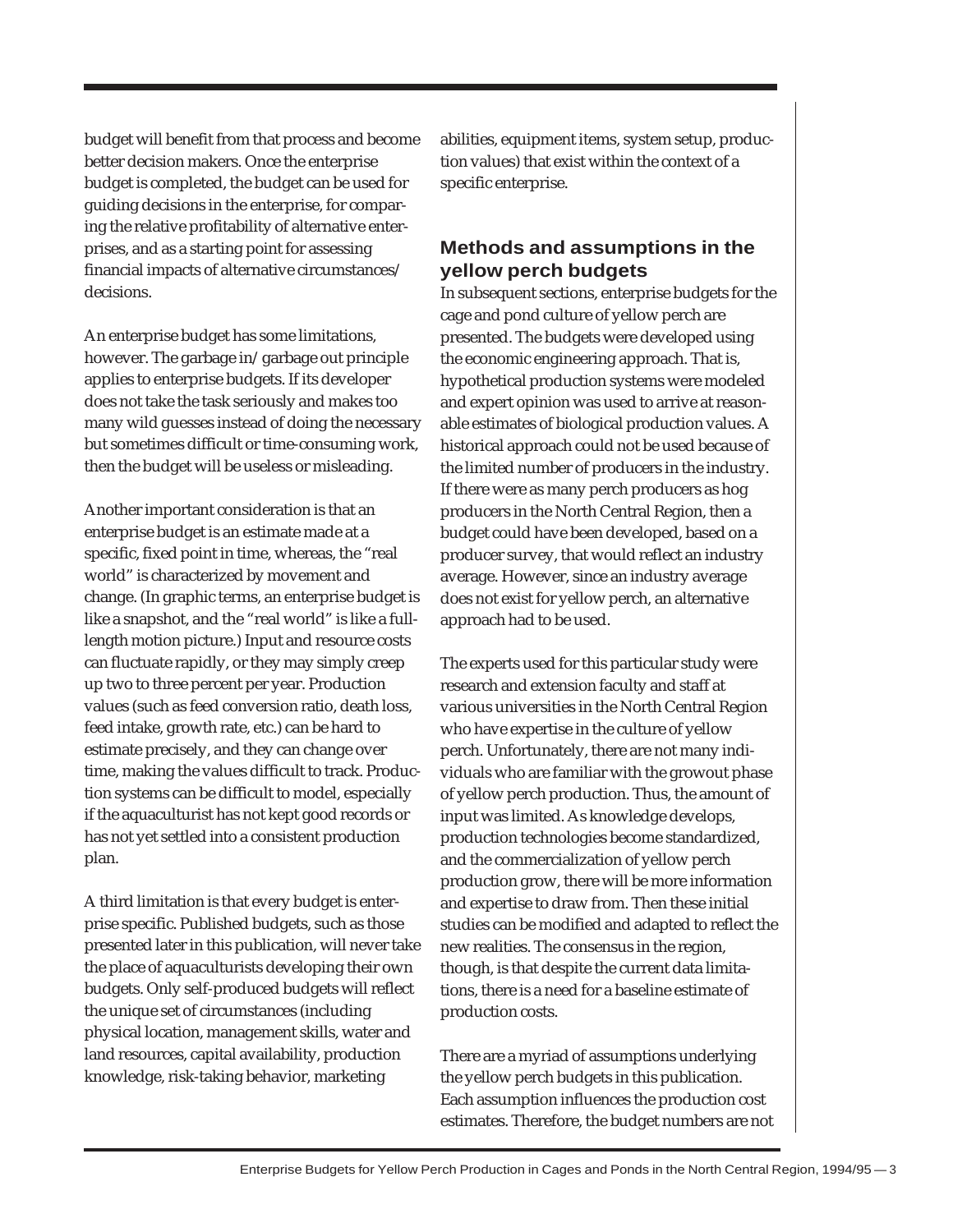applicable to every enterprise, but rather are guidelines. Specific assumptions and budget methodologies which are common to all the budgets are itemized below.

- 1. **Production.** It was assumed that advanced fingerlings (about 4-5 inches) are stocked at the beginning of the outdoor growing season (April). The fish are then grown out to market size (1 ⁄4–1 ⁄3 pound) for the food fish market by the end of the growing season (October-November). In each budget, a cost is included for purchasing the advanced fingerlings at the time they are needed, but obviously that is only one alternative among many. Other alternatives may provide the producer with fingerlings at lower cost.
- 2. **Marketing.** It was assumed that the producer markets fresh yellow perch in the round to wholesale food fish buyers. ("In the round" means the fish are not processed, but put on ice as a fresh product.) There are many marketing alternatives. One or more of the others, especially the processing and selling of fillets, may provide the producer with a greater net return. Harvesting and marketing costs are based on the assumptions of icing down round yellow perch in polyethylene containers, placing the containers of fish and ice into a refrigeration unit in the bed of a pickup, and delivering the fish to a wholesale market. Labor charges were assumed for 26 days and 4 hours per day for the larger operation and 20 days and 1 hour per day for the smaller one. Ice requirements were calculated on the assumption that a 60/40 relationship exists between pounds of fish and pounds of ice. The pickup charge is calculated based on the estimated miles needed to deliver the fish within a 50-mile radius of the farm at a rate of 25 cents per mile.
- 3. **Land.** A land charge was assumed to reflect the opportunity cost of the land used for fish production. How to account for land costs is always a problematic part of any budget because ownership or rental arrangements and land values are so diverse. For the cage budgets, an opportunity cost of zero was assumed for the use of an existing farm pond, based on the underlying assumption that the aquaculturist is taking advantage of an unused, existing resource. This existing pond was assumed to be unsuitable for pond culture, but useable for cage culture. For the pond budgets, it was assumed that flat, uncluttered land is needed, and therefore that low production corn land (100 bushels per acre yield) would be converted to the pond production of perch. The use of the land for fish production implies foregoing the return that could have been obtained from growing corn on that land. Therefore, the annual land charge reflects this foregone return.

Another land issue to be kept in mind by someone contemplating conversion of existing pond or corn acreage into aquaculture production is the impact on the land's value. In the case of cage culture in existing farm ponds, cage culture could prove deleterious to the pond's ecology, thus reducing the value of the pond. Constructing levee ponds on corn land could likewise devalue, perhaps substantially, the crop land converted. In addition, re-converting acreage with levee ponds back into tillable acres or developing it for some other alternative use would be expensive.

4. **Size of operation.** Two different sizes of operation were analyzed for each culture system: 5,000 pounds and 50,000 pounds of production. The purpose was to determine if the potential for economies of size exists in cage and pond culture of perch. Also, some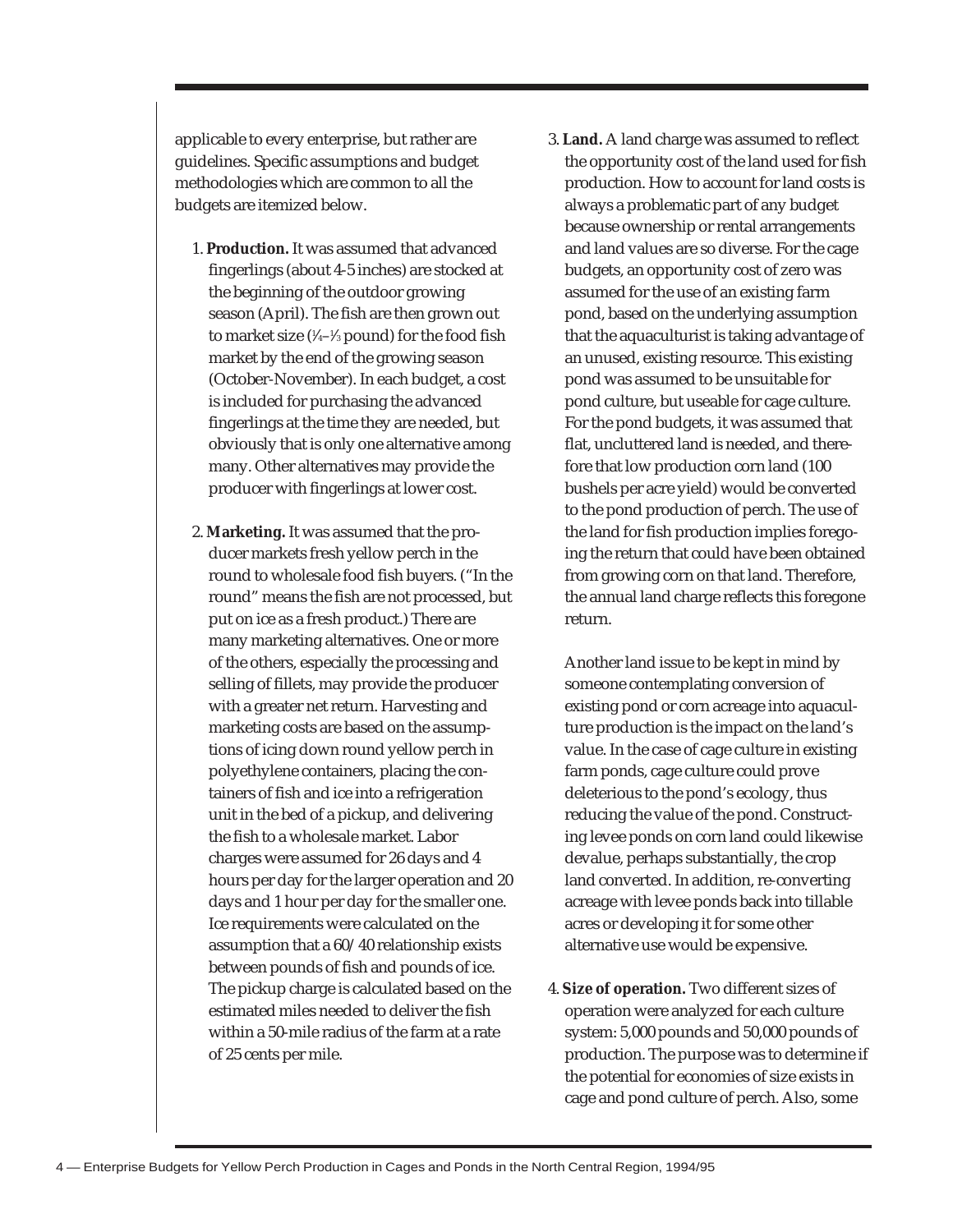aquaculturists may be more interested in one size than the other. From another perspective, the enterprises were modeled based on the production target rather than a particular size of pond (as is true with most catfish budgets). One of the implications of this assumption is that the surface acreage of ponds and the cubic feet of cage space needed are determined by the production target rather than vice versa.

- 5. **Fingerlings.** The number of fingerlings needed for each operation is calculated within the budgets based on production level, harvest size of fish, and death loss assumptions. Since each operation uses at least 20,000 fingerlings (about the maximum size which can be transported in one shipment), the fingerling price per head is the same for all four operations. The cost per fingerling was taken from Appendix Table B2, which contains delivered prices for fourinch yellow perch fingerlings trained on feed from five suppliers to five locations in the North Central Region. The lowest delivered cost to Lafayette, Indiana (26.39 cents) was the price chosen for use in the budgets.
- 6. **Feed.** In this study, the budgets begin with feed conversion ratio, production target, and death loss assumptions, and use these to calculate the quantity of feed needed. In some other studies, the budgets start out with feed quantities, known from either actual production experience or generated through a fish growth model, and then calculate feed conversion ratios. Given the current limitations on culture data, using expected feed conversion ratios and other production values to estimate feed usage is a reasonable method. There were two additional considerations in how feed usage is calculated. One is that the weight of the fingerlings at stocking is not taken into

account. Second, death loss is assumed to be a random event, spread out over the entire production cycle.

Fish nutritionists are currently recommending the use of trout feeds for culturing yellow perch. Feed prices were taken from Appendix Table B1, which displays delivered trout finishing feed prices from the plants of four feed manufacturers to five locations in the North Central Region. The cheapest price for the appropriate feed delivered to Lafayette, Indiana was chosen for each operation. Feed price varies by size of operation, mainly due to differences in transportation costs for different shipment sizes. Feed shipments were assumed to arrive every two months in all operations to ensure that feed quality is maintained. This requirement results in shipment sizes of approximately 19,000 pounds for the two larger operations and 2,000 pounds for the two smaller operations. It was assumed that feed for the larger operation is shipped at truckload freight rates, while the smaller operation's shipments are so small as to require high-cost shipment by common carrier. Thus, the prices paid for feed by the larger operations were 30 to 40 percent less than the prices paid by the smaller operations, a considerable difference.

7. **Labor.** Labor was included as an explicit cost of production since there would be differences in labor usage by type and by size of production system. A charge for labor should be included in any budget, even if no one is paid, because there is always an opportunity cost of labor just as there is with capital. Labor was included in all the budgets in this study as an operating cost because it was assumed that the labor is hired only if production is actually undertaken for a given year, and only for the hours actually needed. It was assumed that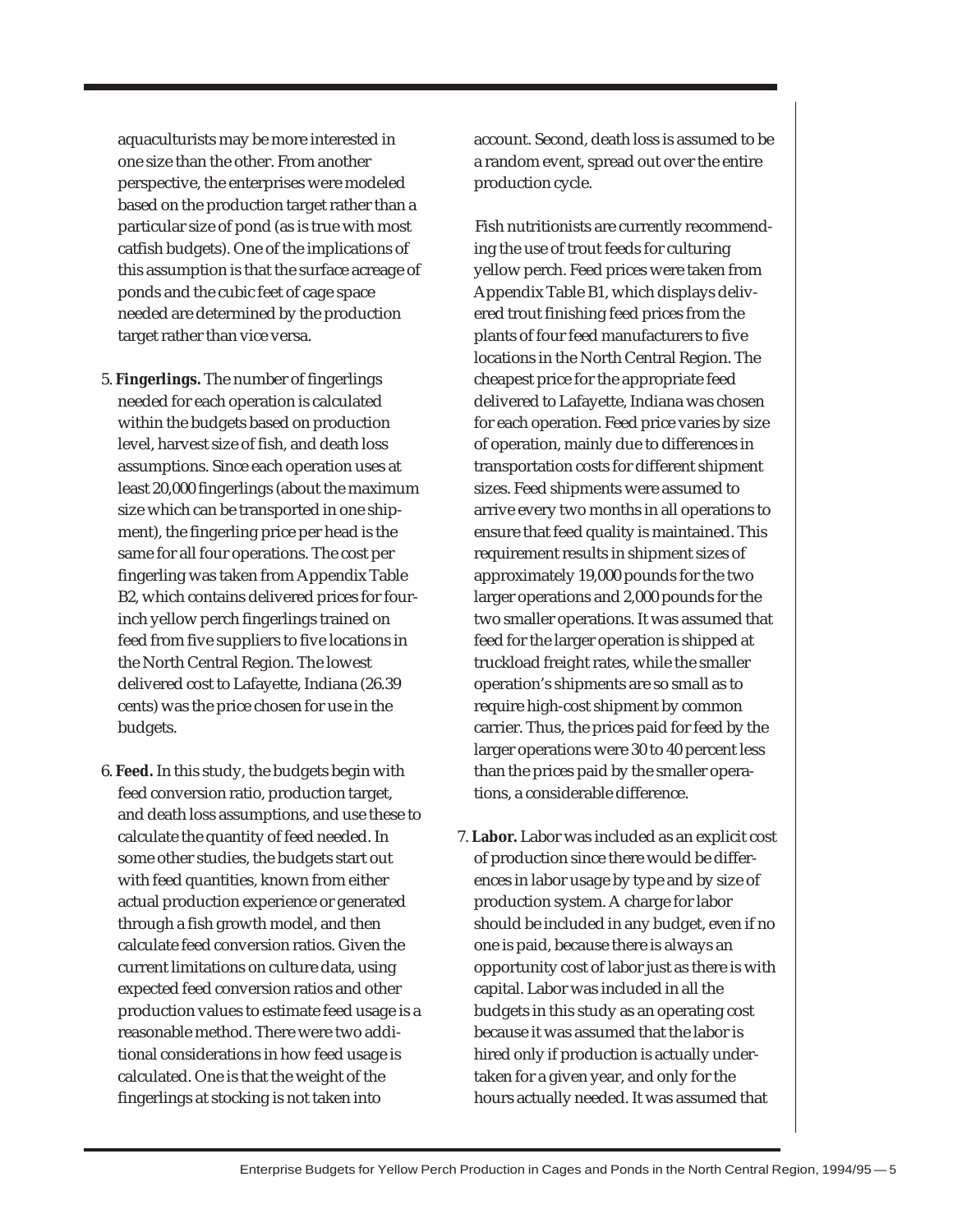either the owner/operator had excess labor within his/her family, or that daily labor for the hours required could be hired strictly for the production season. Enough labor was allocated to each operation to account for average management of the operation including feeding and water testing. Based on expert opinion, it was assumed that the hours of labor per day would differ for each of the four operations as follows: 5,000 pound cage operation, 1.0 hours; 5,000 pound pond operation, 1.5 hours; 50,000 pound cage operation, 4.0 hours; and the 50,000 pound pond operation, 3.5 hours. For all of the enterprises, labor was assumed to be unskilled for 87.5 percent of the labor hours and semi-skilled for the remainder (12.5%). Differential wage rates were applied to each skill level.

- 8. **Electrical use for aeration.** The aerator(s) in each operation was assumed to run for six hours per day (midnight to 6:00 a.m.) during June and July. Ten percent of that total was added on to account for special aeration needs. The assumption of 1.0 kilowatts per horsepower per hour was used to calculate electricity costs for running the aerator(s) following the example of Crews and Jensen (1989). All aerators are 1.0 horsepower.
- 9. **Interest rates.** Annual capital costs of 12 and 9 percent were assumed for operating and investment capital, respectively. There is always a cost to using capital, whether it is owned or borrowed. If the capital is owned and invested in an aquaculture operation, then the cost to the capital owner is the foregone return that could have resulted from using that capital in an alternative investment such as a mutual fund, a certificate of deposit, or another business enterprise. If the capital is borrowed, then the capital cost would be the interest rate paid. In these budgets, a nominal, annual interest

rate of 12 percent was used for operating capital, assuming that the operator takes out an operating loan at the beginning of the production period and repays it at the end. For investment capital, a real interest rate of 9 percent was assumed since most of the investment items have a useful life of five years or more. The 12 and 9 percent interest rates are reasonable, given U.S. economic conditions over the last several years; however, interest rates can fluctuate considerably over time.

10. **Market prices.** Publicly available market prices would be the appropriate ones to compare to the breakeven prices calculated in this study. Unfortunately, no comprehensive survey of yellow perch market prices has yet been undertaken. Neither is there a public market for yellow perch through which prices are discovered (such as the Chicago Board of Trade for establishing the price of #2 yellow corn). Nor does the U.S. Department of Agriculture collect and publicly report prices for yellow perch as they do for catfish and some other species of fish. The individual aquaculturist, on the other hand, could compare the breakeven price specific to his or her perch enterprise with the market prices he or she is able to negotiate with prospective buyers.

Fortunately, monthly average wholesale prices for yellow perch sold in the round in 1994 and 1995 were available from several Lake Erie processors. These prices were assumed to be valid for the remainder of the 1990s given conditions in the Great Lakes yellow perch fisheries. The breakeven prices for the four budgets in this study were compared to these market prices to determine likelihood of economic feasibility. However, the volatility and unpredictability of the yellow perch fisheries of the Great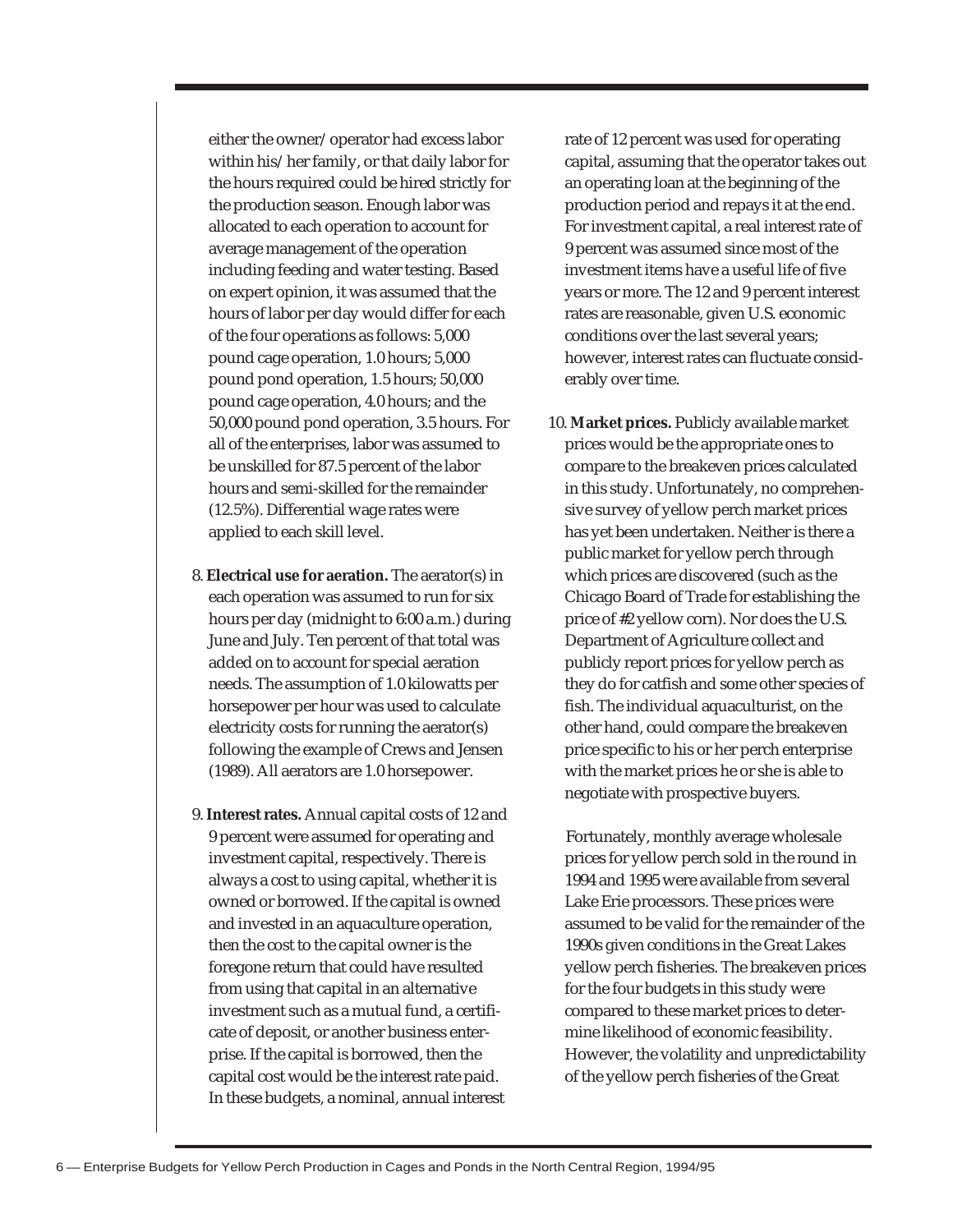Lakes make it impossible to render longterm forecasts of market prices.

- 11. **Repairs, taxes, and insurance on investment items.** Annual costs for repairs, taxes, and insurance (RTI) were included for all investment items. These types of costs are typically associated with owning durable equipment. Following the example of livestock budgets developed at Purdue University, the yellow perch budgets assume that RTI costs will amount annually to 3.5 percent of the investment cost of a durable item, with repairs accounting for 2.0 percent, taxes 1.0 percent, and insurance 0.5 percent. Aquaculture budgets for other states and species suggest that 2.0 percent for repairs is a common assumption.
- 12. **Accounting procedure.** The budget cost structures reflect actual business conditions rather than IRS rules and regulations for farm enterprise accounting because state and federal tax codes are complex and mutable. Consequently, the years of useful life assumed for an investment item reflect the expected useful life of the item and not the IRS-allowable life. Aquaculturists should seek professional guidance when preparing their own budgets and tax statements.
- 13. **Location.** The budgets in this publication reflect costs and physical characteristics for Tippecanoe County, Indiana, where Purdue University is located. Since every budget is location specific, costs for other locations in the North Central Region will differ. Because feed and fingerlings comprise such a large portion of total costs, delivered prices for five different locations around the NCR were estimated and included in Appendix B.
- 14. **Annual ownership costs.** To arrive at total annual ownership costs, a charge for repairs,

taxes, and insurance on total investment plus a land charge is added to the totals for depreciation and interest costs. Annual costs for depreciation and interest are calculated for individual investment items. Depreciation is calculated using the straight line method with no salvage value. Therefore, annual depreciation equals the total amount invested in the item divided by the useful life of the item. Annual interest is calculated as half the investment amount multiplied by the interest rate. Since the charge for repairs, taxes, and insurance is simply calculated by the investment amount times the RTI rate of 3.5 percent, the annual charge is calculated for the total amount of investment and not for each item individually.

15. **Annual operating costs.** Items included in the list of operating costs include only costs for items that are consumed within the production period, do not have a useful life beyond the production period, and vary with the level of production. Some budgets include all out-of-pocket costs as operating costs. However, these budgets are set up with only variable costs included as operating costs.

### **Cage culture enterprise budgets Budget assumptions**

Tables 1 (page 8) and 4 (page 12) set out the major production and marketing assumptions, assumed production values, and calculated production values (based on the assumed values) for the 5,000 and 50,000 pound operations, respectively. A discussion of the major assumptions which underlie all the budgets can be found in the Introduction.

The assumptions that are specific to the cage culture budgets as well as the few differences in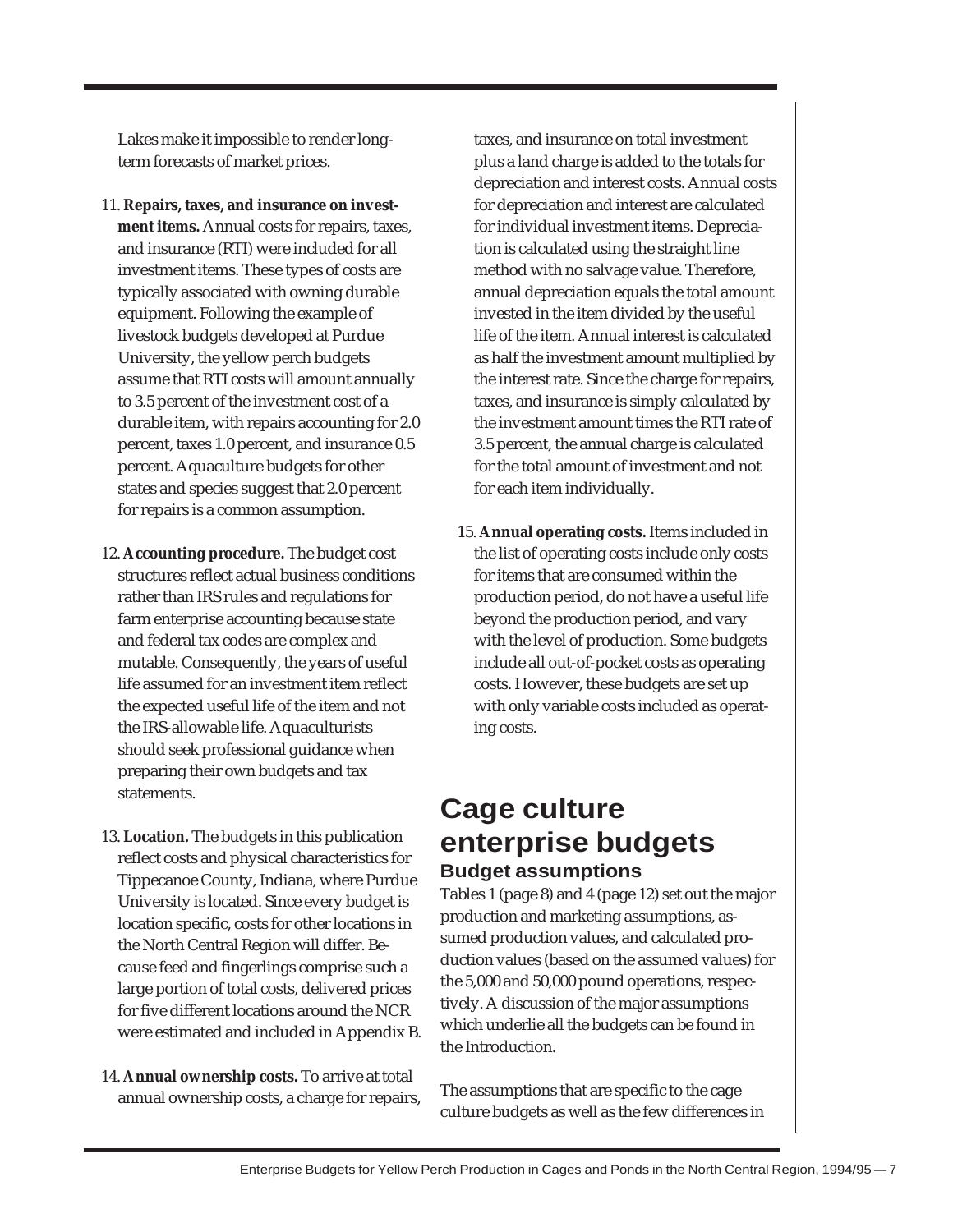the assumed production values between the two different sizes of operations follow:

- Use of existing farm ponds which have no alternative economic use;
- Pond size of 5 acres for the smaller operation and 50 acres for the larger operation;
- Death loss of 15% in the 5,000 pound operation and 10% in the 50,000 pound operation;
- Labor requirements of 1 hour per day in the smaller operation and 4 hours per day in the larger;
- Cage dimensions (cubic feet of space) of 5'x20'x4' (400 ft<sup>3</sup>) for the 5,000 pound operation and 10'x20'x5' (1000 ft3) for the

50,000 pound operation. Larger cages were assigned for the larger operation assuming that larger cages would be more advantageous both for the fish and for the operator.

Another major assumption is the physical configuration of each production system. The configurations for the cage culture systems can be found in Appendix Figures A1 and A2 for the smaller and larger size operations, respectively. The two configurations are quite different. In the 5,000 pound operation, the cages are in a row with space between their long sides and docks on either side of their short sides. The docks are

#### **Table 1. Budget assumptions for food-size yellow perch: 5,000 lbs. production, cage culture, Indiana, 1994.**

| <b>Assumed values</b>                                 |             | <b>Calculated values</b>                                                                   |        |
|-------------------------------------------------------|-------------|--------------------------------------------------------------------------------------------|--------|
| Farm pond size (acres)                                | 5           | Targeted production (lbs.)                                                                 | 5,000  |
| Production/acre (lbs.)<br>Cage: 5'x20'x4' (cubic ft.) | 1000<br>400 | $\epsilon$ <pond <math="" size="">\times prodn/acre&gt;<br/>Cubic feet space needed</pond> | 2,000  |
| Pounds per cuft of cage                               | 2.5         | <production cubic="" ft.="" lbs.="" per=""></production>                                   |        |
| Fingerling size (ins.)                                | 4.0         | Total number of cages                                                                      | 5      |
| Harvest size (lbs.)                                   | 0.30        | <cubic cage="" cubic="" ft.="" needed="" per=""></cubic>                                   |        |
| Production time (mos.)                                | 8.0         | Number of harvested fish                                                                   | 16,667 |
| Death loss                                            | 15%         | <production harvest="" size=""></production>                                               |        |
| Feed conversion ratio                                 | 2.00        | Number of fingerlings                                                                      | 19,608 |
| (lbs. feed per 1.0 lb. gain)                          |             | <no. 1-death="" fish="" loss=""></no.>                                                     |        |
| Labor per day (hours)                                 | 1.0         | Feed quantity (lbs.)                                                                       | 10,811 |
| percent unskilled                                     | 87.5%       | $\leq$ (production $\times$ feed conversion)                                               |        |
| percent semi-skilled                                  | 12.5%       |                                                                                            |        |
| Interest rates / capital charge                       |             | 1 - $(\frac{1}{2} \times$ death loss)>                                                     |        |
| Operating capital (nominal)                           | 12%         |                                                                                            |        |
| Investment capital                                    | 9%          |                                                                                            |        |
| (real = nominal minus inflation)                      |             |                                                                                            |        |
| Investment repairs (2%), taxes (1%),                  |             |                                                                                            |        |
| and insurance rate                                    | 3.5%        |                                                                                            |        |
|                                                       |             |                                                                                            |        |
|                                                       |             |                                                                                            |        |

#### **Major budget assumptions**

Production assumption: Stock advanced fingerlings to grow out in one season. Marketing assumption: Sell in the round, on ice, in wholesale markets, hauling in a refrigerator unit in a pickup bed. Land assumption: Own the land, no other economic use, only land charge for property taxes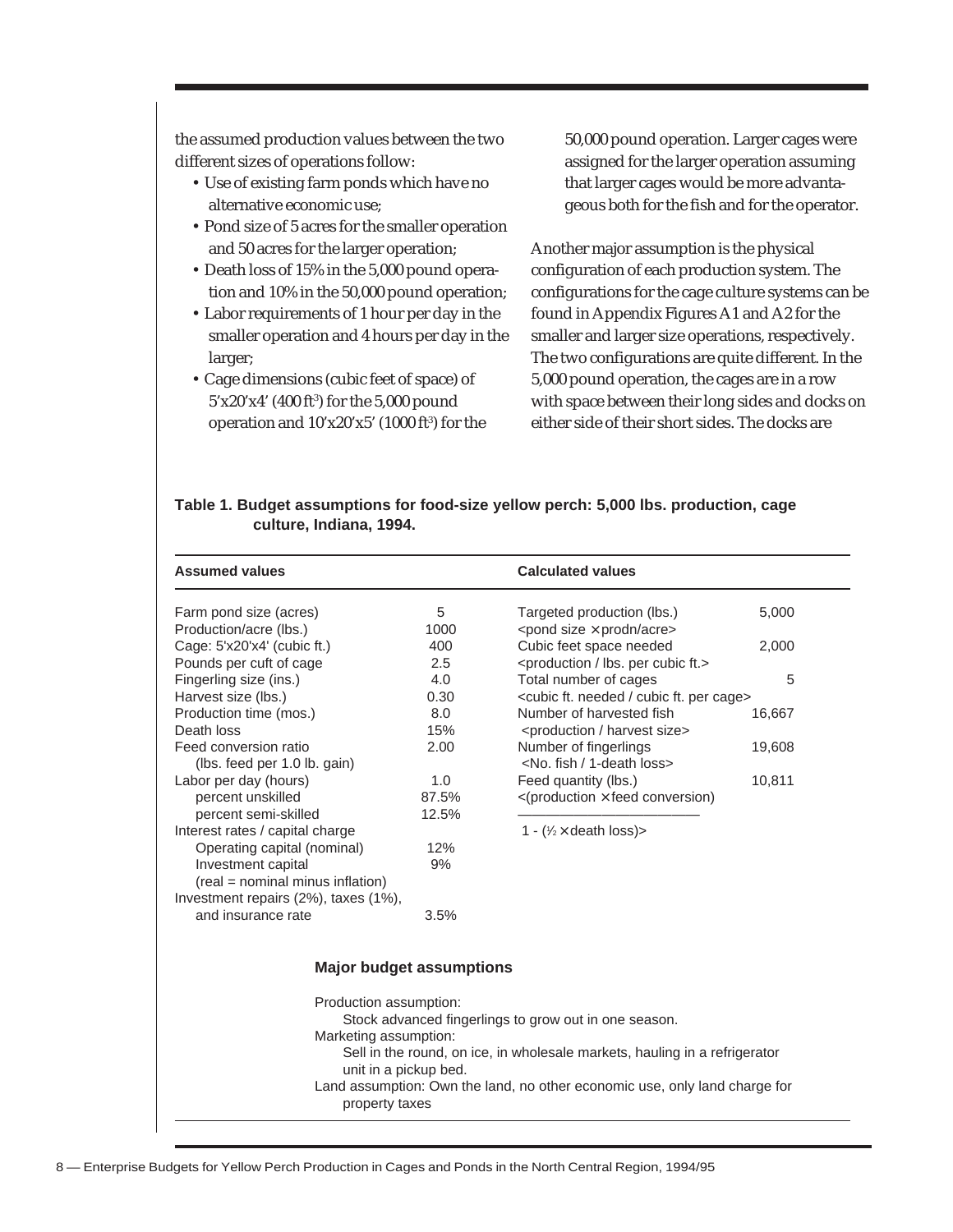attached to the pond bank. One aerator services the entire production unit. For the larger operation, the cages are clustered in five groups of four cages with a dock in the middle of each cluster. Each of the five clusters has an electric aerator and is anchored by cable to the shore as well as two anchors from the dock to the pond bottom.

#### **Investment and annual ownership costs**

Tables 2 and 5 (page 13) detail the investment costs and ownership costs relevant to the 5,000 pound and 50,000 pound cage culture operations, respectively. The following is a summary of the most important investment items and the cost totals for each enterprise.

**Table 2. Investment and annual ownership costs for food-size yellow perch: 5,000 lbs. production, cage culture, Indiana, 1994.**

| <b>Equipment</b>                                                                                                                                                        | <b>Units</b><br>(no.) | Unit<br>cost<br>$($ \$) | Invest-<br>ment<br>$($ \$) | <b>Useful</b><br>life<br>(yrs.) | Annual<br>deprec.<br>$($ \$) | Annual<br>interest<br>$($ \$) |
|-------------------------------------------------------------------------------------------------------------------------------------------------------------------------|-----------------------|-------------------------|----------------------------|---------------------------------|------------------------------|-------------------------------|
| <b>Production equipment</b>                                                                                                                                             |                       |                         |                            |                                 |                              |                               |
| Cages                                                                                                                                                                   | 5                     | 338                     | 1,690                      | $\overline{7}$                  | 241                          | 76                            |
| Net treatment                                                                                                                                                           | $\overline{2}$        | 40                      | 80                         | 5                               | 16                           | 4                             |
| <b>Dock</b>                                                                                                                                                             | 1                     | 1,100                   | 1,100                      | 10                              | 110                          | 50                            |
| Chemical test kit                                                                                                                                                       | 1                     | 28                      | 28                         | $\overline{7}$                  | 4                            | 1                             |
| Thermometer                                                                                                                                                             | 1                     | 10.5                    | 11                         | $\overline{7}$                  | $\overline{2}$               | $\Omega$                      |
| Electric aerator                                                                                                                                                        | 1                     | 600                     | 600                        | 10                              | 60                           | 27                            |
| Electrical service                                                                                                                                                      | 1                     | 600                     | 600                        | 10                              | 60                           | 27                            |
| Scale                                                                                                                                                                   | 1                     | 90                      | 90                         | $\overline{7}$                  | 13                           | 4                             |
| Dipnet                                                                                                                                                                  | 1                     | 36                      | 36                         | 5                               | $\overline{7}$               | $\sqrt{2}$                    |
| <b>Miscellaneous</b>                                                                                                                                                    | 1                     | 50                      | 50                         | 5                               | 10                           | $\overline{2}$                |
| Harvesting/marketing equipment                                                                                                                                          |                       |                         |                            |                                 |                              |                               |
| Dividing seine                                                                                                                                                          | 1                     | 50                      | 50                         | 5                               | 10                           | $\overline{2}$                |
| <b>Fish baskets</b>                                                                                                                                                     | $\overline{2}$        | 11                      | 22                         | 5                               | 4                            | 1                             |
| Containers for                                                                                                                                                          | 27                    | 10                      | 270                        | 5                               | 54                           | 12                            |
| fish on ice                                                                                                                                                             |                       |                         |                            |                                 |                              |                               |
| Refrigerator unit                                                                                                                                                       | 1                     | 3,000                   | 3,000                      | 5                               | 600                          | 135                           |
| <b>Total investment</b>                                                                                                                                                 |                       |                         | \$<br>7,627                |                                 |                              |                               |
| <b>Total annual depreciation</b>                                                                                                                                        |                       |                         |                            |                                 | \$                           | 1,191                         |
| (Investment / useful life)                                                                                                                                              |                       |                         |                            |                                 |                              |                               |
| <b>Total annual interest</b><br>$(\frac{1}{2} \times \text{ investment} \times \text{ investment^{\times} \times \text{constant} \cdot \text{right} \cdot \text{rate})$ |                       |                         |                            |                                 | \$                           | 343                           |
| Total annual repairs, taxes, and insurance                                                                                                                              |                       |                         |                            |                                 | \$                           | 267                           |
| (investment $\times$ investment R,T,I rate)                                                                                                                             |                       |                         |                            |                                 |                              |                               |
| <b>Annual land charge</b>                                                                                                                                               |                       |                         |                            |                                 | \$                           | 15                            |
| (opportunity cost + property taxes)                                                                                                                                     |                       |                         |                            |                                 |                              |                               |
| Total annual ownership cost                                                                                                                                             |                       |                         |                            |                                 |                              | \$1,817                       |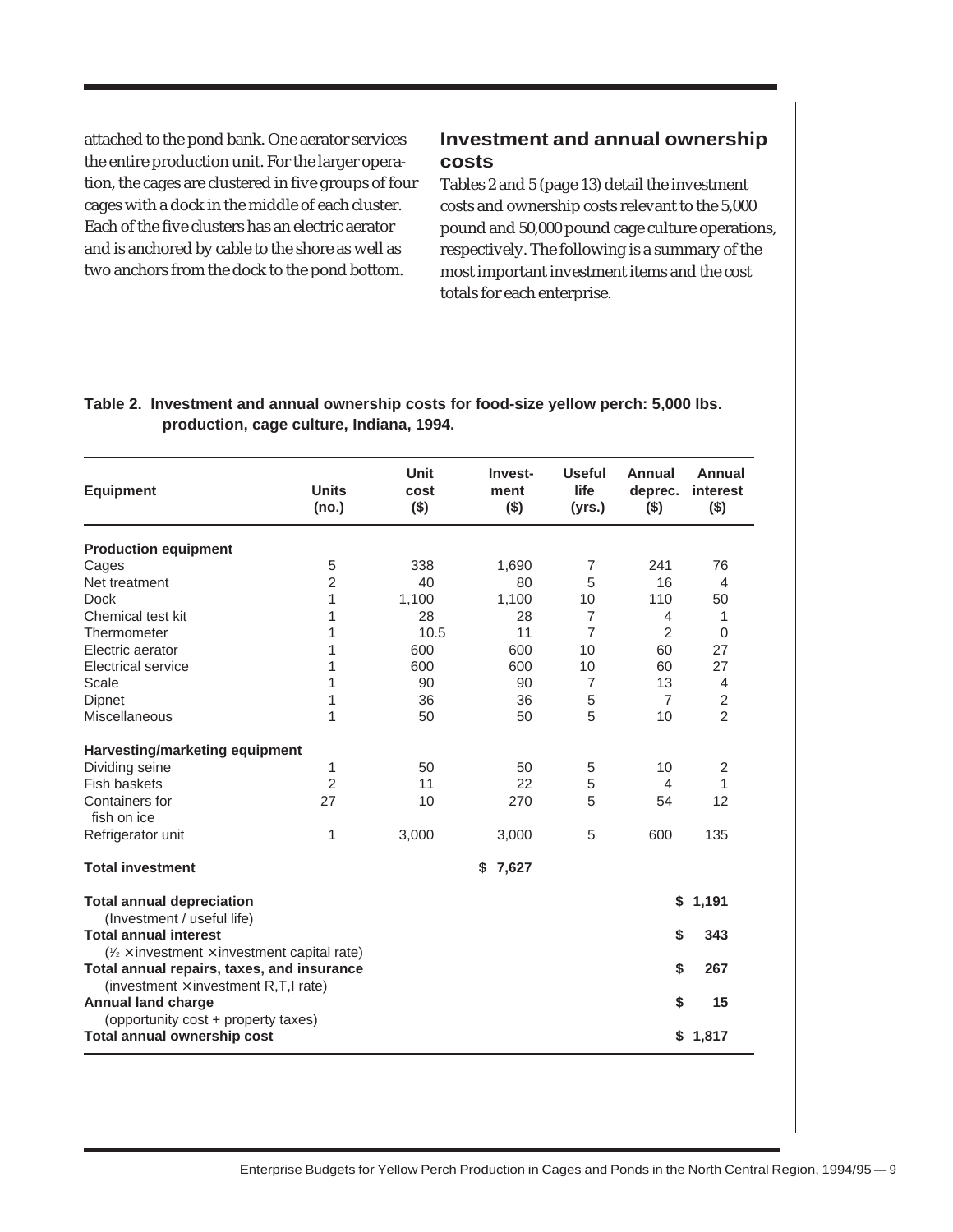**Cages.** Cage costs assume that the producer constructs the cages from purchased materials, including PVC pipe, netting, and steel bars. Cage parts and costs were based on those used by Pomeroy and Luke (1990).

**Boat.** A boat is included only for the larger operation, where one is needed for feeding, water testing, and harvesting.

**Dock.** Each size operation employs a dock, but quite differently. In the 5,000 pound operation, there are two 46'x3' docks that are anchored on shore and extend out into the water. The cages are suspended between the docks. The dock dimensions for the 50,000 pound operation are 22.5'x10'. Each of the five clusters has one dock from which four pens are suspended. All docks are assumed to be constructed by the operator from pressure-treated wood.

**Water testing.** To do chemical testing of the water, it was assumed that the producer purchases a thermometer and oxygen chemical test kits and refills for the 5,000 pound operation. For the larger operation, the producer invests in an oxygen/temperature meter with a probe.

**Aerators.** One aerator is required for the 5,000 pound operation, and five for the 50,000 pound operation. Each was assumed to be a one-horsepower aerator.

**Electrical service connection.** Electrical service was assumed to run 200 yards from the farmstead to the farm pond at a cost of \$1.00 per foot, whether the service is above or below ground. For the larger operation, electrical service is also run from a beginning point at one of the clusters of cages around three-fourths of the circumference of the pond to reach the other four clusters.

**Feed storage.** Because of the volume of feed that must be stored for the 50,000 pound operation, it was assumed that a 100 square foot feed storage unit is constructed on the farm, perhaps near the pond. The shed is constructed by the producer, using a shed kit from a local hardware store, and modified as needed.

**Harvesting and marketing equipment.** Equipment for harvesting and marketing are distinguished from production equipment and include a homemade divider (made from a seine with metal rods on the sides) to crowd the fish into a portion of each cage, fish baskets, polyethylene containers in which to haul iced fish in the round to market, and a refrigeration unit which fits in the bed of a pickup truck. The size and number of items vary by operation size. Also, for the smaller operation, the pickup truck was assumed to be a smaller-size truck, while the truck used in the larger operation was assumed to be full size. The refrigeration units vary in cost by the size needed.

**Land.** In the cage culture operations it was assumed that the aquaculturist is taking advantage of an existing resource, a farm pond, with no alternative economic use (including pond culture). As a result, no opportunity cost was charged for the land, although there is still a property tax assessment of \$3 per acre per year. Also, no pond construction charge was included since the pond was assumed to be either a natural pond or a man-made pond previously constructed for other purposes.

#### **Total investment and annual ownership costs.**

The total investment is \$7,627 for the 5,000 pound operation and \$28,099 for the 50,000 pound operation. For the 5,000 pound enterprise, 3 of the 14 investment items (21%) have a total investment cost greater than \$1,000. These items include cages, docks, and a refrigerator unit. Five of the 19 investments items (26%) in the 50,000 pound enterprise have investment outlays greater than \$1,000, including cages, docks, aerators, electrical service, and the refrigerator unit.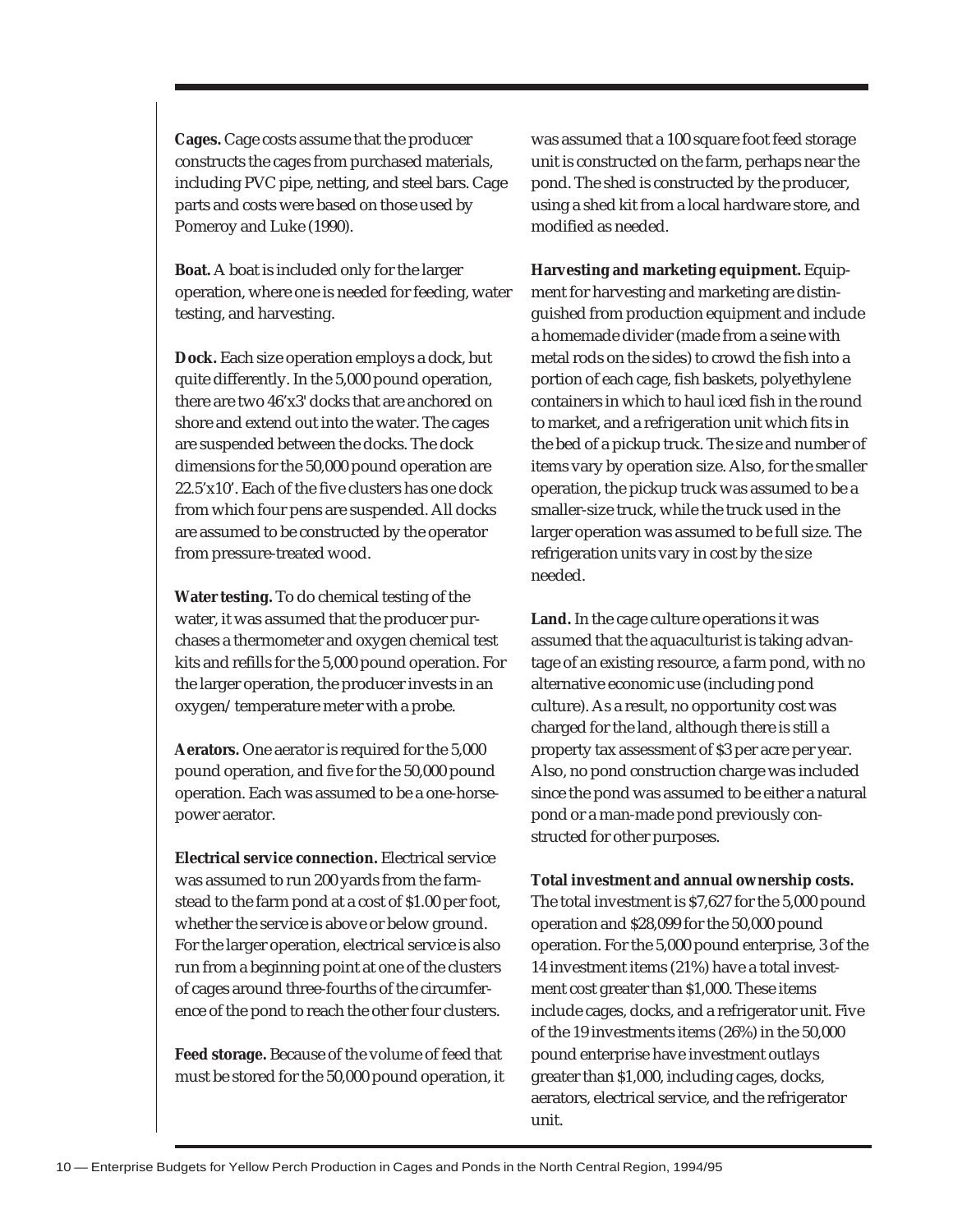#### **Table 3. Operating and total costs for food-size yellow perch: 5,000 lbs. production, cage culture, Indiana, 1994.**

| <b>Item</b>                         | <b>Unit</b> | <b>Unit</b><br>cost | <b>Number</b><br>of units | Annual<br>cost | Cost<br>per lb. | <b>Percent</b><br>total<br>cost |
|-------------------------------------|-------------|---------------------|---------------------------|----------------|-----------------|---------------------------------|
| <b>Production costs</b>             |             |                     |                           |                |                 |                                 |
| Fingerlings                         | head        | \$0.2639            | 19,608                    | \$5,175        | \$1.03          | 36.9%                           |
| Feed                                | lb.         | 0.3457              | 10,811                    | 3737           | 0.75            | 26.7%                           |
| Oxygen refill kit                   | each        | 19.00               | 2                         | 38             | 0.01            | 0.3%                            |
| Chemicals                           | cage        | 26.00               | 5                         | 130            | 0.03            | 0.9%                            |
| Electricity                         | kwh         | 0.08                | 402                       | 34             | 0.01            | 0.2%                            |
| Labor (unskilled)                   | hour        | 6.00                | 210                       | 1260           | 0.25            | 9.0%                            |
| Labor (semi-skilled)                | hour        | 10.00               | 30                        | 300            | 0.06            | 2.1%                            |
| <b>Harvesting/marketing costs</b>   |             |                     |                           |                |                 |                                 |
| lce                                 | lb.         | 0.10                | 3,333                     | 333            | 0.07            | 2.4%                            |
| Labor                               | hour        | 6.00                | 20                        | 120            | 0.02            | 0.9%                            |
| Pickup charge                       | mile        | 0.25                | 600                       | 150            | 0.03            | 1.1%                            |
| <b>Overall costs</b>                |             |                     |                           |                |                 |                                 |
| Miscellaneous                       | each        | 1.00                | 20                        | 20             | 0.00            | 0.1%                            |
| Interest                            | \$          | 8.00%               | 11,297                    | 904            | 0.18            | 6.4%                            |
| (Operating capital)                 |             |                     |                           |                |                 |                                 |
| <b>Total operating costs</b>        |             |                     |                           | \$12,201       |                 | 87.0%                           |
| Breakeven price - operating costs   |             |                     |                           |                | \$2.44          |                                 |
| <b>Annual ownership costs</b>       |             |                     |                           |                |                 |                                 |
| Depreciation                        |             |                     |                           | \$1,191        | \$0.24          | 8.5%                            |
| Investment interest                 |             |                     |                           | 343            | 0.07            | 2.4%                            |
| Repairs, taxes, and insurance       |             |                     |                           | 267            | 0.05            | 1.9%                            |
| Land                                |             |                     |                           | 15             | 0.00            | 0.1%                            |
| <b>Total annual ownership costs</b> |             |                     |                           | \$1,817        | \$0.36          | 13.0%                           |
| <b>Total annual costs</b>           |             |                     |                           | \$14,017       |                 | 100.0%                          |
| Breakeven price - total costs       |             |                     |                           |                | \$2.80          |                                 |

Although the targeted production of the larger operation is 10 times that of the smaller operation, the total investment is only 3.68 times larger. Similarly, total annual ownership costs in the larger operation (\$6,013) are 3.31 times larger than the costs for the smaller operation (\$1,817).This suggests economies of size in going from the smaller to the larger cage operation.

#### **Operating costs**

Operating costs are itemized in Tables 3 and 6 (page 14) for the 5,000 pound and 50,000 pound operations, respectively. Assumptions and budget methodologies involving operating costs are similar for all cage and pond operations. Therefore, these are discussed in the Introduction. Feed prices, however, differ by type of culture system and by size of operation. The cage culture systems use sinking feeds with delivered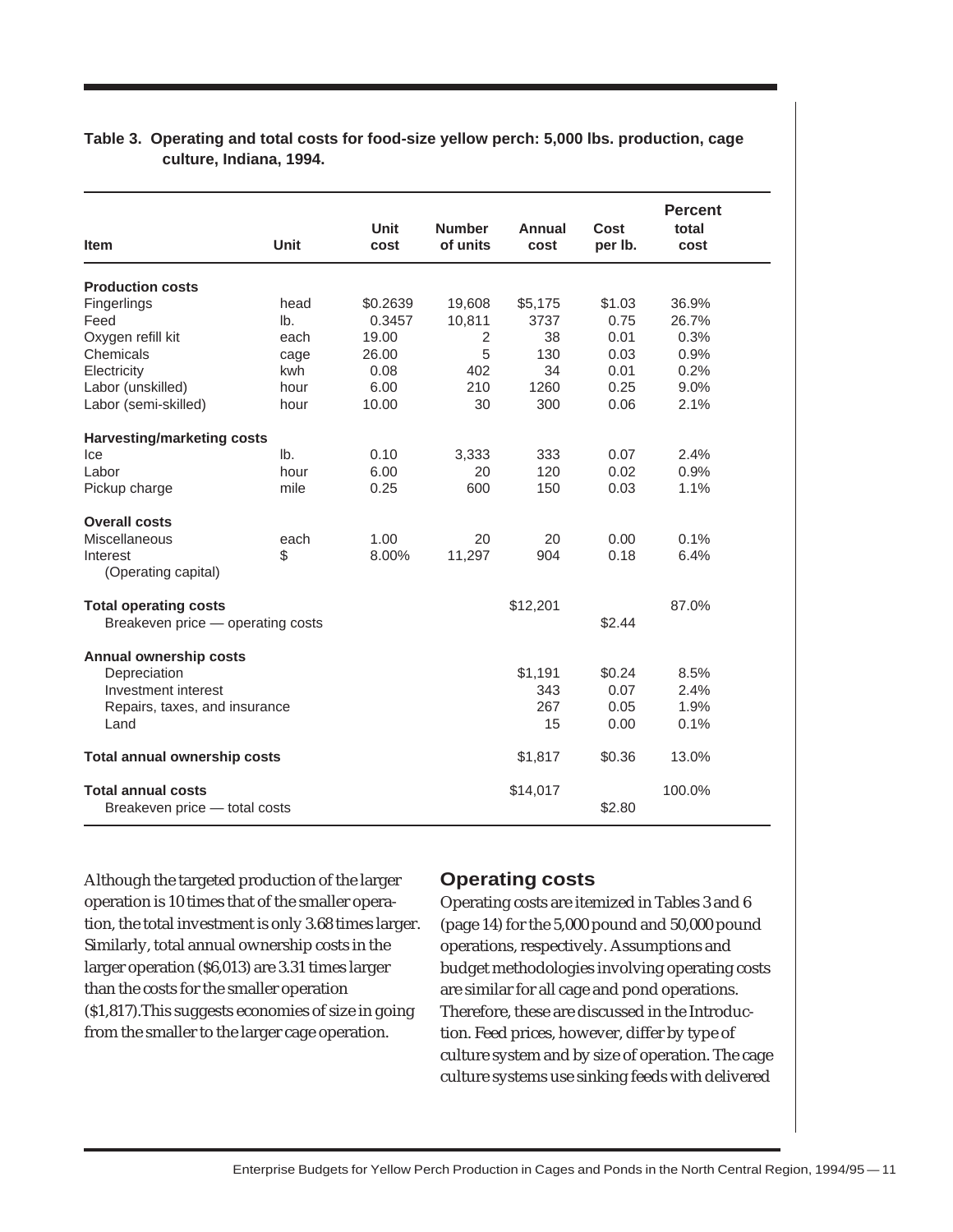#### **Table 4. Budget assumptions for food-size yellow perch: 50,000 lbs. production, cage culture, Indiana, 1994.**

| <b>Assumed values</b>                                                                                                                                                                                                                                              |                                                  | <b>Calculated values</b>                                                |         |
|--------------------------------------------------------------------------------------------------------------------------------------------------------------------------------------------------------------------------------------------------------------------|--------------------------------------------------|-------------------------------------------------------------------------|---------|
| Farm pond size (acres)<br>Production/acre (lbs.)                                                                                                                                                                                                                   | 50<br>1000                                       | Targeted production (lbs.)<br>$\epsilon$ pond size $\times$ prodn/acre> | 50,000  |
| Cage: 10'x20'x5' (cubic ft.)                                                                                                                                                                                                                                       | 1000                                             | Cubic feet space needed                                                 | 20,000  |
| Pounds per cuft of cage                                                                                                                                                                                                                                            | 2.5                                              | <production cubic="" ft.="" lbs.="" per=""></production>                |         |
| Fingerling size (ins.)                                                                                                                                                                                                                                             | 4.0                                              | Total number of cages                                                   | 20      |
| Harvest size (lbs.)                                                                                                                                                                                                                                                | 0.30                                             | <cubic cage="" cubic="" ft.="" needed="" per=""></cubic>                |         |
| Production time (mos.)                                                                                                                                                                                                                                             | 8.0                                              | Number of harvested fish                                                | 166,667 |
| Death loss                                                                                                                                                                                                                                                         | 10%                                              | <production harvest="" size=""></production>                            |         |
| Feed conversion ratio                                                                                                                                                                                                                                              | 2.00                                             | Number of fingerlings                                                   | 185,185 |
| (lbs. feed per 1.0 lb. gain)                                                                                                                                                                                                                                       |                                                  | <no. 1-death="" fish="" loss=""></no.>                                  |         |
| Labor per day (hours)                                                                                                                                                                                                                                              | 4.0                                              | Feed quantity (lbs.)                                                    | 105,263 |
| percent unskilled                                                                                                                                                                                                                                                  | 87.5%                                            | $\le$ (production $\times$ feed conversion)                             |         |
| percent semi-skilled                                                                                                                                                                                                                                               | 12.5%                                            |                                                                         |         |
| Interest rates / capital charge                                                                                                                                                                                                                                    |                                                  | 1 - $(1/2 \times$ death loss)>                                          |         |
| Operating capital                                                                                                                                                                                                                                                  | 12%                                              |                                                                         |         |
| (nominal)                                                                                                                                                                                                                                                          |                                                  |                                                                         |         |
| Investment capital                                                                                                                                                                                                                                                 | 9%                                               |                                                                         |         |
| $_{real = nominal}$                                                                                                                                                                                                                                                |                                                  |                                                                         |         |
| minus inflation)                                                                                                                                                                                                                                                   |                                                  |                                                                         |         |
| Investment repairs (2%), taxes (1%),                                                                                                                                                                                                                               |                                                  |                                                                         |         |
| and insurance rate                                                                                                                                                                                                                                                 | 3.5%                                             |                                                                         |         |
|                                                                                                                                                                                                                                                                    |                                                  |                                                                         |         |
| <b>Major budget assumptions</b>                                                                                                                                                                                                                                    |                                                  |                                                                         |         |
| Production assumption:<br>Stock advanced fingerlings to grow out in<br>one season.<br>Marketing assumption:<br>hauling in a refrigerator unit in a pickup bed.<br>Land assumption:<br>Own the land, no other economic<br>use, only land charge for property taxes. | Sell in the round, on ice, in wholesale markets, |                                                                         |         |

prices for the 5,000 and 50,000 pound operations of 34.57 and 21.13 cents per pound, respectively.

Total operating costs vary from \$12,201 for the smaller, 5,000 pound operation to \$89,966 for the larger, 50,000 pound operation. Operating costs account for 87.0 percent and 93.7 percent of total costs, respectively. The operating cost items contributing the largest share to total costs include fingerlings and feed. Together, these two items account for 63.7 percent of total costs in the 5,000 pound operation and 73.2 percent in the 50,000 pound operation. No other budget items account for more than 10 percent of total costs. Economies of size occur for operating costs as well as investment and ownership costs for cage culture. While the larger operation produces 10 times as many fish as the smaller one, its operating costs are only 7.37 times higher.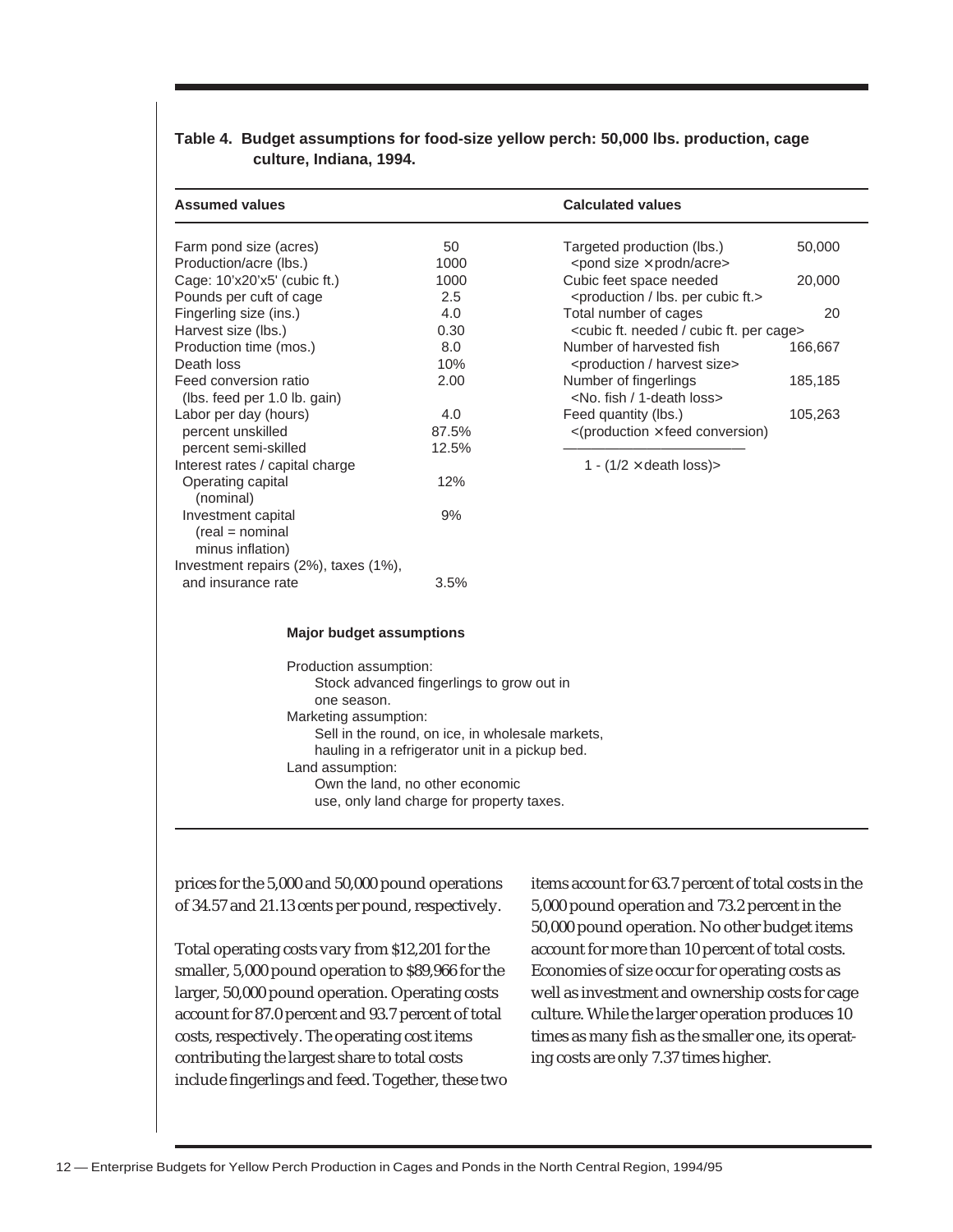#### **Total costs and breakeven prices**

**Total costs.** Like operating costs and ownership costs, total cost levels for the two sizes of cage culture operations reveal economies of size in cage culture. Total annual costs for the smaller operation equal \$14,017 and those for the larger operation total \$95,979. The figure for the larger operation is 6.85 times that for the smaller operation.

**Breakeven prices.** Breakeven prices, or total costs per pound, also are substantially different between the two sizes of cage culture operations. The breakeven price for total costs is \$2.80 per pound for the smaller operation and \$1.92 per pound for the larger operation. The \$1.92 per pound breakeven price estimated in the budget for the larger cage operation is lower than the

| <b>Equipment</b>                                                           | <b>Units</b><br>(no.) | Unit<br>cost<br>$($ \$) | Invest-<br>ment<br>$($ \$) | <b>Useful</b><br>life<br>(yrs.) | Annual<br>deprec.<br>$($ \$) | Annual<br>interest<br>$($ \$) |
|----------------------------------------------------------------------------|-----------------------|-------------------------|----------------------------|---------------------------------|------------------------------|-------------------------------|
| <b>Production equipment</b>                                                |                       |                         |                            |                                 |                              |                               |
| Cages                                                                      | 20                    | 480                     | 9,600                      | 10                              | 960                          | 432                           |
| Net treatment                                                              | 1                     | 377                     | 377                        | 5                               | 75                           | 17                            |
| Boat winches (hand)                                                        | $\overline{2}$        | 28                      | 56                         | 5                               | 11                           | 3                             |
| Anchors                                                                    | 10                    | 25                      | 250                        | $\overline{7}$                  | 36                           | 11                            |
| Polyethylene rope                                                          | 1                     | 34                      | 34                         | $\overline{7}$                  | 5                            | 2                             |
| Cable                                                                      | 1                     | 150                     | 150                        | $\overline{7}$                  | 21                           | $\overline{7}$                |
| <b>Dock</b>                                                                | 5                     | 550                     | 2,750                      | 20                              | 138                          | 124                           |
| Boat                                                                       | 1                     | 500                     | 500                        | 10                              | 50                           | 23                            |
| Oxygen/temp meter                                                          | 1                     | 338                     | 338                        | 10                              | 34                           | 15                            |
| Electric aerator                                                           | 5                     | 600                     | 3,000                      | 10                              | 300                          | 135                           |
| <b>Electrical service</b>                                                  | 1                     | 1,987                   | 1,987                      | 10                              | 199                          | 89                            |
| Feed storage                                                               | 1                     | 800                     | 800                        | 5                               | 160                          | 36                            |
| Scale                                                                      | 1                     | 190                     | 190                        | $\overline{7}$                  | 27                           | 9                             |
| <b>Dipnets</b>                                                             | $\overline{2}$        | 36                      | 72                         | 5                               | 14                           | 3                             |
| <b>Miscellaneous</b>                                                       | $\mathbf{1}$          | 150                     | 150                        | 5                               | 30                           | $\overline{7}$                |
| Harvesting/marketing equipment                                             |                       |                         |                            |                                 |                              |                               |
| Dividing seine                                                             | $\overline{2}$        | 75                      | 150                        | $\overline{7}$                  | 21                           | $\overline{7}$                |
| Fish baskets                                                               | 10                    | 9.5                     | 95                         | $\overline{7}$                  | 14                           | 4                             |
| Containers for                                                             | 60                    | 10                      | 600                        | 5                               | 120                          | 27                            |
| fish on ice                                                                |                       |                         |                            |                                 |                              |                               |
| Refrigerator unit                                                          | 1                     | 7,000                   | 7,000                      | 5                               | 1400                         | 315                           |
| <b>Total investment</b>                                                    |                       | \$                      | 28,099                     |                                 |                              |                               |
| <b>Total annual depreciation</b>                                           |                       |                         |                            |                                 |                              | \$<br>3,615                   |
| (Investment / useful life)                                                 |                       |                         |                            |                                 |                              |                               |
| <b>Total annual interest</b>                                               |                       |                         |                            |                                 |                              | \$<br>1,264                   |
| $(1/2 \times$ Investment $\times$ Investment capital rate)                 |                       |                         |                            |                                 |                              |                               |
| Total annual repairs, taxes, and insurance                                 |                       |                         |                            |                                 |                              | \$<br>983                     |
| (Investment $\times$ Investment R, T, I Rate)<br><b>Annual land charge</b> |                       |                         |                            |                                 |                              | \$<br>150                     |
| (Opportunity cost + Property taxes)                                        |                       |                         |                            |                                 |                              |                               |
| Total annual ownership cost                                                |                       |                         |                            |                                 |                              | \$<br>6,013                   |

#### **Table 5. Investment and annual ownership costs for food-size yellow perch: 50,000 lbs. production, cage culture, Indiana, 1994.**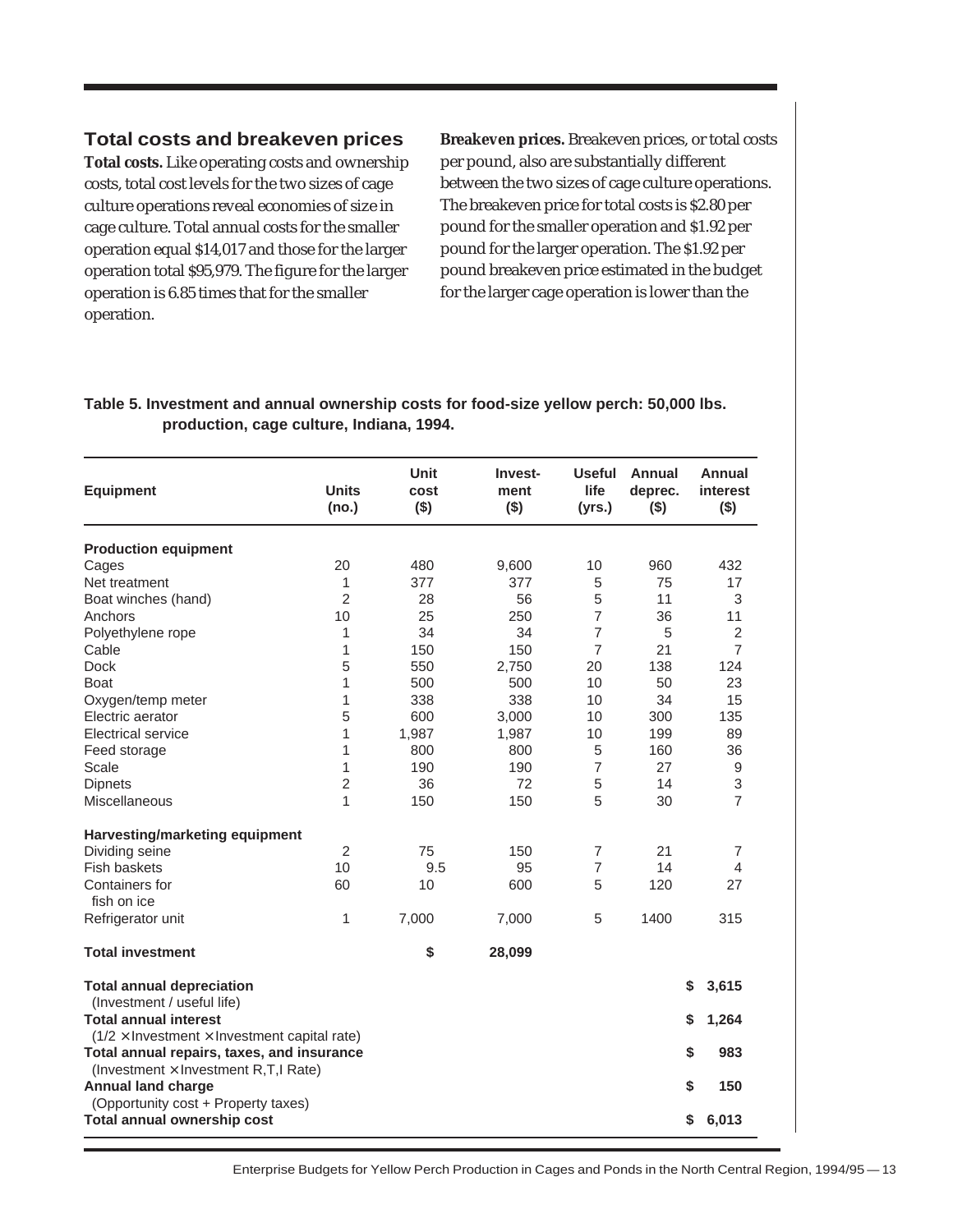lowest reported wholesale price. Thus, a larger cage culture operation with similar assumptions and cost structure appears to be economically feasible for the North Central Region for the remainder of the 1990s.

The economic feasibility of the smaller cage culture operation, however, is questionable. The \$2.80 per pound breakeven price falls near the top of the range of reported wholesale prices. If the goal of the aquaculturist with a 5,000 pound

cage culture enterprise is a profit-generating venture, then the enterprise probably should not be undertaken unless the aquaculturist is able to manage costs closer to \$2.00 per pound. However, if the goal is to learn more about culturing yellow perch before investing in a larger operation, then starting with a smaller operation, even though potentially unprofitable, may be justified. The aquaculturist would then have to decide if the benefit of acquiring knowledge of yellow

#### **Table 6. Operating and total costs for food-size yellow perch: 50,000 lbs. production, cage culture, Indiana, 1994.**

| <b>Item</b>                                                | <b>Unit</b> | Unit<br>cost | <b>Number</b><br>of units | <b>Annual</b><br>cost | Cost<br>per lb. | <b>Percent</b><br>total<br>cost |  |  |
|------------------------------------------------------------|-------------|--------------|---------------------------|-----------------------|-----------------|---------------------------------|--|--|
|                                                            |             |              |                           |                       |                 |                                 |  |  |
| <b>Production costs</b>                                    |             |              |                           |                       |                 |                                 |  |  |
| Fingerlings                                                | head        | \$0.2639     | 185,185                   | \$48,870              | \$0.98          | 50.9%                           |  |  |
| Feed                                                       | lb.         | 0.2113       | 105,263                   | 22,242                | 0.44            | 23.2%                           |  |  |
| Chemicals                                                  | cage        | 64.95        | 20                        | 1,299                 | 0.03            | 1.4%                            |  |  |
| Electricity                                                | kwh         | 0.08         | 2,010                     | 168                   | 0.00            | 0.2%                            |  |  |
| Labor (unskilled)                                          | hour        | 6.00         | 840                       | 5,040                 | 0.10            | 5.3%                            |  |  |
| Labor (semi-skilled)                                       | hour        | 10.00        | 120                       | 1,200                 | 0.02            | 1.3%                            |  |  |
| <b>Harvesting/marketing costs</b>                          |             |              |                           |                       |                 |                                 |  |  |
| Ice                                                        | lb.         | 0.10         | 33,333                    | 3,333                 | 0.07            | 3.5%                            |  |  |
| Labor                                                      | hour        | 6.00         | 104                       | 624                   | 0.01            | 0.7%                            |  |  |
| Pickup charge                                              | mile        | 0.25         | 1,800                     | 450                   | 0.01            | 0.5%                            |  |  |
| <b>Overall costs</b>                                       |             |              |                           |                       |                 |                                 |  |  |
| Miscellaneous                                              | each        | 1.00         | 75                        | 75                    | 0.00            | 0.1%                            |  |  |
| Interest                                                   | \$          | 8.00%        | 83,301                    | 6,664                 | 0.13            | 6.9%                            |  |  |
| (Operating capital)                                        |             |              |                           |                       |                 |                                 |  |  |
| <b>Total operating costs</b>                               |             |              |                           | \$89,966              |                 | 93.7%                           |  |  |
| Breakeven price - operating costs                          |             |              |                           |                       | \$1.80          |                                 |  |  |
| <b>Annual ownership costs</b>                              |             |              |                           |                       |                 |                                 |  |  |
| Depreciation                                               |             |              |                           | \$3,615               | \$0.07          | 3.8%                            |  |  |
| Investment Interest                                        |             |              |                           | 1264                  | 0.03            | 1.3%                            |  |  |
| Repairs, taxes, and insurance"                             |             |              |                           | 983                   | 0.02            | 1.0%                            |  |  |
| Land                                                       |             |              |                           | 150                   | 0.00            | 0.2%                            |  |  |
| Total annual ownership costs                               |             |              |                           | \$6,013               | \$0.12          | 6.3%                            |  |  |
| <b>Total annual costs</b><br>Breakeven price - total costs |             |              |                           | \$95,979              | \$1.92          | 100.0%                          |  |  |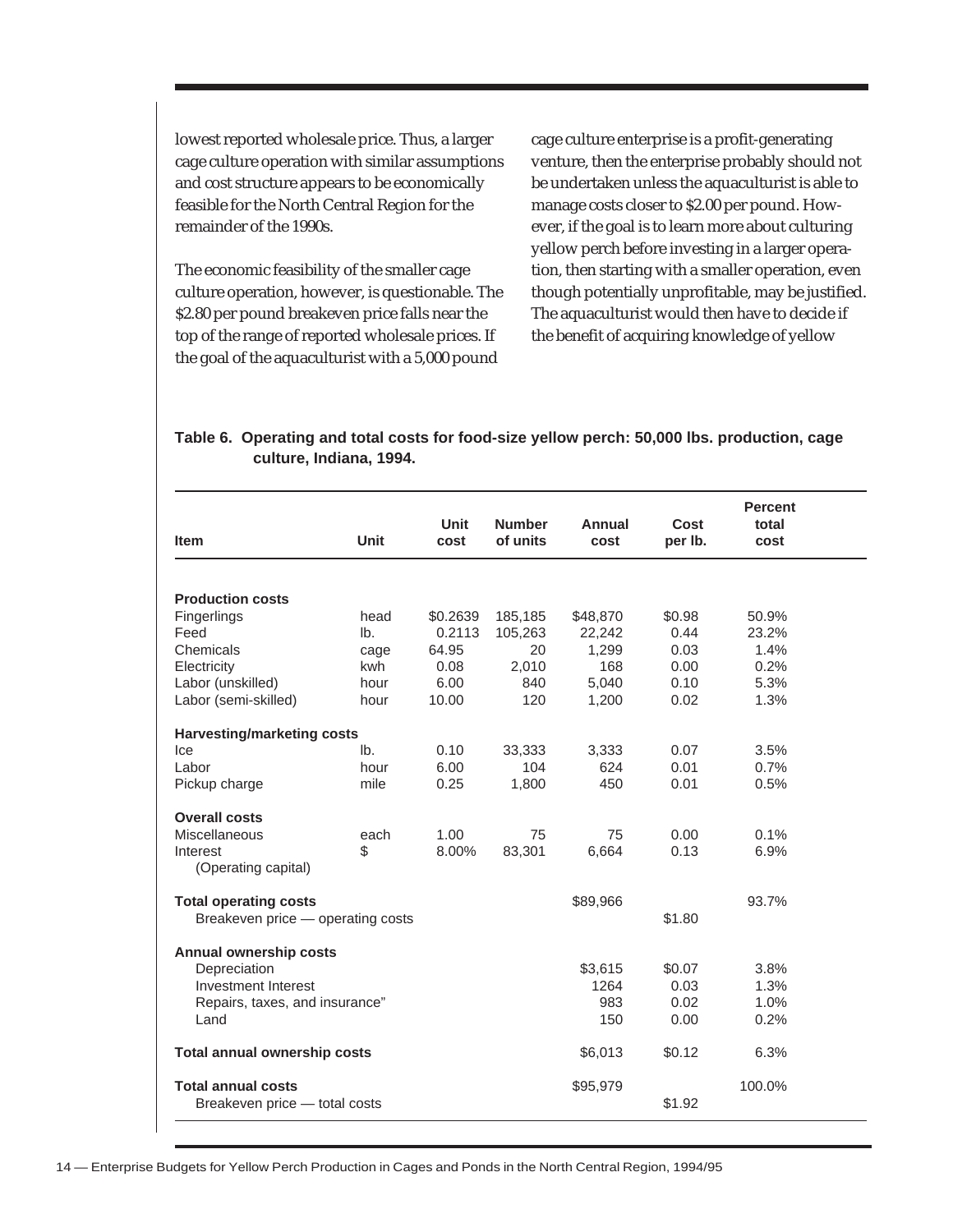perch culture is worth the risk of losing money on the small operation.

Because of the diversity of opinion about how to account for the cost of land, a short discussion of the impacts of alternative land assumptions is merited. For the purposes of this study it was assumed that the aquaculturist already had an unused, existing pond. However, this is but one of several plausible assumptions that could have been used. For the 5,000 pound cage operation in the five-acre pond, the assumption used is quite reasonable. And, so little land is involved that even if it were rented or purchased specifically for aquacultural use, the cost would be minimal. For the 50,000 pound cage operation with a 50 acre pond, the assumption becomes somewhat strained. Therefore, some alternative assumptions and their impacts on annual ownership costs and breakeven price were briefly examined.

The results show little effect on breakeven prices from increased land charges. Suppose, in the extreme, that the aquaculturist purchased 50 acres of pond in which to produce 50,000 pounds annually. If the cost per acre were \$500 and the aquaculturist included an annual 30-year mortgage and interest payment in the budget, the annual land charge would be about \$2,500. This level of land charge translates into a breakeven price of \$1.97 per pound-only 5 cents per pound higher than the original \$1.92 breakeven price.

### **Pond culture enterprise budgets Budget assumptions**

The assumptions which underlie the pond culture budgets for the 5,000 and 50,000 pound operations are found in Tables 7 (page 16) and 10, (page 19) respectively. A discussion of the assumptions which are common to all the budgets can be found in the Introduction.

The assumptions specific to the pond culture budgets as well as the few differences in the assumed production values between the two different sizes of operations follow:

- Ponds constructed for fish production on low-quality corn land (100 bu./acre);
- One pond in the smaller operation and four ponds in the larger operation; and
- Labor requirements of 1.5 hours per day for the smaller operation and 3.5 hours per day for the larger.

#### **Pond layout**

As in the cage culture scenario, the physical configurations of the pond production systems are important and differ somewhat between the two sizes of operations. Appendix Figure A3 shows the configuration for one pond for the 5,000 pound operation. Based on the assumed production rate of 3,000 pounds per acre, a 1.67 surface acre, square pond was chosen. It was assumed that the land needed for this pond size is 1.84 acres. Accompanying the pond are one well and one ditch.

Appendix Figure A4 shows the configuration for the pond setup for the 50,000 pound pond operation. The hypothetical setup was chosen to include four ponds that just accommodate the level of production. Each pond has 4.17 surface acres of water, while the total land required is 17.78 acres. Square ponds were chosen to minimize pond construction costs by taking advantage of common levees and shape. Pond size is small enough to preclude problems with managing square ponds. In this setup, there is one well in the center of the four ponds and two ditches to minimize the amount of drainpipe required.

For both ponds the levees are constructed to the same dimensions, as shown in Appendix Figures A3 and A4. The crown width is 12 feet and the depth 6.5 feet, with slopes of 3:1 for exterior sides and 2:1 for interior sides. The ditches are as-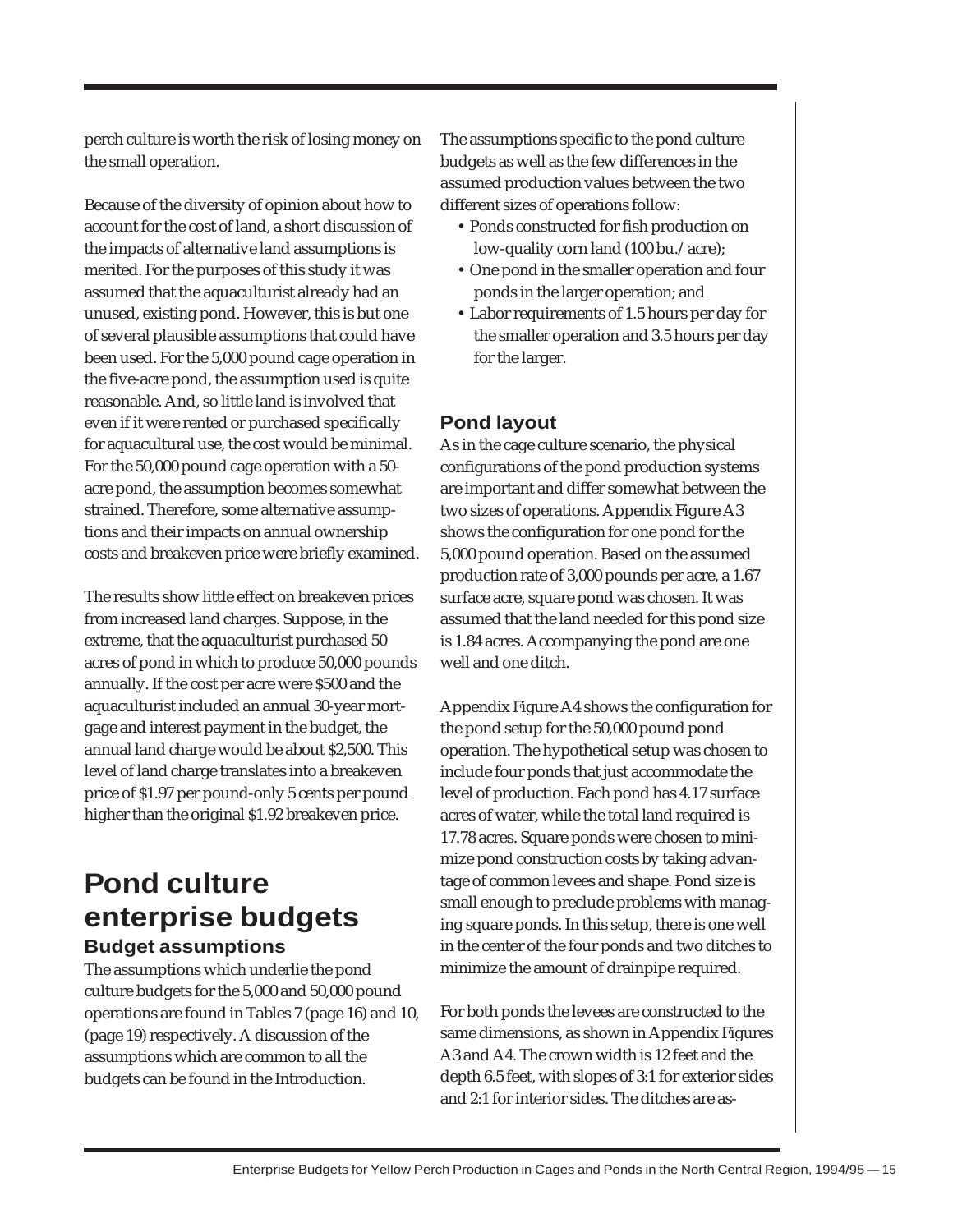#### **Table 7. Budget assumptions for food-size yellow perch: 5,000 lbs. production, pond culture, Indiana, 1994.**

| <b>Assumed values</b>                                                              |                                                                                                                                                                                      | <b>Calculated values</b>                                       |        |
|------------------------------------------------------------------------------------|--------------------------------------------------------------------------------------------------------------------------------------------------------------------------------------|----------------------------------------------------------------|--------|
| Pond size (acres)                                                                  | 1.6667                                                                                                                                                                               | Targeted production (lbs.)                                     | 5,000  |
| Production/acre (lbs.)                                                             | 3000                                                                                                                                                                                 | $\epsilon$ <pond <math="" size="">\times prodn/acre&gt;</pond> |        |
| Number of ponds                                                                    | 1                                                                                                                                                                                    | Number of harvested fish                                       | 15,152 |
| Fingerling size (ins.)                                                             | 4.0                                                                                                                                                                                  | <production harvest="" size=""></production>                   |        |
| Harvest size (lbs.)                                                                | 0.33                                                                                                                                                                                 | Number of fingerlings                                          | 15,949 |
| Production time (mos.)                                                             | 7.0                                                                                                                                                                                  | <no. 1-death="" fish="" loss=""></no.>                         |        |
| Death loss                                                                         | 5%                                                                                                                                                                                   | Feed quantity (lbs.)                                           | 9,231  |
| Feed conversion ratio                                                              | 1.80                                                                                                                                                                                 | $\leq$ (production $\times$ feed conversion)                   |        |
| (lbs. feed per 1.0 lb. gain)                                                       |                                                                                                                                                                                      |                                                                |        |
| Labor per day (hours)                                                              | 1.5                                                                                                                                                                                  | 1 - $(1/2 \times$ death loss)>                                 |        |
| percent unskilled                                                                  | 87.5%                                                                                                                                                                                |                                                                |        |
| percent semi-skilled                                                               | 12.5%                                                                                                                                                                                |                                                                |        |
| Interest rates/capital charge                                                      |                                                                                                                                                                                      |                                                                |        |
| Operating capital                                                                  | 12%                                                                                                                                                                                  |                                                                |        |
| (nominal)                                                                          |                                                                                                                                                                                      |                                                                |        |
| Investment capital                                                                 | 9%                                                                                                                                                                                   |                                                                |        |
| $_{\text{real}$ = nominal                                                          |                                                                                                                                                                                      |                                                                |        |
| minus inflation)                                                                   |                                                                                                                                                                                      |                                                                |        |
| Investment repairs (2%), taxes (1%),                                               |                                                                                                                                                                                      |                                                                |        |
| and insurance rate                                                                 | 3.5%                                                                                                                                                                                 |                                                                |        |
|                                                                                    |                                                                                                                                                                                      |                                                                |        |
| <b>Major budget assumptions</b>                                                    |                                                                                                                                                                                      |                                                                |        |
| Production assumption:<br>one season.<br>Marketing assumption:<br>Land assumption: | Stock advanced fingerlings to grow out in<br>Sell in the round, on ice, in wholesale markets,<br>hauling in a refrigerator unit in a pickup bed.<br>Own the land, 100 bu/A corn land | so land charge includes forgone return on corn production.     |        |

sumed to be eight feet away from the base of the exterior sides of the levees.

#### **Investment and annual ownership costs**

Table**s** 8 ( page 17) and 11 (page 20) contain the details of investment items and their related ownership costs relevant to the 5,000 and 50,000 pound pond culture operations, respectively. The following is a summary of the assumptions

related to facilities and equipment and the total costs for each enterprise.

**Pond construction.** The number of cubic yards of dirt needed for levee construction was calculated for each operation. The levees with one exterior and one interior side require 6.8 cubic yards per running foot of levee, while levees with two interior sides require 6.02 cubic yards per running foot. Each side of a 4.17 acre pond, is 440 feet in length, while the length of each side in the 1.67 acre pond is 283 feet. For the 5,000 pound opera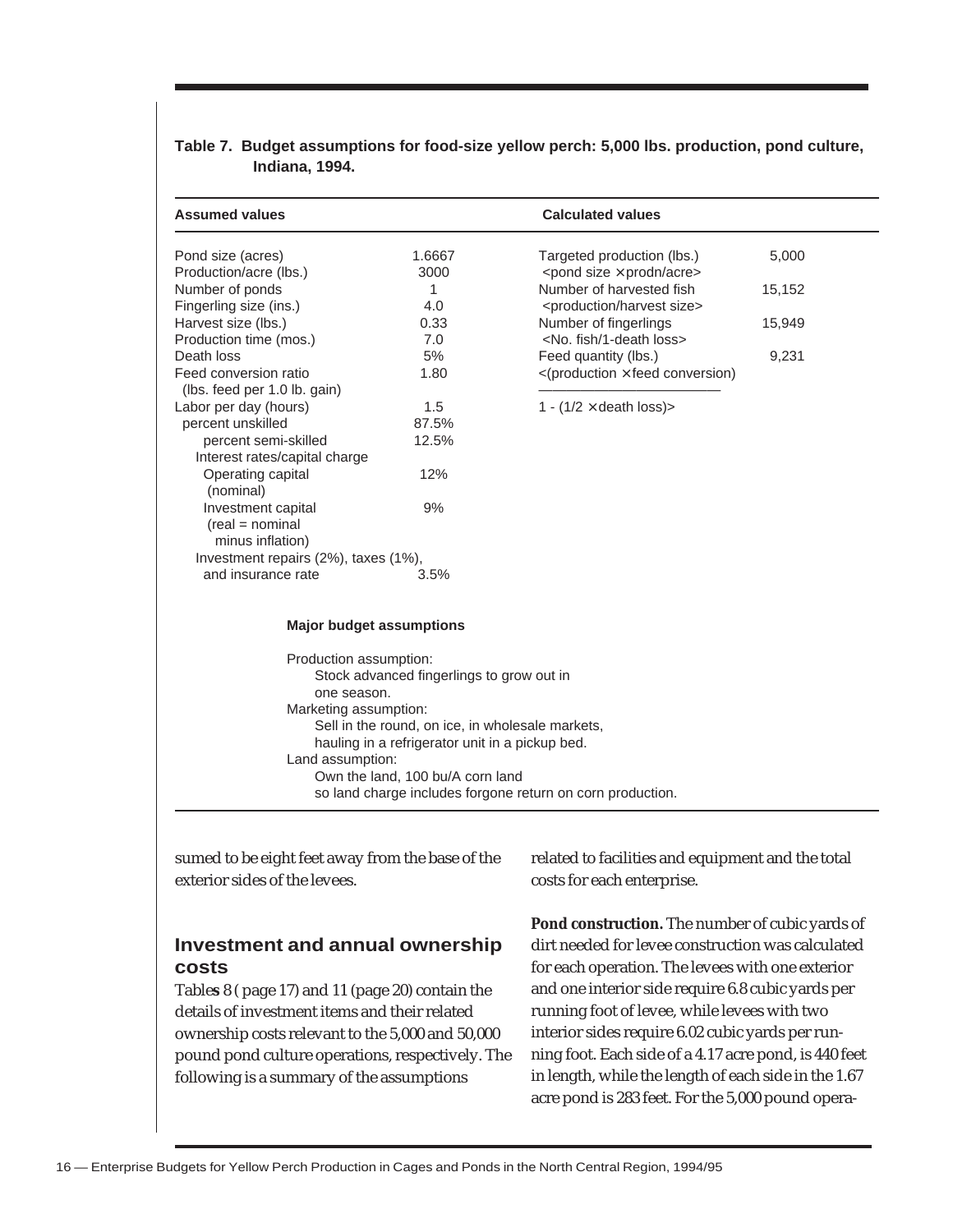tion there are 1,134 running feet of exterior/ interior levees for a total of 7,711 cubic yards of dirt required for levee construction. For the 50,000 pound operation, there are eight exterior/ interior levees totaling 3,520 running feet and 4 interior/interior levees requiring 1,760 running

feet. A total of 34,534 cubic yards is required for levee construction.

Levee construction costs were discussed with three local contractors to determine a reasonable estimate for the local area. There was some

#### **Table 8. Investment and annual ownership costs for food-size yellow perch: 5,000 lbs. production, pond culture, Indiana, 1994.**

| <b>System equipment</b>                                                                                         | <b>Units</b><br>(no.) | Unit<br>cost<br>$($ \$) | Invest-<br>ment<br>$($ \$) | life<br>(yrs.) | Useful Annual<br>deprec.<br>$($ \$) | Annual<br>interest<br>$($ \$) |
|-----------------------------------------------------------------------------------------------------------------|-----------------------|-------------------------|----------------------------|----------------|-------------------------------------|-------------------------------|
| Pond & water supply investment                                                                                  |                       |                         |                            |                |                                     |                               |
| Levees (cu.yds.)                                                                                                | 7,711                 | 3.50                    | 26,989                     | 20             | 1349                                | 1214                          |
| Drainpipe (12 ft)                                                                                               | 64                    | 6.60                    | 422                        | 20             | 21                                  | 19                            |
| Drain/valve                                                                                                     | 1                     | 289                     | 289                        | 20             | 14                                  | 13                            |
| Anti-seep collars                                                                                               | $\overline{2}$        | 230                     | 460                        | 20             | 23                                  | 21                            |
| Well & pump                                                                                                     | 1                     | 4,850                   | 4,850                      | 20             | 243                                 | 218                           |
| Grass seed (lbs)                                                                                                | 2.5                   | 1.70                    | 4                          | 20             | $\Omega$                            | $\Omega$                      |
| Gravel (tons)                                                                                                   | 39.5                  | 11.00                   | 435                        | 20             | 22                                  | 20                            |
| <b>Production equipment</b>                                                                                     |                       |                         |                            |                |                                     |                               |
| Chemical test kit                                                                                               | 1                     | 28                      | 28                         | 20             | $\mathbf{1}$                        | 1                             |
| Thermometer                                                                                                     | 1                     | 10.5                    | 11                         | 7              | $\overline{2}$                      | 0                             |
| Electric aerator                                                                                                | 1                     | 700                     | 700                        | 10             | 70                                  | 32                            |
| <b>Electrical service</b>                                                                                       | 1                     | 600                     | 600                        | 10             | 60                                  | 27                            |
| Scale                                                                                                           | 1                     | 90                      | 90                         | 7              | 13                                  | 4                             |
| Dipnet                                                                                                          | 1                     | 36                      | 36                         | 5              | $\overline{7}$                      | $\overline{2}$                |
| Waders                                                                                                          | 1                     | 95                      | 95                         | 10             | 10                                  | $\overline{\mathbf{4}}$       |
| <b>Miscellaneous</b>                                                                                            | 1                     | 50                      | 50                         | 5              | 10                                  | $\overline{2}$                |
| Harvesting/marketing equipment                                                                                  |                       |                         |                            |                |                                     |                               |
| Seine                                                                                                           | 1                     | 832                     | 832                        | 5              | 166                                 | 37                            |
| Fish baskets                                                                                                    | $\overline{2}$        | 11                      | 22                         | 5              | 4                                   | 1                             |
| Containers for                                                                                                  | 27                    | 10                      | 270                        | 5              | 54                                  | 12                            |
| fish on ice                                                                                                     |                       |                         |                            |                |                                     |                               |
| Refrigerator unit                                                                                               | 1                     | 3,000                   | 3,000                      | 5              | 600                                 | 135                           |
| <b>Total investment</b>                                                                                         |                       | \$                      | 39,182                     |                |                                     |                               |
| <b>Total annual depreciation</b>                                                                                |                       |                         |                            |                | \$                                  | 2,670                         |
| (Investment / Useful life)<br><b>Total annual interest</b>                                                      |                       |                         |                            | \$             | 1,763                               |                               |
| $(1/2 \times$ Investment $\times$ Investment capital rate)<br><b>Total Annual repairs, taxes, and insurance</b> |                       |                         |                            |                | \$                                  | 1,371                         |
| (Investment $\times$ Investment R, T, I rate)<br><b>Annual land charge</b>                                      |                       |                         |                            |                | \$                                  | 190                           |
| (Opportunity cost + Property taxes)                                                                             |                       |                         |                            |                |                                     |                               |
| Total annual ownership cost                                                                                     |                       |                         |                            |                | \$                                  | 5,994                         |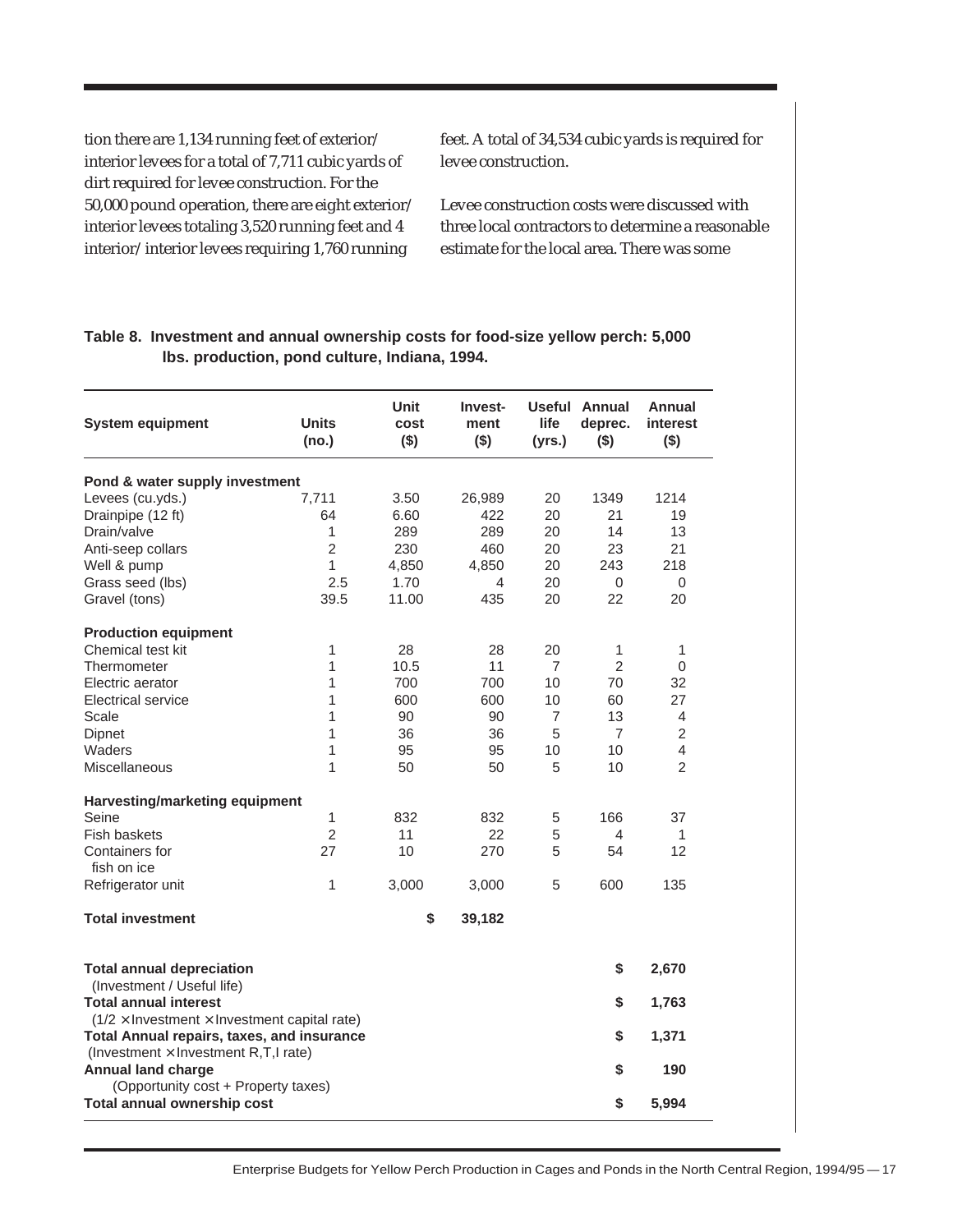| <b>Item</b>                       | <b>Unit</b> | <b>Unit</b><br>cost | <b>Number</b><br>of units | <b>Annual</b><br>cost | Cost<br>per lb. | <b>Percent</b><br>total<br>cost |
|-----------------------------------|-------------|---------------------|---------------------------|-----------------------|-----------------|---------------------------------|
| <b>Production costs</b>           |             |                     |                           |                       |                 |                                 |
| Fingerlings                       | head        | \$0.2639            | 15,949                    | \$4,209               | \$0.84          | 24.2%                           |
| Feed                              | lb.         | 0.3690              | 9,231                     | 3,406                 | 0.68            | 19.6%                           |
| Oxygen refill kit                 | each        | 19.00               | $\overline{2}$            | 38                    | 0.01            | 0.2%                            |
| Chemicals                         | acre        | 60.00               | 1.67                      | 100                   | 0.02            | 0.6%                            |
| Electricity                       |             |                     |                           |                       |                 |                                 |
| Aeration                          | <b>kwh</b>  | 0.0835              | 804                       | 67                    | 0.01            | 0.4%                            |
| Pumping                           | each        | 83.00               | 1                         | 83                    | 0.02            | 0.5%                            |
| Labor (unskilled)                 | hour        | 6.00                | 276                       | 1,654                 | 0.33            | 9.5%                            |
| Labor (semi-skilled)              | hour        | 10.00               | 39                        | 394                   | 0.08            | 2.3%                            |
| Mower charge                      | each        | 100.00              | 1                         | 100                   | 0.02            | 0.6%                            |
|                                   |             |                     |                           |                       |                 |                                 |
| <b>Harvesting/marketing costs</b> |             |                     |                           |                       |                 |                                 |
| Ice                               | lb.         | 0.10                | 3,333                     | 333                   | 0.07            | 1.9%                            |
| Labor                             | hour        | 6.00                | 20                        | 120                   | 0.02            | 0.7%                            |
| Pickup charge                     | mile        | 0.25                | 600                       | 150                   | 0.03            | 0.9%                            |
| <b>Overall costs</b>              |             |                     |                           |                       |                 |                                 |
| Miscellaneous                     | each        | 1.00                | 20                        | 20                    | 0.00            | 0.1%                            |
| Interest                          | \$          | 7.00%               | 10,674                    | 747                   | 0.15            | 4.3%                            |
| (Operating capital)               |             |                     |                           |                       |                 |                                 |
| <b>Total operating costs</b>      |             |                     |                           | \$11,421              |                 | 65.6%                           |
| Breakeven price - operating costs |             |                     |                           |                       | \$2.28          |                                 |
| Annual ownership costs            |             |                     |                           |                       |                 |                                 |
| Depreciation                      |             |                     |                           | \$2,670               | \$0.53          | 15.3%                           |
| Investment interest               |             |                     |                           | \$1,763               | \$0.35          | 10.1%                           |
| Repairs, taxes, and insurance     |             |                     |                           | \$1,371               | \$0.27          | 7.9%                            |
| Land                              |             |                     |                           | \$190                 | \$0.04          | 1.1%                            |
| Total annual ownership costs      |             |                     |                           | \$5,994               | \$1.20          | 34.4%                           |
| <b>Total annual costs</b>         |             |                     |                           | \$17,416              |                 | 100.0%                          |
| Breakeven price - total costs     |             |                     |                           |                       | \$3.48          |                                 |

#### **Table 9. Operating and total costs for food-size yellow perch: 5,000 lbs. production, pond culture, Indiana, 1994.**

variability in estimated costs, but overall they were considerably higher than costs listed in catfish budgets from southern states. Costs per cubic yard of dirt moved were also estimated to be higher for the smaller operation since overhead costs would be spread out over fewer units. The cost for constructing one small pond for the 5,000 pound operation was estimated to be \$3.50 per cubic yard, while the cost for constructing the four larger ponds was estimated to be \$2.75 per cubic yard. These costs are based on the assumption that no dirt would have to be hauled to the site. Pond construction costs can vary considerably based on topography and soil type as well as contractor. A site visit is necessary to accurately estimate costs for a specific location.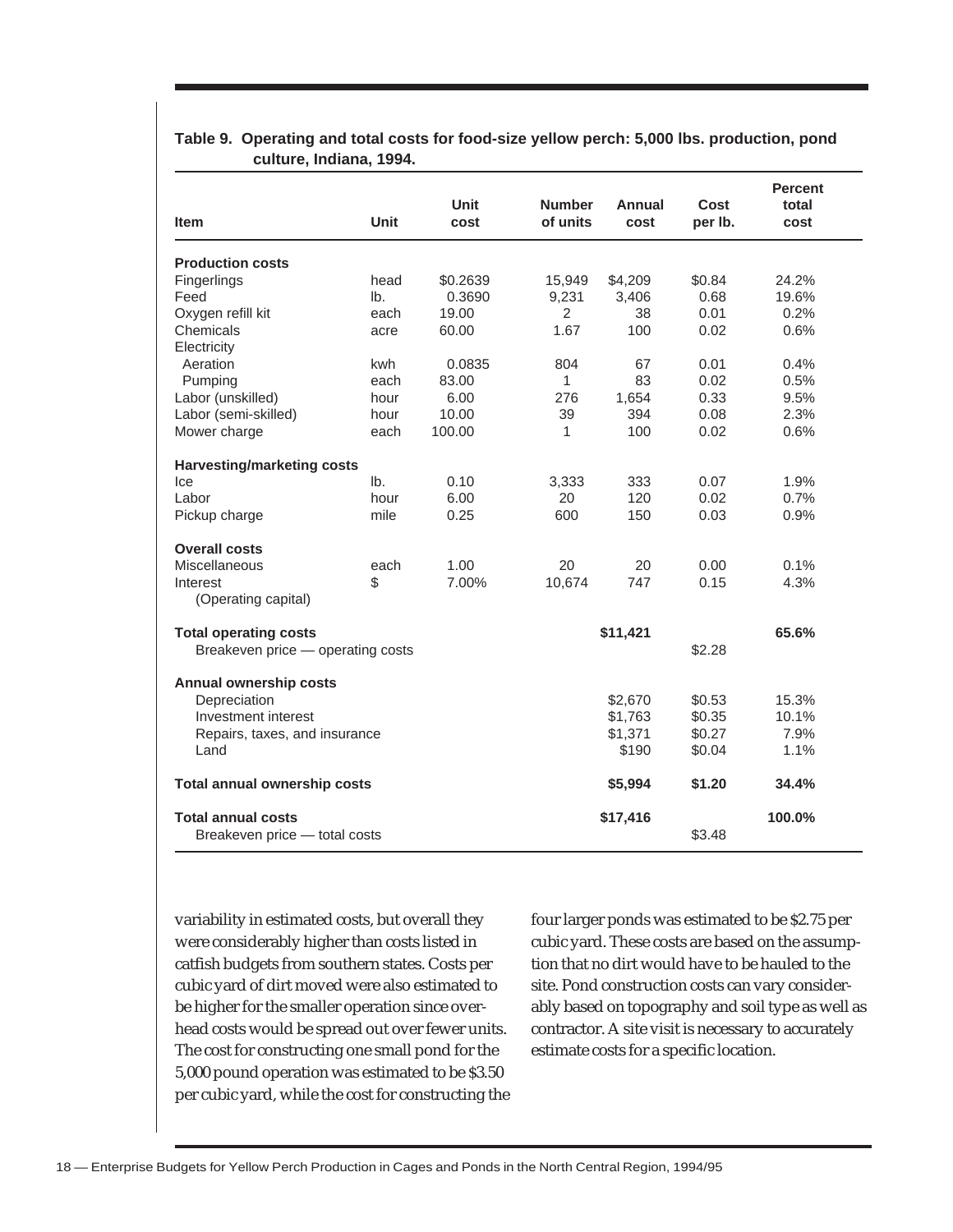#### **Table 10. Budget assumptions for food-size yellow perch: 50,000 lbs. production, pond culture, Indiana, 1994.**

| <b>Assumed values</b>                                               |                                                                                                                                                                                                                                                                                                              | <b>Calculated values</b>                     |         |  |  |  |
|---------------------------------------------------------------------|--------------------------------------------------------------------------------------------------------------------------------------------------------------------------------------------------------------------------------------------------------------------------------------------------------------|----------------------------------------------|---------|--|--|--|
| Pond size (acres)                                                   | 4.1667                                                                                                                                                                                                                                                                                                       | Targeted production (lbs.)                   | 50,000  |  |  |  |
| Production/acre (lbs.)                                              | 3000                                                                                                                                                                                                                                                                                                         | $\epsilon$ pond size $\times$ prodn/acre>    |         |  |  |  |
| Number of ponds                                                     | 4                                                                                                                                                                                                                                                                                                            | Number of harvested fish                     | 151,516 |  |  |  |
| Fingerling size (ins.)                                              | 4.0                                                                                                                                                                                                                                                                                                          | <production harvest="" size=""></production> |         |  |  |  |
| Harvest size (lbs.)                                                 | 0.33                                                                                                                                                                                                                                                                                                         | Number of fingerlings                        | 159,491 |  |  |  |
| Production time (mos.)                                              | 7.0                                                                                                                                                                                                                                                                                                          | <no. 1-death="" fish="" loss=""></no.>       |         |  |  |  |
| Death loss                                                          | 5%                                                                                                                                                                                                                                                                                                           | Feed quantity (lbs.)                         | 92,308  |  |  |  |
| Feed conversion ratio<br>(lbs. feed per 1.0 lb. gain)               | 1.80                                                                                                                                                                                                                                                                                                         | $\leq$ (production $\times$ feed conversion) |         |  |  |  |
| Labor per day (hours)                                               | 3.5                                                                                                                                                                                                                                                                                                          | 1 - $(1/2 \times$ death loss)>               |         |  |  |  |
| percent unskilled                                                   | 87.5%                                                                                                                                                                                                                                                                                                        |                                              |         |  |  |  |
| percent semi-skilled                                                | 12.5%                                                                                                                                                                                                                                                                                                        |                                              |         |  |  |  |
| Interest rates / capital charge                                     |                                                                                                                                                                                                                                                                                                              |                                              |         |  |  |  |
| Operating capital<br>(nominal)                                      | 12%                                                                                                                                                                                                                                                                                                          |                                              |         |  |  |  |
| Investment capital<br>$_{\text{real}$ = nominal<br>minus inflation) | 9%                                                                                                                                                                                                                                                                                                           |                                              |         |  |  |  |
| Investment repairs (2%), taxes (1%),                                |                                                                                                                                                                                                                                                                                                              |                                              |         |  |  |  |
| and insurance rate                                                  | 3.5%                                                                                                                                                                                                                                                                                                         |                                              |         |  |  |  |
|                                                                     |                                                                                                                                                                                                                                                                                                              |                                              |         |  |  |  |
|                                                                     | <b>Major budget assumptions</b>                                                                                                                                                                                                                                                                              |                                              |         |  |  |  |
| Land assumption:                                                    | Production assumption:<br>Stock advanced fingerlings to grow out in one season.<br>Marketing assumption:<br>Sell in the round, on ice, in wholesale markets,<br>hauling in a refrigerator unit in a pickup bed.<br>Own the land, 100 bu/A corn land<br>so land charge includes forgone return on corn prodn. |                                              |         |  |  |  |

**Drainpipe, valves, collars.** Pipe for both water inlet and outflow to the ditches was assumed to be 12-inch, low pressure, PVC pipe. Per pond (all sizes), the amount of inlet pipe needed was estimated to be 8 feet, and the amount of drainpipe estimated at 56 feet. It was further assumed that each pond requires one drain or valve and two anti-seep collars on the drainpipe.

**Well and pump.** Discussions with local well drilling companies revealed that there is no "average" depth of well for the local area

(Tippecanoe County, Indiana). Therefore, it was assumed that the well is drilled to a depth of 100 feet, but that the water rises up to 50 feet below the surface and is pumped from that level. Required well pumping capacity was assumed to be 30 gallons per minute (gpm) per water surface acre. Accordingly, the 5,000 pound operation requires a 50 gpm well, which is achieved with a 5-inch well and a 3-horsepower pump. For the 50,000 pound operation, a 500 gpm well is required, which necessitates a 10-inch well and a 25-horsepower pump. The unit costs given in the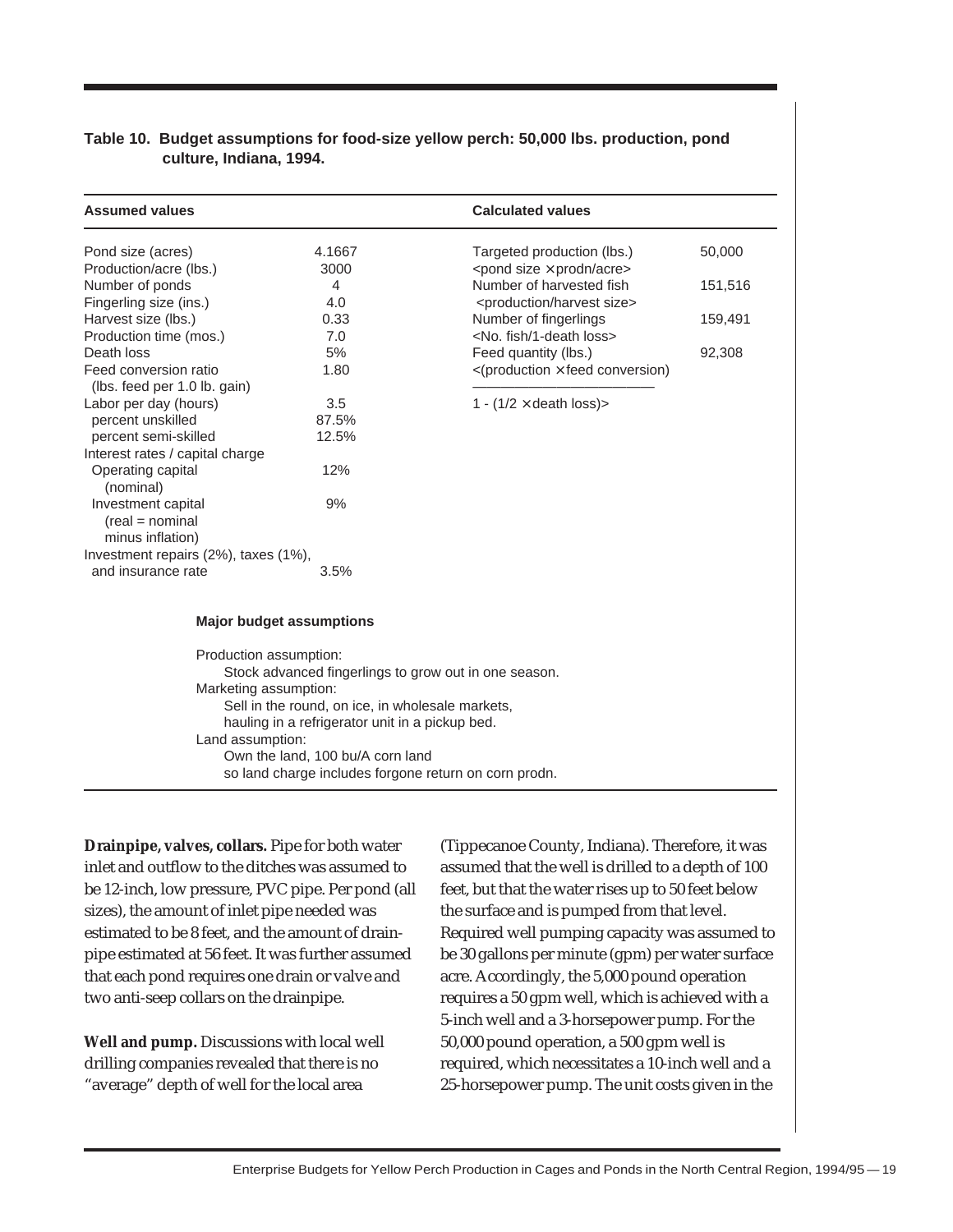budgets include drilling, casing, screen, pump, and installation.

**Grass seed.** It was estimated that 11.6 percent of the land area requires grass cover. Sodding would be a high-cost way to achieve this, so it

was assumed that the grass would be seeded instead. For the 50,000 pound operation there are 74,568 square feet requiring 20 pounds of grass seed. For the 5,000 pound operation there are 6,988 square feet necessitating 2.3 pounds of seed.

**Table 11. Investment and annual ownership costs for food-size yellow perch: 50,000 lbs. production, pond culture, Indiana, 1994.**

| <b>System equipment</b>                                                                                                              | <b>Unit</b><br>Units<br>(no.) | Invest-<br>cost<br>$($ \$) | <b>Useful</b><br>ment<br>$($ \$) | Annual<br>life<br>(yrs.) | Annual<br>deprec.<br>$($ \$) | interest<br>$($ \$) |  |
|--------------------------------------------------------------------------------------------------------------------------------------|-------------------------------|----------------------------|----------------------------------|--------------------------|------------------------------|---------------------|--|
| Pond & water supply investment                                                                                                       |                               |                            |                                  |                          |                              |                     |  |
| Levees (cu.yds.)                                                                                                                     | 34,534                        | 2.75                       | 94,969                           | 20                       | 4748                         | 4274                |  |
| Drainpipe (12 ft)                                                                                                                    | 256                           | 6.60                       | 1,690                            | 20                       | 84                           | 76                  |  |
| Drain/valve                                                                                                                          | 4                             | 289                        | 1,156                            | 20                       | 58                           | 52                  |  |
| Anti-seep collars                                                                                                                    | 8                             | 230                        | 1,840                            | 20                       | 92                           | 83                  |  |
| Well & pump                                                                                                                          | 1                             | 15,225                     | 15,225                           | 20                       | 761                          | 685                 |  |
| Grass seed (lbs)                                                                                                                     | 20                            | 1.70                       | 34                               | 20                       | $\overline{2}$               | 2                   |  |
| Gravel                                                                                                                               | 122                           | 11.00                      | 1,342                            | 20                       | 67                           | 60                  |  |
| <b>Production equipment</b>                                                                                                          |                               |                            |                                  |                          |                              |                     |  |
| ATV, 4-wheeler                                                                                                                       | 1                             | 5,000                      | 5,000                            | $\overline{7}$           | 714                          | 225                 |  |
| <b>Boat</b>                                                                                                                          | 1                             | 500                        | 500                              | 10                       | 50                           | 23                  |  |
| Oxygen/temp meter                                                                                                                    | 1                             | 338                        | 338                              | 10                       | 34                           | 15                  |  |
| Electric aerator                                                                                                                     | 8                             | 700                        | 5,600                            | 10                       | 560                          | 252                 |  |
| Electrical service                                                                                                                   | 1                             | 600                        | 600                              | 10                       | 60                           | 27                  |  |
| Feeder                                                                                                                               | 1                             | 1,650                      | 1,650                            | $\overline{7}$           | 236                          | 74                  |  |
| Feed storage                                                                                                                         | 1                             | 800                        | 800                              | 5                        | 160                          | 36                  |  |
| Scale                                                                                                                                | $\mathbf{1}$                  | 190                        | 190                              | $\overline{7}$           | 27                           | 9                   |  |
| <b>Dipnets</b>                                                                                                                       | $\overline{c}$                | 36                         | 72                               | 5                        | 14                           | 3                   |  |
| Waders                                                                                                                               | 1                             | 95                         | 95                               | 10                       | 10                           | 4                   |  |
| <b>Miscellaneous</b>                                                                                                                 | 1                             | 150                        | 150                              | 5                        | 30                           | $\overline{7}$      |  |
| Harvesting/marketing equipment                                                                                                       |                               |                            |                                  |                          |                              |                     |  |
| Seine                                                                                                                                | 1                             | 1,293                      | 1,293                            | $\overline{7}$           | 185                          | 58                  |  |
| Fish baskets                                                                                                                         | 10                            | 10                         | 95                               | $\overline{7}$           | 14                           | 4                   |  |
| Containers                                                                                                                           | 60                            | 10                         | 600                              | 5                        | 120                          | 27                  |  |
| Refrigerator unit                                                                                                                    | 1                             | 7,000                      | 7,000                            | 5                        | 1400                         | 315                 |  |
| <b>Total investment</b>                                                                                                              |                               | \$                         | 140,238                          |                          |                              |                     |  |
| <b>Total annual depreciation</b><br>(Investment/Useful Life)                                                                         |                               |                            |                                  |                          | \$                           | 9,426               |  |
| <b>Total annual interest</b>                                                                                                         |                               |                            |                                  |                          | \$                           | 6,311               |  |
| $(\frac{1}{2} \times \text{investment} \times \text{investment} \text{ capital rate})$<br>Total annual repairs, taxes, and insurance |                               |                            |                                  |                          | \$                           | 4,908               |  |
| (Investment $\times$ investment R,T,I rate)                                                                                          |                               |                            |                                  |                          |                              |                     |  |
| <b>Annual land charge</b><br>(Opportunity cost + property taxes)                                                                     |                               |                            |                                  |                          | \$                           | 1,830               |  |
| Total annual ownership cost                                                                                                          |                               |                            |                                  |                          | S.                           | 22,475              |  |

20 — Enterprise Budgets for Yellow Perch Production in Cages and Ponds in the North Central Region, 1994/95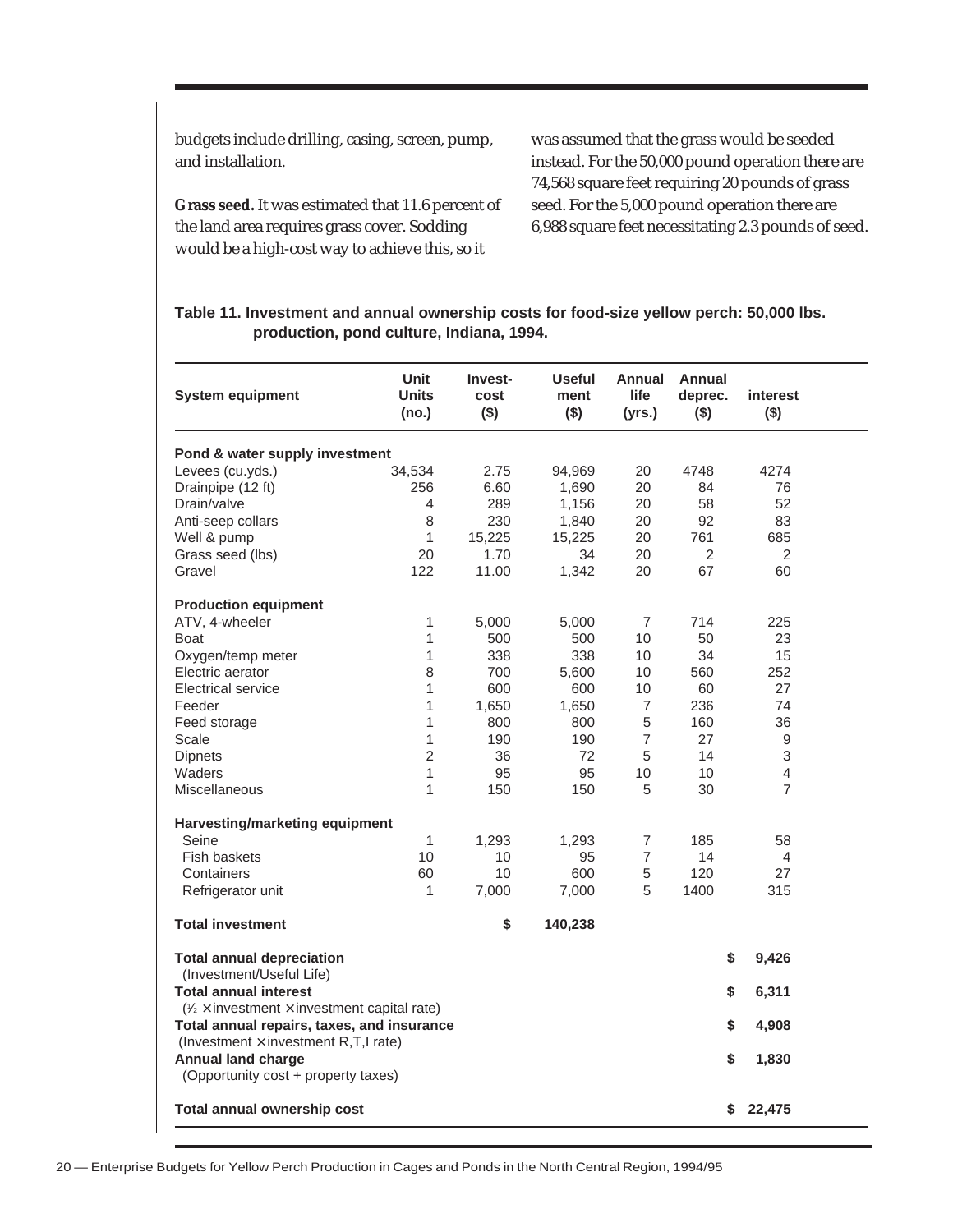**Gravel.** Some gravel needs to be laid by the ponds to ensure all-weather access. For the single pond, the top of one levee is graveled. For the four larger ponds, one entire length of interior/ interior levee, which borders all four ponds, is graveled.

**Boat.** A boat is needed only for the larger operation. It is used for water testing and harvesting.

**4-wheel ATV.** An ATV is necessary only for the 50,000 pound production unit. Its main function is to pull a feed blower. It may also be useful for transportation around the pond site, water testing, harvesting, etc. A basic model with 4 wheel drive costs about \$5,000.

**Feeding system.** Feeding in the smaller operation is accomplished through hand feeding. For the larger system, however, it was assumed that a blower feeder is purchased. Farmboys Industries Inc. sells different sizes of such feeders. The smallest of these, with a 500-pound capacity, would be adequate for this operation.

**Feed storage.** Because of the volume of feed that must be stored for the 50,000 pound pond operation, it was assumed that a 100 square foot feed storage unit is constructed on the farm, perhaps near the ponds. The shed is constructed by the producer, using a shed kit from a local hardware store, and modified as needed.

**Electrical service connection.** As in the cage culture systems, electrical service was assumed to run 200 yards from the farmstead to the ponds at a cost of \$1.00 per foot, whether the service is above or below the ground. For the larger pond operation, the electrical service runs to a spot in the middle of the four ponds, where the well is located.

**Water testing.** The investment in water testing equipment is the same for the pond production systems as for the cage systems. To do chemical testing of the water, it was assumed that the producer purchases a thermometer and oxygen chemical test kits and refills for the 5,000 pound operation. For the larger operation, the producer invests in a meter with probe which measures both temperature and oxygen levels.

**Aerators.** Aerators are required for managing dissolved oxygen and temperature levels. One 2 horsepower aerator suffices for the 1.67-acre pond in the smaller operation, while two 2 horsepower aerators are needed for each of the 4.17-acre ponds in the larger operation.

**Harvesting and marketing equipment.** Equipment for harvesting and marketing are distinguished from production equipment and are identical to those assumed for the cage operations, with the exception that one large seine is needed for harvesting in each pond operation. The seine for the 1.67-acre pond in the small operation was assumed to be 354 feet long and the seine for the 4.17-acre ponds was assumed to be 550 feet. Otherwise, both seines were assumed to be 10 feet deep, with a one-inch square mesh size, and twine size of 15.

As with the cage operations, equipment needs for harvesting and marketing include fish baskets, polyethylene containers in which to haul iced fish in the round to market, and a refrigeration unit which fits in the bed of a pickup. The size and number of items vary by operation size. Also, for the smaller operation the truck was assumed to be a smaller-size pickup, while the truck used in the larger operation was assumed to be a full-size pickup. Thus, the refrigeration units vary in cost by the size needed.

**Land.** In the pond culture operations it was assumed that the operator plans to convert owned, poorly yielding, flat, corn land into levee ponds. Since there is a viable economic alternative for the use of the land, growing corn, the annual opportunity cost is \$93 per acre based on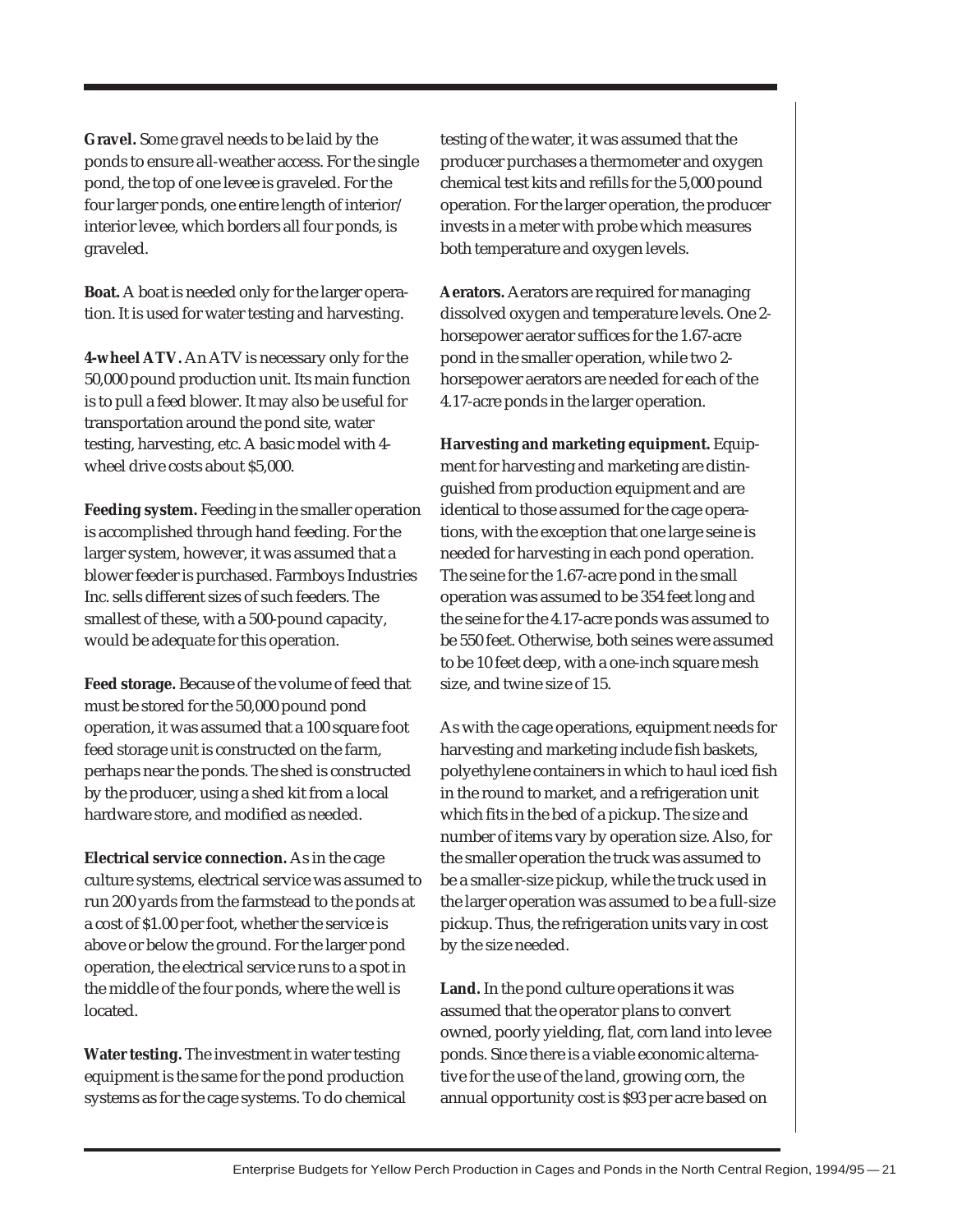the estimated net return above operating costs for raising corn. In addition, there is an annual property tax assessment of \$9.90 per acre.

**Total investment and annual ownership costs.**

Total investment is \$39,182 for the 5,000 pound operation and \$140,238 for the 50,000 pound operation. For the 5,000 pound enterprise, 3 of the 19 investment items (16%) have an investment outlay greater than \$1,000. These items include levee construction, well and pump, and refrigerator unit. Eleven of the 22 investment items (50%) in the 50,000 pound enterprise have investment outlays greater than \$1,000, including levee construction, drainpipe, drain/valve, anti-seep collars, well and pump, gravel, ATV, aerators, feeder, seine, and refrigerator unit. Total investment in the larger operation is 3.58 times higher than the investment in the smaller operation.

Annual ownership costs for the 5,000 and 50,000 pound operations are \$5,994 and \$22,475. These fixed costs account for 34.4 and 21.0 percent of total annual costs, respectively. On a per pound basis, annual ownership costs are \$1.20 and \$0.45, respectively. Similar to investment costs, annual ownership costs for the larger operation are 3.75 times higher than for the smaller operation. Since the production level is 10 times higher, this suggests substantial economies of size for the larger operation..

#### **Operating costs**

Operating costs are itemized in Tables 9 (page 18) and 12 (page 23) for the 5,000 and 50,000 pound operations, respectively. Assumptions and budget methodologies involving operating costs are very similar for all cage and pond operations. Therefore, these are discussed in the Introduction with the exception of a few pond-specific operating costs which are addressed below.

**Feed.** Feed prices differ by type of culture system and by size of operation. The pond culture

systems use floating feeds. The delivered feed price assumed for the larger operation is 26.55 cents per pound, compared to 36.90 cents per pound for the smaller operation.

**Electricity.** A cost estimate for pumping water into the ponds was made based on per acre pumping costs from other budget publications. Furthermore, it was assumed that the ponds are drained and filled only once every four years. Pumping costs for the 5,000 and 50,000 pound operations were assumed to be \$200 per acre and \$150 per acre, respectively. These rates were multiplied times the number of surface acres, then divided by four to reflect annual charges.

**Mower.** Rather than invest in a mower for such a relatively small acreage, it was assumed that a mower used in other farm operations is used to mow the pond levees. Accordingly, an annual charge is included for mower use based on the assumption of mowing 12 times per year.

**Total operating costs.** Operating costs total \$11,421 for the smaller, 5,000 pound operation and \$84,604 for the larger, 50,000 pound operation, and account for 65.6 and 79.0 percent of total costs, respectively. The operating cost items contributing the largest share to total costs are fingerlings and feed. Together, these two items account for 43.8 percent of total costs in the 5,000 pound operation and 62.2 percent in the 50,000 pound operation. No other operating budget items account for more than 10 percent of total costs except for labor in the 5,000 pound operation budget, which accounts for 11.8 percent.

Economies of size occur for operating costs as well as investment and ownership costs for cage culture. While the larger operation produces 10 times as many fish as the smaller one, its operating costs are only 7.41 times higher.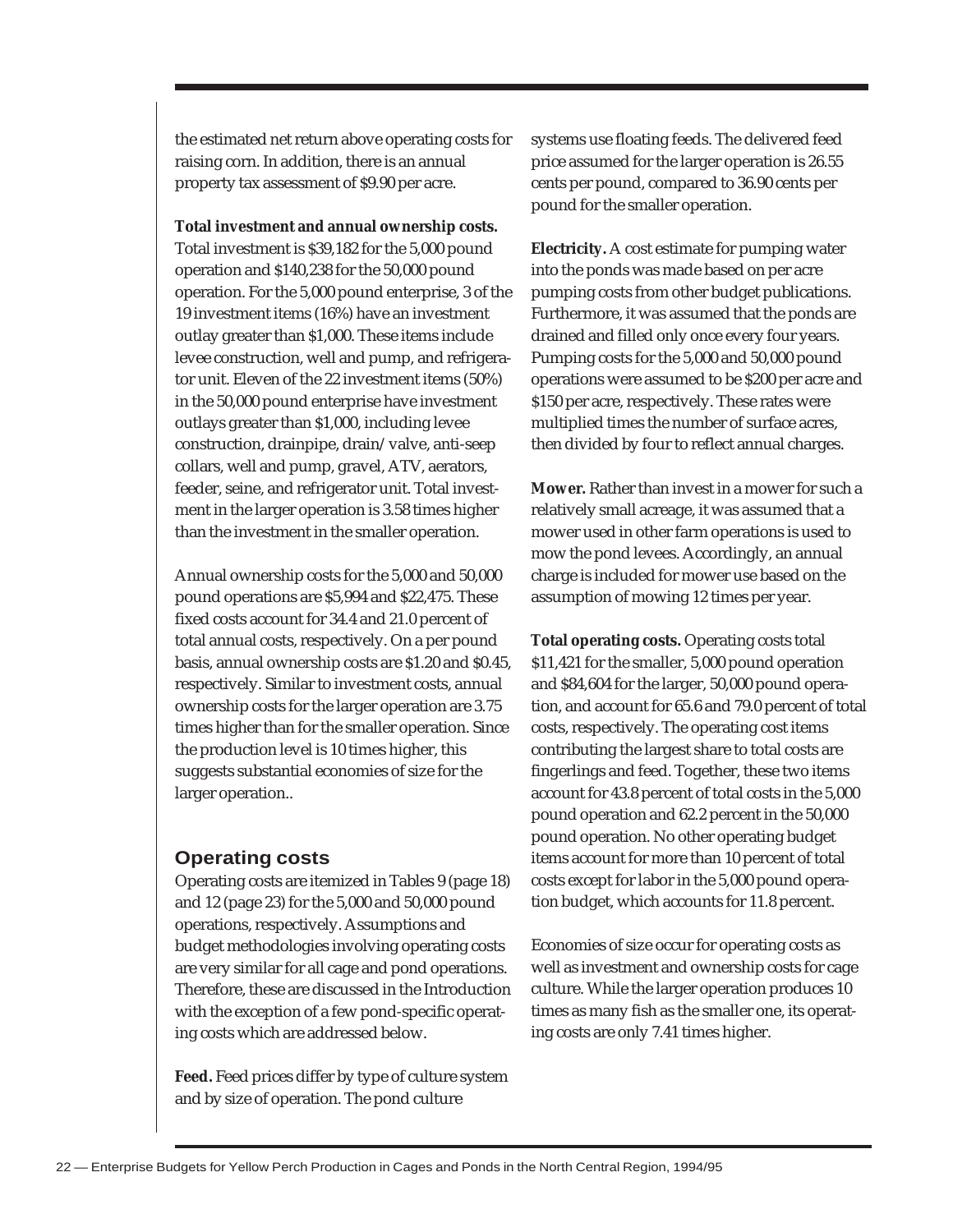#### **Table 12. Operating and total costs for food-size yellow perch: 50,000 lbs. production, pond culture, Indiana, 1994.**

| <b>Item</b>                                                | Unit | <b>Unit</b><br>cost | <b>Number</b><br>of units | <b>Annual</b><br>cost | <b>Cost</b><br>per lb. | <b>Percent</b><br>total<br>cost |  |
|------------------------------------------------------------|------|---------------------|---------------------------|-----------------------|------------------------|---------------------------------|--|
| <b>Production costs</b>                                    |      |                     |                           |                       |                        |                                 |  |
| Fingerlings                                                | head | \$0.2639            | 159,491                   | \$42,090              | \$0.84                 | 39.3%                           |  |
| Feed                                                       | lb.  | 0.2655              | 92,308                    | 24,508                | 0.49                   | 22.9%                           |  |
| Chemicals                                                  | acre | 60.00               | 16.67                     | 1,000                 | 0.02                   | 0.9%                            |  |
| Fuel, ATV                                                  | gal. | 1.00                | 450                       | 450                   | 0.01                   | 0.4%                            |  |
| Electricity                                                |      |                     |                           |                       |                        |                                 |  |
| Aeration                                                   | kwh  | 0.0835              | 6,432                     | 537                   | 0.01                   | 0.5%                            |  |
| Pumping                                                    | each | 625.00              | 1                         | 625                   | 0.01                   | 0.6%                            |  |
| Labor (unskilled)                                          | hour | 6.00                | 643                       | 3,859                 | 0.08                   | 3.6%                            |  |
| Labor (semi-skilled)                                       | hour | 10.00               | 92                        | 919                   | 0.02                   | 0.9%                            |  |
| Mower charge                                               | each | 600.00              | 1                         | 600                   | 0.01                   | 0.6%                            |  |
| <b>Harvesting/marketing costs</b>                          |      |                     |                           |                       |                        |                                 |  |
| lce                                                        | lb.  | 0.10                | 33,333                    | 3,333                 | 0.07                   | 3.1%                            |  |
| Labor                                                      | hour | 6.00                | 104                       | 624                   | 0.01                   | 0.6%                            |  |
| Pickup charge                                              | mile | 0.25                | 1,800                     | 450                   | 0.01                   | 0.4%                            |  |
| <b>Overall costs</b>                                       |      |                     |                           |                       |                        |                                 |  |
| Miscellaneous                                              | each | 1.00                | 75                        | 75                    | 0.00                   | 0.1%                            |  |
| Interest<br>(Operating capital)                            | \$   | 7.00%               | 79,069                    | 5,535                 | 0.11                   | 5.2%                            |  |
| <b>Total operating costs</b>                               |      |                     |                           | \$84,604              |                        | 79.0%                           |  |
| Breakeven price - operating costs                          |      |                     |                           |                       | \$1.69                 |                                 |  |
| <b>Annual ownership costs</b><br>Depreciation              |      |                     |                           | \$9,426               | \$0.19                 | 8.8%                            |  |
| Investment interest                                        |      |                     |                           | \$6,311               | \$0.13                 | 5.9%                            |  |
| Repairs, taxes, and insurance                              |      |                     |                           | \$4,908               | \$0.10                 | 4.6%                            |  |
| Land                                                       |      |                     |                           | \$1,830               | \$0.04                 | 1.7%                            |  |
|                                                            |      |                     |                           |                       |                        |                                 |  |
| <b>Total annual ownership costs</b>                        |      |                     |                           | \$22,475              | \$0.45                 | 21.0%                           |  |
| <b>Total annual costs</b><br>Breakeven price - total costs |      |                     |                           | \$107,079             | \$2.14                 | 100.0%                          |  |
|                                                            |      |                     |                           |                       |                        |                                 |  |

#### **Total costs and breakeven prices**

**Total costs.** Total annual costs equal \$17,416 for the smaller operation, and \$107,079 for the larger operation. Like operating costs and ownership costs, total cost levels for the two sizes of pond culture operations suggest economies of size in pond culture. Annual total costs for the larger operation are 6.15 times more than total costs for

the smaller operation while the production level is ten times higher.

In the 5,000 pound operation, depreciation and interest on investment items each account for over 10 percent of total costs, 15.3 and 10.1 percent, respectively. This is not true for the 50,000 pound operation.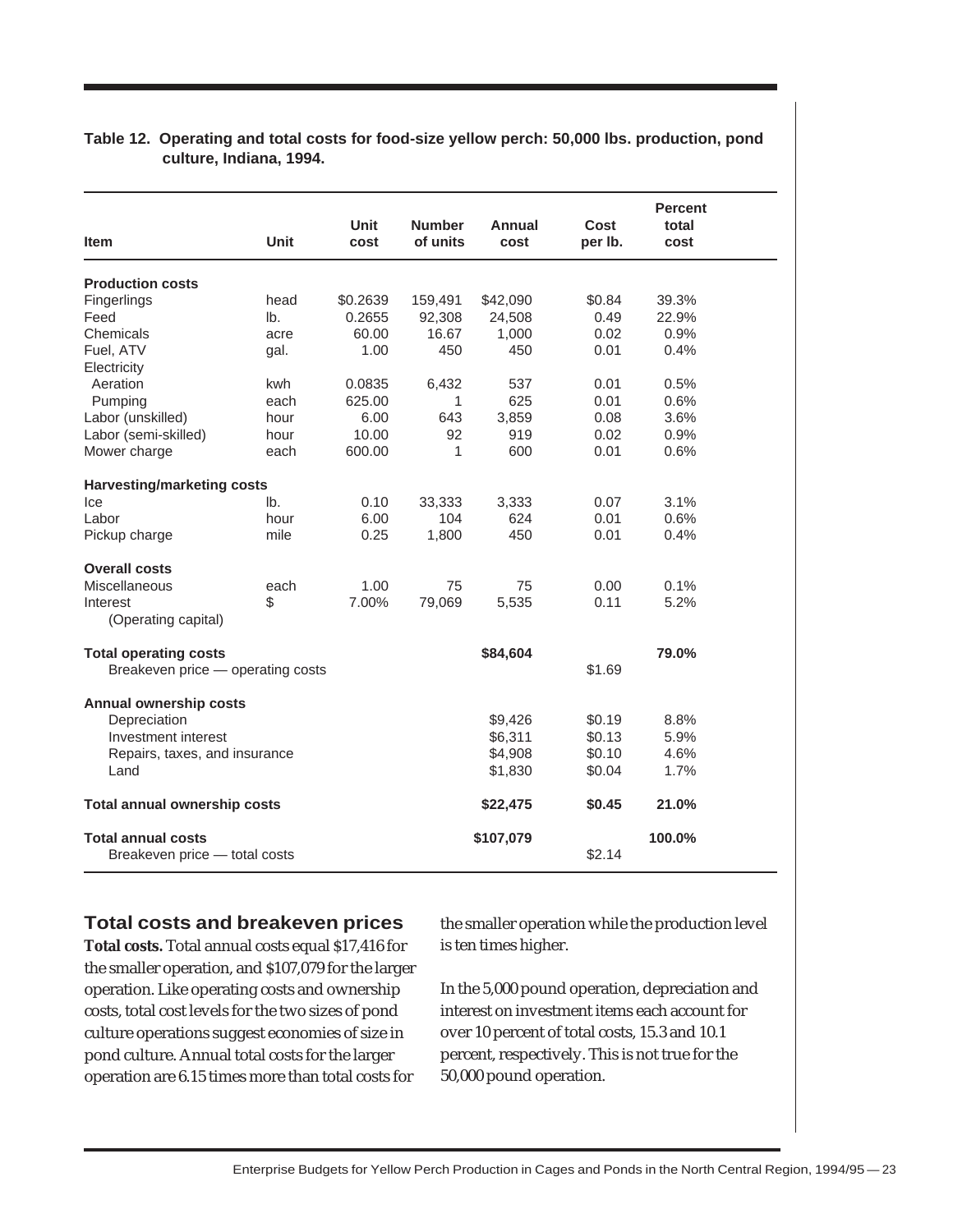**Breakeven prices.** Breakeven prices also are substantially different by size of operation. The breakeven price is \$3.48 per pound for the smaller operation and \$2.14 per pound for the larger operation. The \$2.14 per pound breakeven price estimated in the budget for the larger pond operation is lower than most of the reported monthly wholesale prices. Thus, a larger pond culture operation with similar assumptions and cost structure appears to be economically feasible for the North Central Region. The economic feasibility of the smaller pond culture operation, however, is highly questionable. The \$3.48 per pound breakeven price is almost 50 cents above the highest reported wholesale price. Additionally, annual ownership costs are quite high (\$1.20 per pound), compared to the larger operation (\$0.45 per pound).

As with the smaller cage culture operation, if the goal of the aquaculturist with a 5,000 pound pond enterprise is a profit-generating venture, then this enterprise should not be undertaken. However, if the goal is to learn more about culturing yellow perch, then turning a profit becomes secondary to the knowledge gained. The aquaculturist would then have to decide if the benefit of acquiring knowledge of yellow perch culture in a small pond system is worth the cost of losing money on the operation until he/she decides to expand the size of the operation. However, the investment costs of constructing a levee fish pond are considerably higher than the costs of constructing cages and docks. In the end, only the individual aquaculturist can assess the cost versus the benefit.

As with cage culture, a brief discussion is merited regarding alternative land assumptions and their impacts on annual ownership costs and breakeven prices. A brief investigation of alternative assumptions reveals that impacts on annual ownership costs and breakeven prices are minimal. Suppose, in the worst case, that an aquaculturist pays \$1,000 per acre to purchase the

18 acres needed to construct the 50,000 pound pond culture operation. Suppose further that the aquaculturist decides to include in the budget an annual principal and interest payment on a 30 year land mortgage. The annual ownership cost resulting from this land charge assumption is about \$1,800-virtually identical to the land charge resulting from the opportunity cost assumption.

An area of diverse opinion regarding the costs of pond production is the cost per cubic yard of constructing pond levees. Conducting sensitivity analysis with alternative construction costs shows modest impacts on breakeven prices for the 5,000 pound operation, and even smaller impacts for the 50,000 pound operation. For example, in the 5,000 pound operation budget, the levee construction charge per cubic yard of \$3.50 results in a breakeven price of \$3.48 per pound. Decreasing the cost per cubic yard to \$2.50, and then to \$1.50, results in breakeven prices of \$3.28 and \$3.08 per pound, respectively. Increasing the cost to \$4.50 per cubic yard gives a breakeven price of \$3.68 per pound. For the 50,000 pound operation the initial levee construction cost is lower and the breakeven price is almost 50 percent smaller. Levee construction costs per cubic yard of \$3.75, \$2.75 (the cost used in the budget), \$1.75, and \$1.25 result in breakeven prices per pound of \$2.23, \$2.14 (budget number), \$2.05, and \$2.01, respectively.

### **Sensitivity analysis**

Another useful management tool, one that is based on the enterprise budget, is sensitivity analysis. Sensitivity analysis involves the use in the budget of alternative assumptions or values for market prices, production costs, or biological production parameters to calculate and assess their impacts on total costs, breakeven price, breakeven yield, or net returns. Analyzing the enterprise budget for its sensitivity to changes in assumptions or values is useful for: evaluating the profitability of budget alternatives or devia-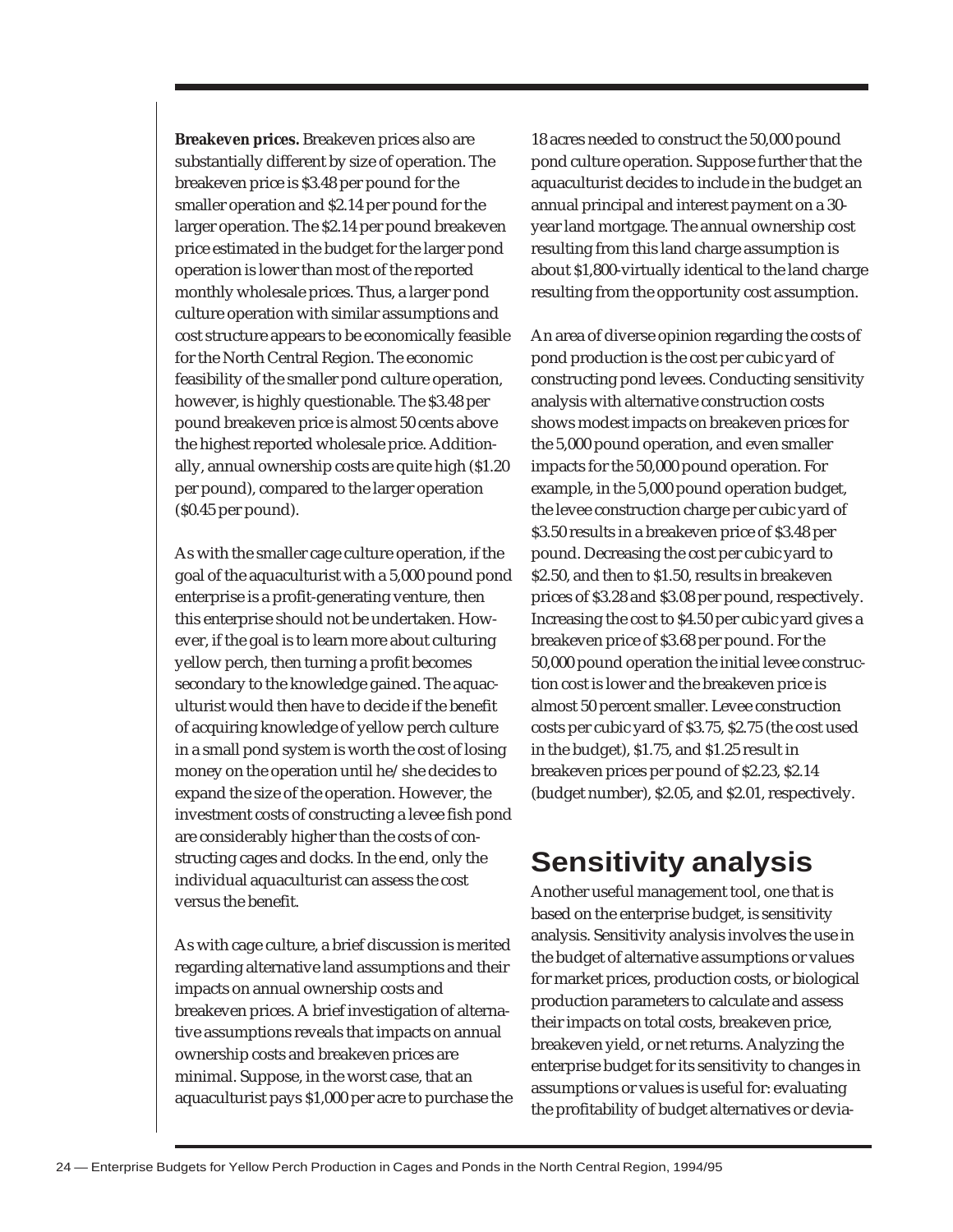tions; guiding business decisions; exploring the range of enterprise profitability in order to make appropriate management decisions (such as on size of operation or limit on feed costs); and determining the relative importance of budget items and production parameters on profitability so that scarce resources can be focused on the most important areas.

Sensitivity analysis can be conducted in different ways. One method is to vary one budget item at a time by various magnitudes and in different directions. Another method is to vary budget items (one at a time) by similar percentages to examine their relative impact on costs of production. A third method involves changing two or more related variables at the same time, especially where tradeoffs occur in production relationships or input combinations (for example, stocking rate and death loss), to assess the bottom-line impact of the various combinations.

Opposite is a table of the sensitivity of net returns to changes in market price. Net returns are defined as total revenue (market price x market

quantity) less total costs (breakeven price x market quantity). Alternative market prices were used in this sensitivity analysis rather than picking a single price as "the" market price for yellow perch and including that price in the enterprise budget.

Table 13 reveals how various market prices could affect the profitability of each operation and what magnitudes of net returns could be expected from each operation. For the range of market prices given, the two 5,000 pound operations do not appear to be profitable. The magnitude of the losses, however, is relatively small. Conversely, both 50,000 pound operations appear to show a profit throughout most of the range of market prices, and the magnitude of the potential profits is relatively large. However, for the larger operations, the magnitude of loss, even for a 50 cent adverse price movement, could be significant.

In this study, sensitivity analysis is employed as a way to circumvent the limitation of being able to use only one value at a time in an enterprise budget. Following are tables of sensitivity

| Wholesale<br>market price for         | Cage culture         |                       |                      | <b>Pond culture</b>   |  |
|---------------------------------------|----------------------|-----------------------|----------------------|-----------------------|--|
| yellow perch<br>in the round (per lb) | 5,000 lbs.<br>\$2.80 | 50,000 lbs.<br>\$1.92 | 5,000 lbs.<br>\$3.48 | 50,000 lbs.<br>\$2.14 |  |
| \$1.50                                | $(\$6,500)$          | (\$21,000)            | (\$9,900)            | (\$32,000)            |  |
| \$1.75                                | $(\$5,250)$          | $(\$8,500)$           | (\$8,650)            | (\$19,500)            |  |
| \$2.00                                | (\$4,000)            | \$4.000               | (\$7,400)            | (\$7,000)             |  |
| \$2.25                                | (\$2,750)            | \$16,500              | (\$6,150)            | \$5,500               |  |
| \$2.50                                | (\$1,500)            | \$29,000              | (\$4,900)            | \$18,000              |  |
| \$2.75                                | (\$250)              | \$41,500              | (S3,650)             | \$30,500              |  |
| \$3.00                                | \$1,000              | \$54,000              | (\$2,400)            | \$43,000              |  |
| \$3.25                                | \$2,250              | \$66,500              | (S1, 150)            | \$55,500              |  |
| \$3.50                                | \$3,500              | \$79,000              | \$100                | \$68,000              |  |

**Table 13. Sensitivity analysis of net returns to market price, by production system and size of operation.**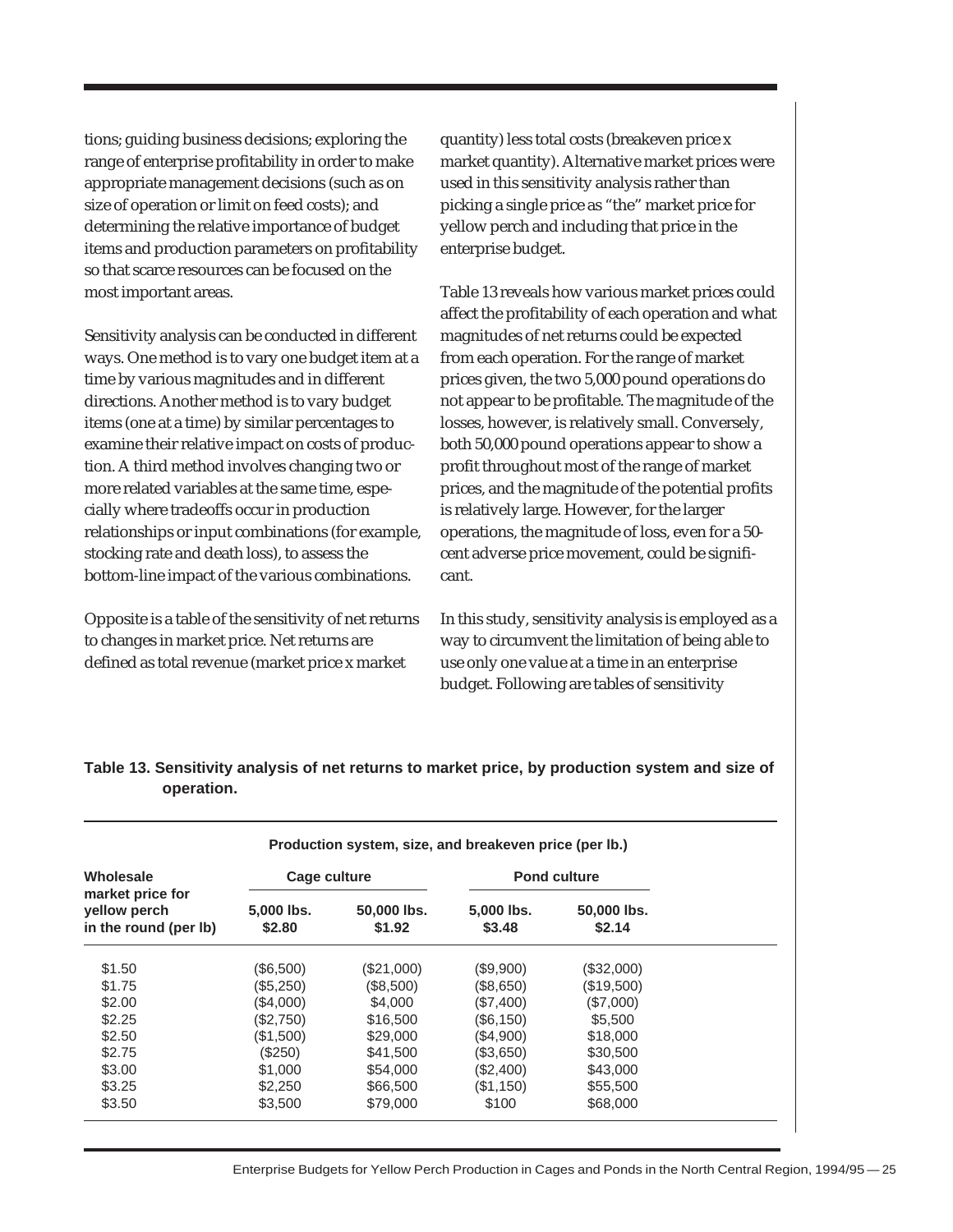analysis for each production system by size of operation (Tables 14–17, pages 27–33). Several key items from the budgets were varied to determine their impacts on breakeven prices. The results suggest how profitability might change if an input price or production assumption were to deviate from what was assumed in the enterprise budgets.

One general observation from the sensitivity analysis results is that impacts on breakeven prices, in terms of dollars per pound, are remarkably similar regardless of the type of production system or size of operation. The similarities are even more striking between the two sizes of the same production system even though their initial breakeven prices are quite different. Using the (a) portion of each table to illustrate this phenomenon, one can see that a 5-cent per pound increase in feed price increases breakeven prices per pound for both pond culture operations by 9-10 cents and for both cage culture operations by 11- 12 cents. Insights about the impacts of individual budget items are summarized below.

Because of the small weight at which yellow perch are typically marketed, it was hypothesized that fingerling price levels would greatly affect breakeven prices and that fluctuations in fingerling price would cause significant changes in breakeven prices. The cost of fingerlings represents the single largest budget item based on proportion of total annual cost (ranging from 24-51 percent). The results of sensitivity analysis reveal that changes in fingerling price can substantially alter breakeven prices (Tables 14– 17). A high fingerling price can be ruinous for a yellow perch aquaculture operation. This is a good example of how an aquaculture operation can fail to be a profitable concern even if the aquaculturist has extraordinary biological skills. The aquaculturist must be able to obtain quality fingerlings at a profitable price either through the use of biological skills to produce his/her own

fingerlings or through the use of management skills to purchase fingerlings.

Fingerling prices are included in three of the four sub-components of the sensitivity analysis, appearing in combination with feed price, market size, and death loss. Results clearly show significant effects on breakeven prices from changes in the fingerling price. Typically, a 5 cents per head change in the fingerling price will generate a change in the breakeven price between 17 and 30 cents per pound. There are two perspectives from which to view this large influence of fingerling price. On the one hand, an operation with lower fingerling prices can withstand more budget adversity in other areas and still be profitable. Conversely, an operation that is operating near or outside the bounds of profitability can greatly improve its chances of economic survival simply by decreasing the price it pays for fingerlings.

Feed price changes also have a significant impact on breakeven prices, but the magnitude of the impact is not as great as it is for fingerling price changes. A 10 cents per pound reduction in the price paid for feed (which is roughly the difference in feed prices paid by the larger versus the smaller yellow perch operations in these budgets) commonly results in a decline in the breakeven price of about 15 cents per pound at lower feed conversion ratios, 30 cents per pound at higher feed conversion ratios, and 22 cents per pound for the feed conversion ratios used in the budget.

Together, fingerling and feed costs account for more than 60 percent of total annual costs in three of the four yellow perch budgets in this study. For the two larger operations which have breakeven prices around \$2.00 per pound, there are many combinations of feed and fingerling prices which yield breakeven prices lower than \$2.20 per pound (see Tables 15(a) and 17(a)). There are a few potentially profitable combinations for the marginally feasible, smaller cage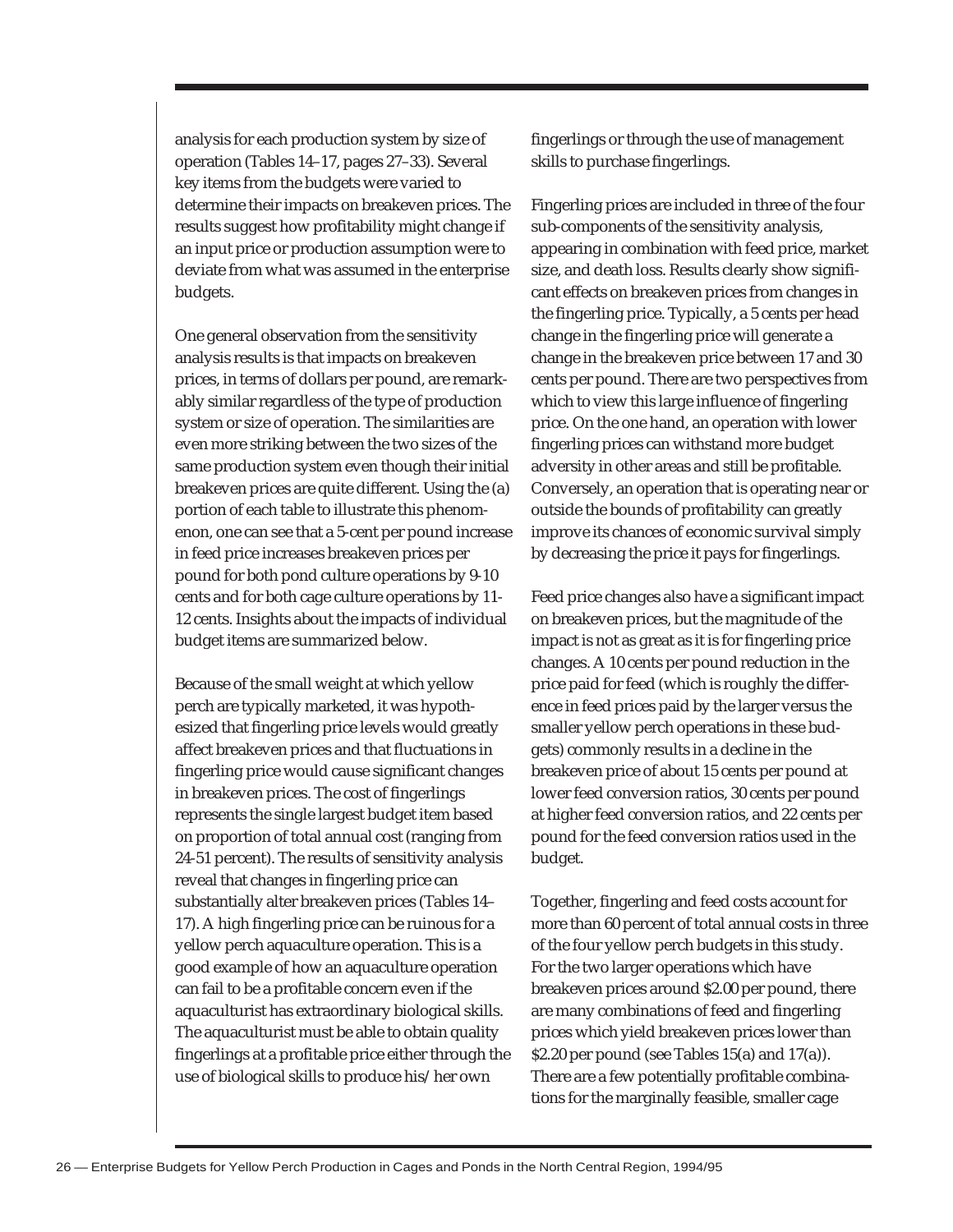#### **Table 14a–d. Sensitivity analysis of breakeven price to alternative prices and production values: 5,000 lb. cage culture operation.**

|                               | Fingerling price (\$/head) |      |      |      |      |      |      |  |  |  |
|-------------------------------|----------------------------|------|------|------|------|------|------|--|--|--|
| <b>Feed price</b><br>(\$/lb.) | 0.10                       | 0.15 | 0.20 | 0.25 | 0.30 | 0.35 | 0.40 |  |  |  |
| 0.20                          | 1.77                       | 1.98 | 2.19 | 2.40 | 2.62 | 2.83 | 3.04 |  |  |  |
| 0.25                          | 1.89                       | 2.10 | 2.31 | 2.52 | 2.73 | 2.94 | 3.16 |  |  |  |
| 0.30                          | 2.00                       | 2.21 | 2.43 | 2.64 | 2.85 | 3.06 | 3.27 |  |  |  |
| 0.35                          | 2.12                       | 2.33 | 2.54 | 2.75 | 2.97 | 3.18 | 3.39 |  |  |  |
| 0.40                          | 2.24                       | 2.45 | 2.66 | 2.87 | 3.08 | 3.29 | 3.51 |  |  |  |
| 0.45                          | 2.35                       | 2.56 | 2.78 | 2.99 | 3.20 | 3.41 | 3.62 |  |  |  |

**(a) Breakeven price (\$/lb.) by alternative fingerling prices and feed prices**

**(b) Breakeven price (\$/lb.) by alternative fingerling prices and market sizes**

| <b>Market size</b><br>(lbs./fish) | 0.10 | 0.15 | 0.20 | 0.25 | 0.30 | 0.35 | 0.40 |  |  |  |
|-----------------------------------|------|------|------|------|------|------|------|--|--|--|
| 0.20                              | 2.32 | 2.64 | 2.96 | 3.27 | 3.59 | 3.91 | 4.23 |  |  |  |
| 0.25                              | 2.19 | 2.45 | 2.70 | 2.96 | 3.21 | 3.46 | 3.72 |  |  |  |
| 0.30                              | 2.11 | 2.32 | 2.53 | 2.74 | 2.96 | 3.17 | 3.38 |  |  |  |
| 0.33                              | 2.07 | 2.26 | 2.46 | 2.65 | 2.84 | 3.03 | 3.23 |  |  |  |
| 0.35                              | 2.05 | 2.23 | 2.41 | 2.59 | 2.77 | 2.96 | 3.14 |  |  |  |
| 0.40                              | 2.00 | 2.16 | 2.32 | 2.48 | 2.64 | 2.80 | 2.96 |  |  |  |
| 0.45                              | 1.97 | 2.11 | 2.25 | 2.39 | 2.53 | 2.67 | 2.82 |  |  |  |
| 0.50                              | 1.94 | 2.07 | 2.19 | 2.32 | 2.45 | 2.58 | 2.70 |  |  |  |

#### **Fingerling price (\$/head)**

**(c) Breakeven price (\$/lb.) by alternative feed conversion ratios and feed prices**

#### **Feed conversion ratio (lbs. feed / 1.0 lb. gain)**

| <b>Feed price</b> |      |      | 1.50 |      | 1.70 |      |      |
|-------------------|------|------|------|------|------|------|------|
| (\$/lb.)          | 1.30 | 1.40 |      | 1.60 |      | 1.80 | 1.90 |
| 0.20              | 2.30 | 2.32 | 2.35 | 2.37 | 2.39 | 2.42 | 2.44 |
| 0.25              | 2.38 | 2.40 | 2.43 | 2.46 | 2.49 | 2.52 | 2.55 |
| 0.30              | 2.45 | 2.49 | 2.52 | 2.56 | 2.59 | 2.63 | 2.66 |
| 0.35              | 2.53 | 2.57 | 2.61 | 2.65 | 2.69 | 2.73 | 2.77 |
| 0.40              | 2.60 | 2.65 | 2.70 | 2.74 | 2.79 | 2.84 | 2.88 |
| 0.45              | 2.68 | 2.73 | 2.78 | 2.84 | 2.89 | 2.94 | 2.99 |

Table 14 continued next page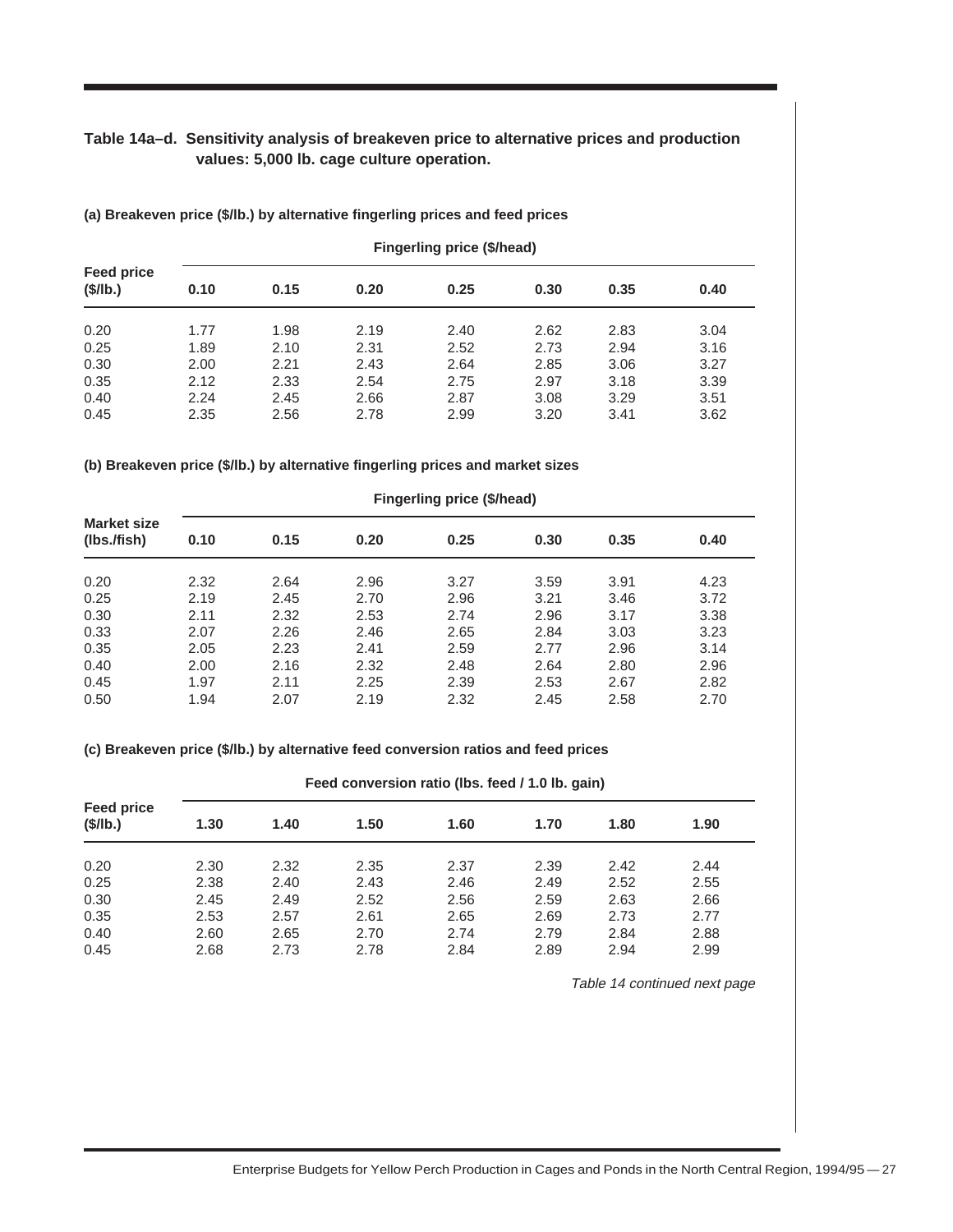#### **Table 14 continued**

|                               | Feed conversion ratio (ibs. reed / 1.0 ib. gain) |      |      |      |      |      |      |  |  |  |
|-------------------------------|--------------------------------------------------|------|------|------|------|------|------|--|--|--|
| <b>Feed price</b><br>(\$/lb.) | 2.00                                             | 2.10 | 2.20 | 2.30 | 2.40 | 2.50 | 2.60 |  |  |  |
| 0.20                          | 2.46                                             | 2.49 | 2.51 | 2.53 | 2.56 | 2.58 | 2.60 |  |  |  |
| 0.25                          | 2.58                                             | 2.61 | 2.64 | 2.67 | 2.70 | 2.73 | 2.76 |  |  |  |
| 0.30                          | 2.70                                             | 2.73 | 2.77 | 2.80 | 2.84 | 2.87 | 2.91 |  |  |  |
| 0.35                          | 2.81                                             | 2.85 | 2.90 | 2.94 | 2.98 | 3.02 | 3.06 |  |  |  |
| 0.40                          | 2.93                                             | 2.98 | 3.02 | 3.07 | 3.12 | 3.16 | 3.21 |  |  |  |
| 0.45                          | 3.05                                             | 3.10 | 3.15 | 3.20 | 3.26 | 3.31 | 3.36 |  |  |  |

**Feed conversion ratio (lbs. feed / 1.0 lb. gain)**

**(d) Breakeven price (\$/lb.) by alternative fingerling prices and death loss**

|                   | Fingerling price (\$/head) |      |      |      |      |      |      |  |  |  |
|-------------------|----------------------------|------|------|------|------|------|------|--|--|--|
| <b>Death loss</b> | 0.10                       | 0.15 | 0.20 | 0.25 | 0.30 | 0.35 | 0.40 |  |  |  |
| $0\%$             | 1.99                       | 2.17 | 2.35 | 2.53 | 2.71 | 2.89 | 3.07 |  |  |  |
| 5%                | 2.02                       | 2.21 | 2.40 | 2.59 | 2.78 | 2.97 | 3.16 |  |  |  |
| 10%               | 2.06                       | 2.26 | 2.46 | 2.66 | 2.86 | 3.06 | 3.26 |  |  |  |
| 15%               | 2.11                       | 2.32 | 2.53 | 2.74 | 2.96 | 3.17 | 3.38 |  |  |  |
| 20%               | 2.16                       | 2.38 | 2.61 | 2.83 | 3.06 | 3.28 | 3.51 |  |  |  |
| 25%               | 2.21                       | 2.45 | 2.69 | 2.93 | 3.17 | 3.41 | 3.65 |  |  |  |
| 30%               | 2.27                       | 2.53 | 2.79 | 3.04 | 3.30 | 3.56 | 3.81 |  |  |  |
| 35%               | 2.34                       | 2.61 | 2.89 | 3.17 | 3.45 | 3.72 | 4.00 |  |  |  |
| 40%               | 2.41                       | 2.71 | 3.01 | 3.31 | 3.61 | 3.91 | 4.21 |  |  |  |
| 45%               | 2.50                       | 2.82 | 3.15 | 3.48 | 3.81 | 4.13 | 4.46 |  |  |  |
| 50%               | 2.59                       | 2.95 | 3.31 | 3.67 | 4.03 | 4.39 | 4.75 |  |  |  |

operation. However, even the lowest feed price cannot counterbalance the devastating effect of a high-end fingerling price. Conversely, when fingerling prices are low, profitable breakeven prices can be realized throughout most or all of

the given range of feed prices.

Larger market size reduces the breakeven cost of producing yellow perch by spreading the fingerling cost over more ounces of each marketable fish. This is very important in maintaining a profitable bottom line if fingerling costs are high. The difference in breakeven prices between marketing fish at four fish to the pound (0.25 pounds each) versus three fish to the pound (0.33 pounds each) is only 11 cents per pound when the fingerling price is 10 cents per head, but jumps to 40 cents per pound when the fingerling price increases to 35 cents per head. Thus, a market size of four fish to the pound can quickly become unprofitable as fingerling price increases.

The feed conversion ratio (FCR) appears to have only a small impact on the breakeven price. Adding a pound to the FCR, say from 1.50 to 2.50 pounds of feed per one pound of gain, typically increases breakeven price about 23 cents per pound. The feed price has a much larger impact on the breakeven price than does the feed conversion ratio.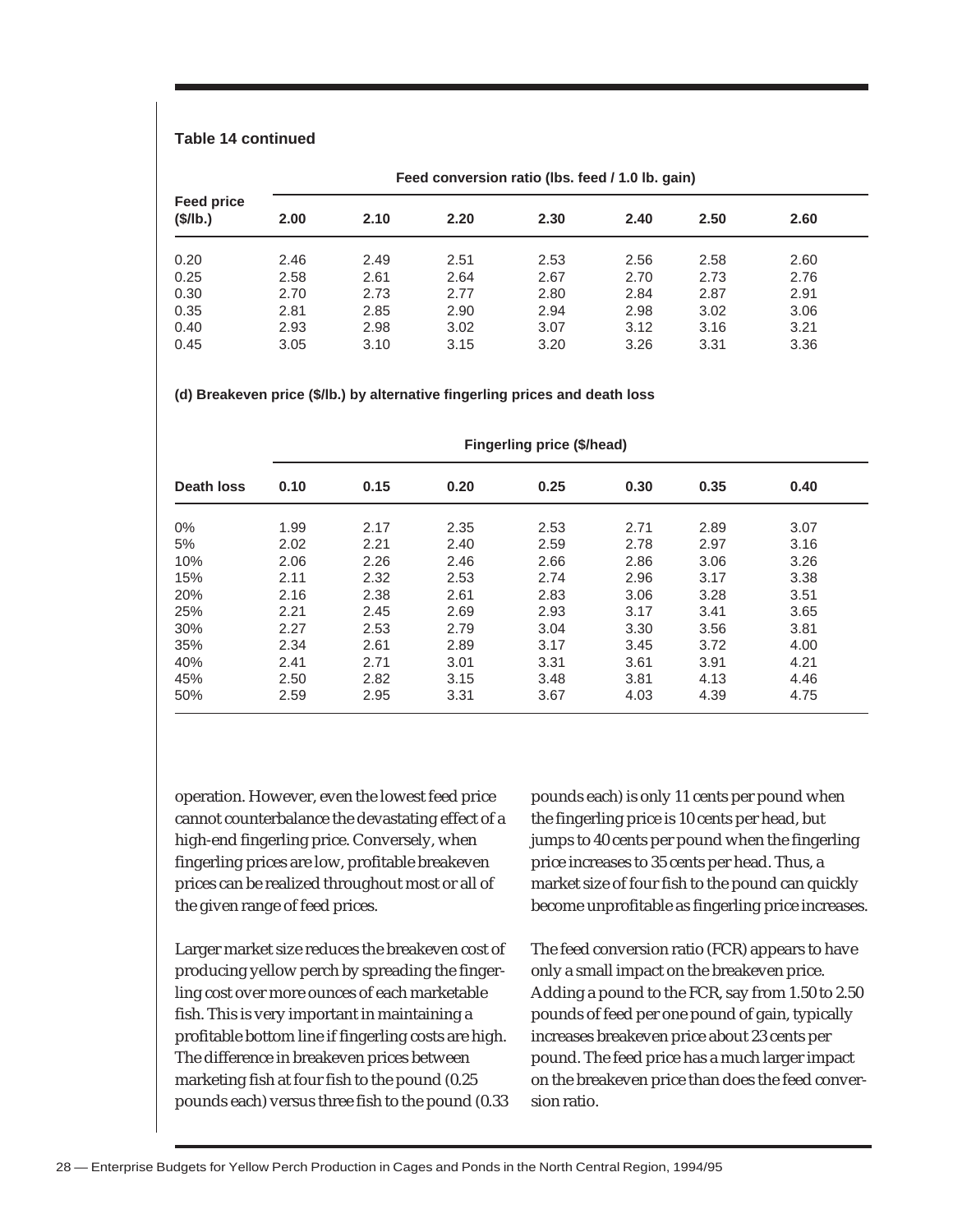#### **Table 15a-d. Sensitivity analysis of breakeven price to alternative prices and production values: 50,000 lb. cage culture operation.**

|                               |      | Fingerling price (\$/head) |      |      |      |      |      |  |  |  |  |
|-------------------------------|------|----------------------------|------|------|------|------|------|--|--|--|--|
| <b>Feed price</b><br>(\$/lb.) | 0.10 | 0.15                       | 0.20 | 0.25 | 0.30 | 0.35 | 0.40 |  |  |  |  |
| 0.20                          | 1.24 | 1.44                       | 1.64 | 1.84 | 2.04 | 2.24 | 2.44 |  |  |  |  |
| 0.25                          | 1.35 | 1.55                       | 1.75 | 1.95 | 2.15 | 2.35 | 2.55 |  |  |  |  |
| 0.30                          | 1.47 | 1.67                       | 1.87 | 2.07 | 2.27 | 2.47 | 2.67 |  |  |  |  |
| 0.35                          | 1.58 | 1.78                       | 1.98 | 2.18 | 2.38 | 2.58 | 2.78 |  |  |  |  |
| 0.40                          | 1.69 | 1.89                       | 2.09 | 2.29 | 2.49 | 2.69 | 2.89 |  |  |  |  |
| 0.45                          | 1.81 | 2.01                       | 2.21 | 2.41 | 2.61 | 2.81 | 3.01 |  |  |  |  |

**(a) Breakeven price (\$/lb.) by alternative fingerling prices and feed prices**

#### (**b) Breakeven price (\$/lb.) by alternative fingerling prices and market sizes**

| <b>Market size</b> |      |      |      |      |      |      |      |
|--------------------|------|------|------|------|------|------|------|
| (lbs./fish)        | 0.10 | 0.15 | 0.20 | 0.25 | 0.30 | 0.35 | 0.40 |
| 0.20               | 1.46 | 1.76 | 2.06 | 2.36 | 2.66 | 2.96 | 3.26 |
| 0.25               | 1.34 | 1.58 | 1.82 | 2.06 | 2.30 | 2.54 | 2.78 |
| 0.30               | 1.26 | 1.46 | 1.66 | 1.86 | 2.06 | 2.26 | 2.46 |
| 0.33               | 1.23 | 1.41 | 1.59 | 1.77 | 1.95 | 2.14 | 2.32 |
| 0.35               | 1.21 | 1.38 | 1.55 | 1.72 | 1.89 | 2.06 | 2.24 |
| 0.40               | 1.16 | 1.31 | 1.46 | 1.61 | 1.76 | 1.91 | 2.06 |
| 0.45               | 1.13 | 1.26 | 1.40 | 1.53 | 1.66 | 1.80 | 1.93 |
| 0.50               | 1.10 | 1.22 | 1.34 | 1.46 | 1.58 | 1.70 | 1.82 |

#### **Fingerling price (\$/head)**

#### **(c) Breakeven price (\$/lb.) by alternative feed conversion ratios and feed prices**

#### **Feed conversion ratio (lbs. feed / 1.0 lb. gain)**

| <b>Feed price</b> |      |      |      |      |      |      |      |
|-------------------|------|------|------|------|------|------|------|
| (\$/lb.)          | 1.30 | 1.40 | 1.50 | 1.60 | 1.70 | 1.80 | 1.90 |
| 0.20              | 1.73 | 1.76 | 1.78 | 1.80 | 1.83 | 1.85 | 1.87 |
| 0.25              | 1.81 | 1.84 | 1.87 | 1.89 | 1.92 | 1.95 | 1.98 |
| 0.30              | 1.88 | 1.92 | 1.95 | 1.98 | 2.02 | 2.05 | 2.09 |
| 0.35              | 1.96 | 2.00 | 2.04 | 2.08 | 2.12 | 2.16 | 2.20 |
| 0.40              | 2.03 | 2.08 | 2.12 | 2.17 | 2.21 | 2.26 | 2.30 |
| 0.45              | 2.10 | 2.16 | 2.21 | 2.26 | 2.31 | 2.36 | 2.41 |

#### **Feed conversion ratio (lbs. feed / 1.0 lb. gain)**

| <b>Feed price</b><br>(\$/lb.) | 2.00 | 2.10 | 2.20 | 2.30 | 2.40 | 2.50 | 2.60 |
|-------------------------------|------|------|------|------|------|------|------|
| 0.20                          | 1.89 | 1.92 | 1.94 | 1.96 | 1.98 | 2.01 | 2.03 |
| 0.25                          | 2.01 | 2.04 | 2.06 | 2.09 | 2.12 | 2.15 | 2.18 |
| 0.30                          | 2.12 | 2.16 | 2.19 | 2.22 | 2.26 | 2.29 | 2.33 |
| 0.35                          | 2.23 | 2.27 | 2.31 | 2.35 | 2.39 | 2.43 | 2.47 |
| 0.40                          | 2.35 | 2.39 | 2.44 | 2.49 | 2.53 | 2.58 | 2.62 |
| 0.45                          | 2.46 | 2.51 | 2.56 | 2.62 | 2.67 | 2.72 | 2.77 |

Table 15 continued next page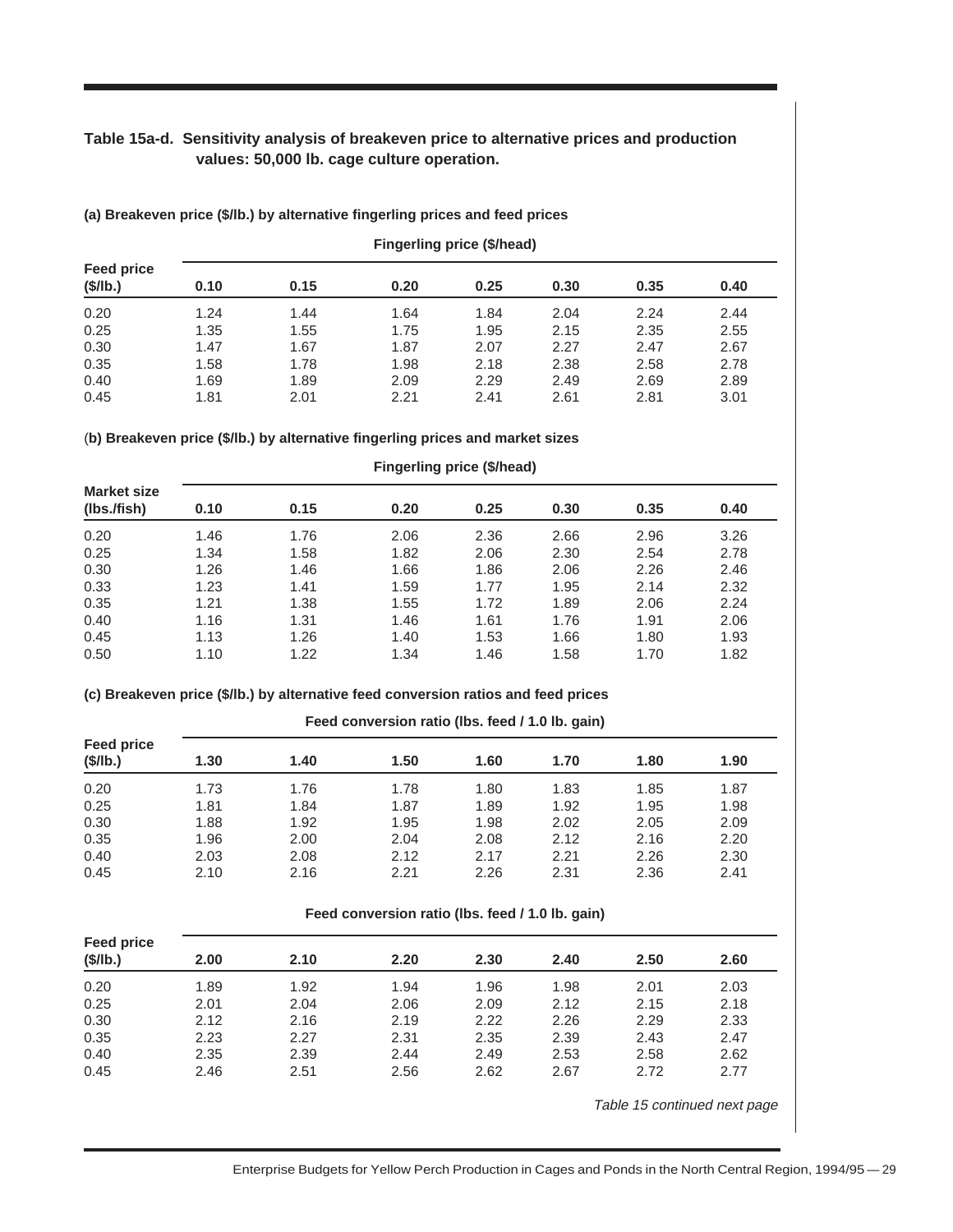#### **Table 15 continued**

|                   | Fingerling price (\$/head) |      |      |      |      |      |      |  |  |  |
|-------------------|----------------------------|------|------|------|------|------|------|--|--|--|
| <b>Death loss</b> | 0.10                       | 0.15 | 0.20 | 0.25 | 0.30 | 0.35 | 0.40 |  |  |  |
| $0\%$             | 1.20                       | 1.38 | 1.56 | 1.74 | 1.92 | 2.10 | 2.28 |  |  |  |
| 5%                | 1.23                       | 1.42 | 1.61 | 1.80 | 1.99 | 2.18 | 2.37 |  |  |  |
| 10%               | 1.26                       | 1.46 | 1.66 | 1.86 | 2.06 | 2.26 | 2.46 |  |  |  |
| 15%               | 1.30                       | 1.51 | 1.72 | 1.94 | 2.15 | 2.36 | 2.57 |  |  |  |
| 20%               | 1.34                       | 1.57 | 1.79 | 2.02 | 2.24 | 2.47 | 2.69 |  |  |  |
| 25%               | 1.39                       | 1.63 | 1.87 | 2.11 | 2.35 | 2.59 | 2.83 |  |  |  |
| 30%               | 1.43                       | 1.69 | 1.95 | 2.21 | 2.46 | 2.72 | 2.98 |  |  |  |
| 35%               | 1.49                       | 1.77 | 2.04 | 2.32 | 2.60 | 2.88 | 3.15 |  |  |  |
| 40%               | 1.55                       | 1.85 | 2.15 | 2.45 | 2.75 | 3.05 | 3.35 |  |  |  |
| 45%               | 1.63                       | 1.95 | 2.28 | 2.61 | 2.94 | 3.26 | 3.59 |  |  |  |
| 50%               | 1.71                       | 2.07 | 2.43 | 2.79 | 3.15 | 3.51 | 3.87 |  |  |  |

**(d) Breakeven price (\$/lb.) by alternative fingerling prices and death loss**

#### **Table 16a-d. Sensitivity analysis of breakeven price to alternative prices and production values: 5,000 lb. pond culture operation.**

**(a) Breakeven price (\$/lb.) by alternative fingerling prices and feed prices**

|                               |      | Fingerling price (\$/head) |      |      |      |      |      |  |  |  |
|-------------------------------|------|----------------------------|------|------|------|------|------|--|--|--|
| <b>Feed price</b><br>(\$/lb.) | 0.10 | 0.15                       | 0.20 | 0.25 | 0.30 | 0.35 | 0.40 |  |  |  |
| 0.20                          | 2.59 | 2.76                       | 2.93 | 3.10 | 3.27 | 3.44 | 3.61 |  |  |  |
| 0.25                          | 2.69 | 2.86                       | 3.03 | 3.20 | 3.37 | 3.54 | 3.71 |  |  |  |
| 0.30                          | 2.79 | 2.96                       | 3.13 | 3.30 | 3.47 | 3.64 | 3.81 |  |  |  |
| 0.35                          | 2.89 | 3.06                       | 3.23 | 3.40 | 3.57 | 3.74 | 3.91 |  |  |  |
| 0.40                          | 2.98 | 3.16                       | 3.33 | 3.50 | 3.67 | 3.84 | 4.01 |  |  |  |
| 0.45                          | 3.08 | 3.25                       | 3.42 | 3.60 | 3.77 | 3.94 | 4.11 |  |  |  |

**(b) Breakeven price (\$/lb.) by alternative fingerling prices and market sizes**

| <b>Market size</b><br>(lbs./fish) | 0.10 | 0.15 | 0.20 | 0.25 | 0.30 | 0.35 | 0.40                         |  |  |  |  |  |
|-----------------------------------|------|------|------|------|------|------|------------------------------|--|--|--|--|--|
| 0.20                              | 3.15 | 3.43 | 3.71 | 3.99 | 4.27 | 4.55 | 4.83                         |  |  |  |  |  |
| 0.25                              | 3.03 | 3.26 | 3.48 | 3.71 | 3.93 | 4.16 | 4.38                         |  |  |  |  |  |
| 0.30                              | 2.96 | 3.15 | 3.33 | 3.52 | 3.71 | 3.90 | 4.08                         |  |  |  |  |  |
| 0.33                              | 2.92 | 3.09 | 3.26 | 3.44 | 3.61 | 3.78 | 3.95                         |  |  |  |  |  |
| 0.35                              | 2.90 | 3.07 | 3.23 | 3.39 | 3.55 | 3.71 | 3.87                         |  |  |  |  |  |
| 0.40                              | 2.86 | 3.00 | 3.15 | 3.29 | 3.43 | 3.57 | 3.71                         |  |  |  |  |  |
| 0.45                              | 2.83 | 2.96 | 3.08 | 3.21 | 3.33 | 3.46 | 3.58                         |  |  |  |  |  |
| 0.50                              | 2.81 | 2.92 | 3.03 | 3.15 | 3.26 | 3.37 | 3.48                         |  |  |  |  |  |
|                                   |      |      |      |      |      |      | Table 16 continued next page |  |  |  |  |  |

**Fingerling price (\$/head)**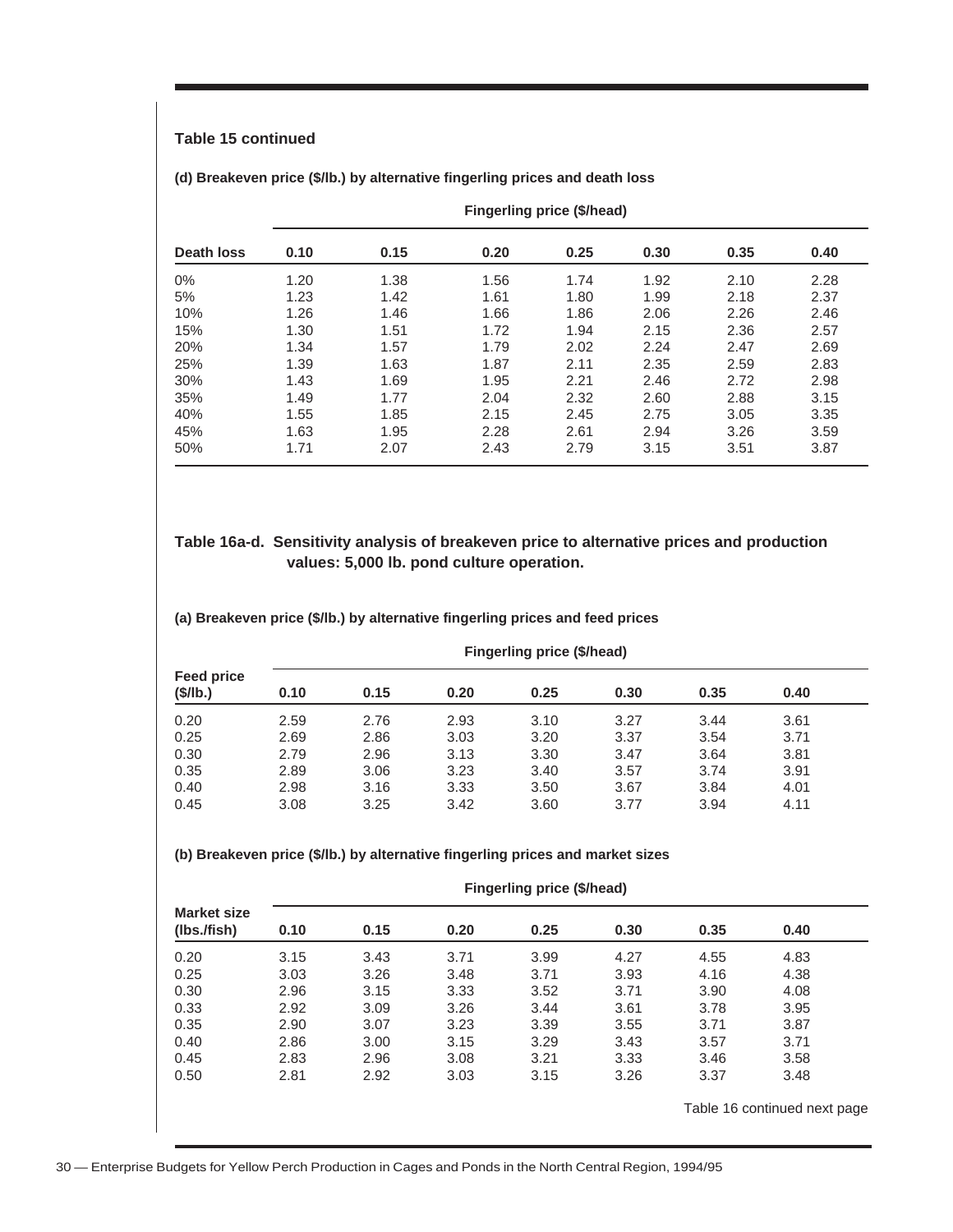#### **Table 16 continued**

#### **(c) Breakeven price (\$/lb.) by alternative feed conversion ratios and feed prices**

| <b>Feed price</b> |      |      |      |      |      |      |      |  |  |  |  |
|-------------------|------|------|------|------|------|------|------|--|--|--|--|
| (\$/lb.)          | 1.30 | 1.40 | 1.50 | 1.60 | 1.70 | 1.80 | 1.90 |  |  |  |  |
| 0.20              | 3.04 | 3.06 | 3.08 | 3.11 | 3.13 | 3.15 | 3.17 |  |  |  |  |
| 0.25              | 3.11 | 3.14 | 3.17 | 3.19 | 3.22 | 3.25 | 3.28 |  |  |  |  |
| 0.30              | 3.18 | 3.22 | 3.25 | 3.28 | 3.31 | 3.35 | 3.38 |  |  |  |  |
| 0.35              | 3.25 | 3.29 | 3.33 | 3.37 | 3.41 | 3.45 | 3.48 |  |  |  |  |
| 0.40              | 3.32 | 3.37 | 3.41 | 3.46 | 3.50 | 3.54 | 3.59 |  |  |  |  |
| 0.45              | 3.40 | 3.45 | 3.49 | 3.54 | 3.59 | 3.64 | 3.69 |  |  |  |  |

**Feed conversion ratio (lbs. feed / 1.0 lb. gain)**

#### **Feed conversion ratio (lbs. feed / 1.0 lb. gain)**

| <b>Feed price</b><br>(\$/lb.) | 2.00 | 2.10 | 2.20 | 2.30 | 2.40 | 2.50 | 2.60 |  |
|-------------------------------|------|------|------|------|------|------|------|--|
| 0.20                          | 3.19 | 3.22 | 3.24 | 3.26 | 3.28 | 3.30 | 3.32 |  |
| 0.25                          | 3.30 | 3.33 | 3.36 | 3.39 | 3.41 | 3.44 | 3.47 |  |
| 0.30                          | 3.41 | 3.45 | 3.48 | 3.51 | 3.54 | 3.58 | 3.61 |  |
| 0.35                          | 3.52 | 3.56 | 3.60 | 3.64 | 3.68 | 3.71 | 3.75 |  |
| 0.40                          | 3.63 | 3.68 | 3.72 | 3.76 | 3.81 | 3.85 | 3.90 |  |
| 0.45                          | 3.74 | 3.79 | 3.84 | 3.89 | 3.94 | 3.99 | 4.04 |  |

**(d) Breakeven price (\$/lb.) by alternative fingerling prices and death loss**

|                   | Fingerling price (\$/head) |      |      |      |      |      |      |  |  |  |
|-------------------|----------------------------|------|------|------|------|------|------|--|--|--|
| <b>Death loss</b> | 0.10                       | 0.15 | 0.20 | 0.25 | 0.30 | 0.35 | 0.40 |  |  |  |
| 0%                | 2.89                       | 3.05 | 3.21 | 3.37 | 3.54 | 3.70 | 3.86 |  |  |  |
| 5%                | 2.92                       | 3.09 | 3.26 | 3.44 | 3.61 | 3.78 | 3.95 |  |  |  |
| 10%               | 2.96                       | 3.14 | 3.32 | 3.50 | 3.68 | 3.86 | 4.04 |  |  |  |
| 15%               | 3.00                       | 3.19 | 3.38 | 3.58 | 3.77 | 3.96 | 4.15 |  |  |  |
| 20%               | 3.05                       | 3.25 | 3.45 | 3.66 | 3.86 | 4.06 | 4.26 |  |  |  |
| 25%               | 3.10                       | 3.31 | 3.53 | 3.75 | 3.96 | 4.18 | 4.39 |  |  |  |
| 30%               | 3.15                       | 3.38 | 3.62 | 3.85 | 4.08 | 4.31 | 4.54 |  |  |  |
| 35%               | 3.21                       | 3.46 | 3.71 | 3.96 | 4.21 | 4.46 | 4.71 |  |  |  |
| 40%               | 3.28                       | 3.55 | 3.82 | 4.09 | 4.36 | 4.63 | 4.90 |  |  |  |
| 45%               | 3.36                       | 3.65 | 3.95 | 4.24 | 4.54 | 4.83 | 5.13 |  |  |  |
| 50%               | 3.45                       | 3.77 | 4.10 | 4.42 | 4.75 | 5.07 | 5.39 |  |  |  |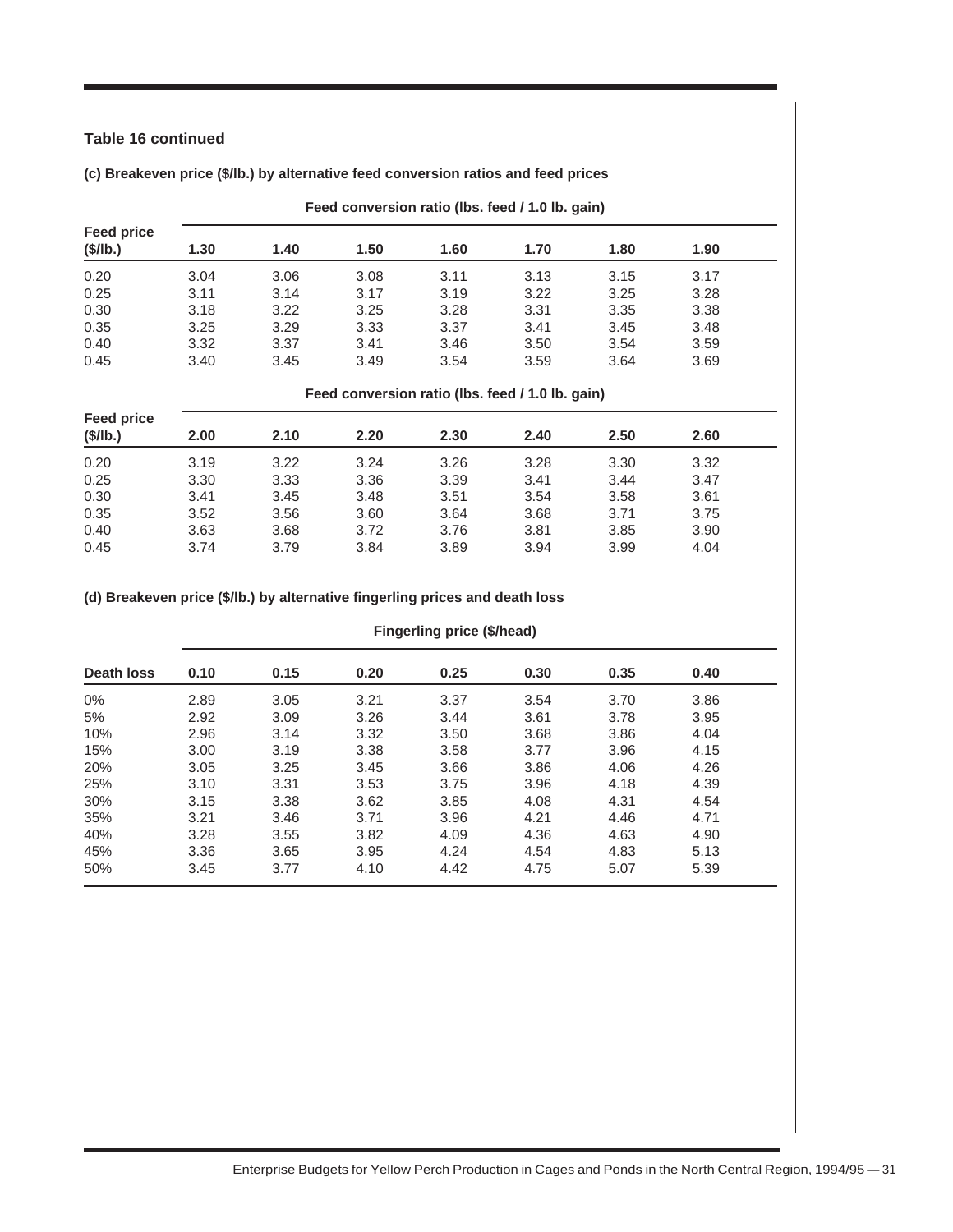#### **Table 17a-d. Sensitivity analysis of breakeven price to alternative prices and production values: 50,000 lb. pond culture operation.**

**Fingerling price (\$/head) Feed price (\$/lb.) 0.10 0.15 0.20 0.25 0.30 0.35 0.40** 0.20 1.45 1.62 1.79 1.96 2.14 2.31 2.48 0.25 1.55 1.72 1.89 2.06 2.23 2.40 2.58 0.30 1.65 1.82 1.99 2.16 2.33 2.50 2.67 0.35 1.75 1.92 2.09 2.26 2.43 2.60 2.77 0.40 1.85 2.02 2.19 2.36 2.53 2.70 2.87

0.45 1.95 2.12 2.29 2.46 2.63 2.80 2.97

**(a) Breakeven price (\$/lb.) by alternative fingerling prices and feed prices**

#### **(b) Breakeven price (\$/lb.) by alternative fingerling prices and market sizes**

| <b>Market size</b><br>(lbs./fish) | 0.10 | 0.15 | 0.20 | 0.25 | 0.30 | 0.35 | 0.40 |  |  |
|-----------------------------------|------|------|------|------|------|------|------|--|--|
| 0.20                              | 1.80 | 2.09 | 2.37 | 2.65 | 2.93 | 3.21 | 3.49 |  |  |
| 0.25                              | 1.69 | 1.92 | 2.14 | 2.37 | 2.59 | 2.82 | 3.04 |  |  |
| 0.30                              | 1.62 | 1.80 | 1.99 | 2.18 | 2.37 | 2.55 | 2.74 |  |  |
| 0.33                              | 1.58 | 1.75 | 1.92 | 2.09 | 2.26 | 2.44 | 2.61 |  |  |
| 0.35                              | 1.56 | 1.72 | 1.88 | 2.05 | 2.21 | 2.37 | 2.53 |  |  |
| 0.40                              | 1.52 | 1.66 | 1.80 | 1.94 | 2.09 | 2.23 | 2.37 |  |  |
| 0.45                              | 1.49 | 1.62 | 1.74 | 1.87 | 1.99 | 2.12 | 2.24 |  |  |
| 0.50                              | 1.47 | 1.58 | 1.69 | 1.80 | 1.92 | 2.03 | 2.14 |  |  |
|                                   |      |      |      |      |      |      |      |  |  |

#### **Fingerling price (\$/head)**

**(c) Breakeven price (\$/lb.) by alternative feed conversion ratios and feed prices**

#### **Feed conversion ratio (lbs. feed / 1.0 lb. gain)**

| <b>Feed price</b><br>(\$/lb.) | 1.30 | 1.40 | 1.50 | 1.60 | 1.70 | 1.80 | 1.90 |  |
|-------------------------------|------|------|------|------|------|------|------|--|
| 0.20                          | 1.90 | 1.92 | 1.95 | 1.97 | 1.99 | 2.01 | 2.03 |  |
| 0.25                          | 1.97 | 2.00 | 2.03 | 2.06 | 2.08 | 2.11 | 2.14 |  |
| 0.30                          | 2.05 | 2.08 | 2.11 | 2.14 | 2.18 | 2.21 | 2.24 |  |
| 0.35                          | 2.12 | 2.15 | 2.19 | 2.23 | 2.27 | 2.31 | 2.35 |  |
| 0.40                          | 2.19 | 2.23 | 2.28 | 2.32 | 2.36 | 2.41 | 2.45 |  |
| 0.45                          | 2.26 | 2.31 | 2.36 | 2.41 | 2.46 | 2.51 | 2.56 |  |

#### **Feed conversion ratio (lbs. feed / 1.0 lb. gain)**

| <b>Feed price</b><br>(\$/lb.) | 2.00 | 2.10 | 2.20 | 2.30 | 2.40 | 2.50 | 2.60 |
|-------------------------------|------|------|------|------|------|------|------|
| 0.20                          | 2.06 | 2.08 | 2.10 | 2.12 | 2.14 | 2.17 | 2.19 |
| 0.25                          | 2.17 | 2.19 | 2.22 | 2.25 | 2.28 | 2.30 | 2.33 |
| 0.30                          | 2.28 | 2.31 | 2.34 | 2.37 | 2.41 | 2.44 | 2.47 |
| 0.35                          | 2.39 | 2.42 | 2.46 | 2.50 | 2.54 | 2.58 | 2.62 |
| 0.40                          | 2.50 | 2.54 | 2.58 | 2.63 | 2.67 | 2.71 | 2.76 |
| 0.45                          | 2.60 | 2.65 | 2.70 | 2.75 | 2.80 | 2.85 | 2.90 |

Table 17 continued next page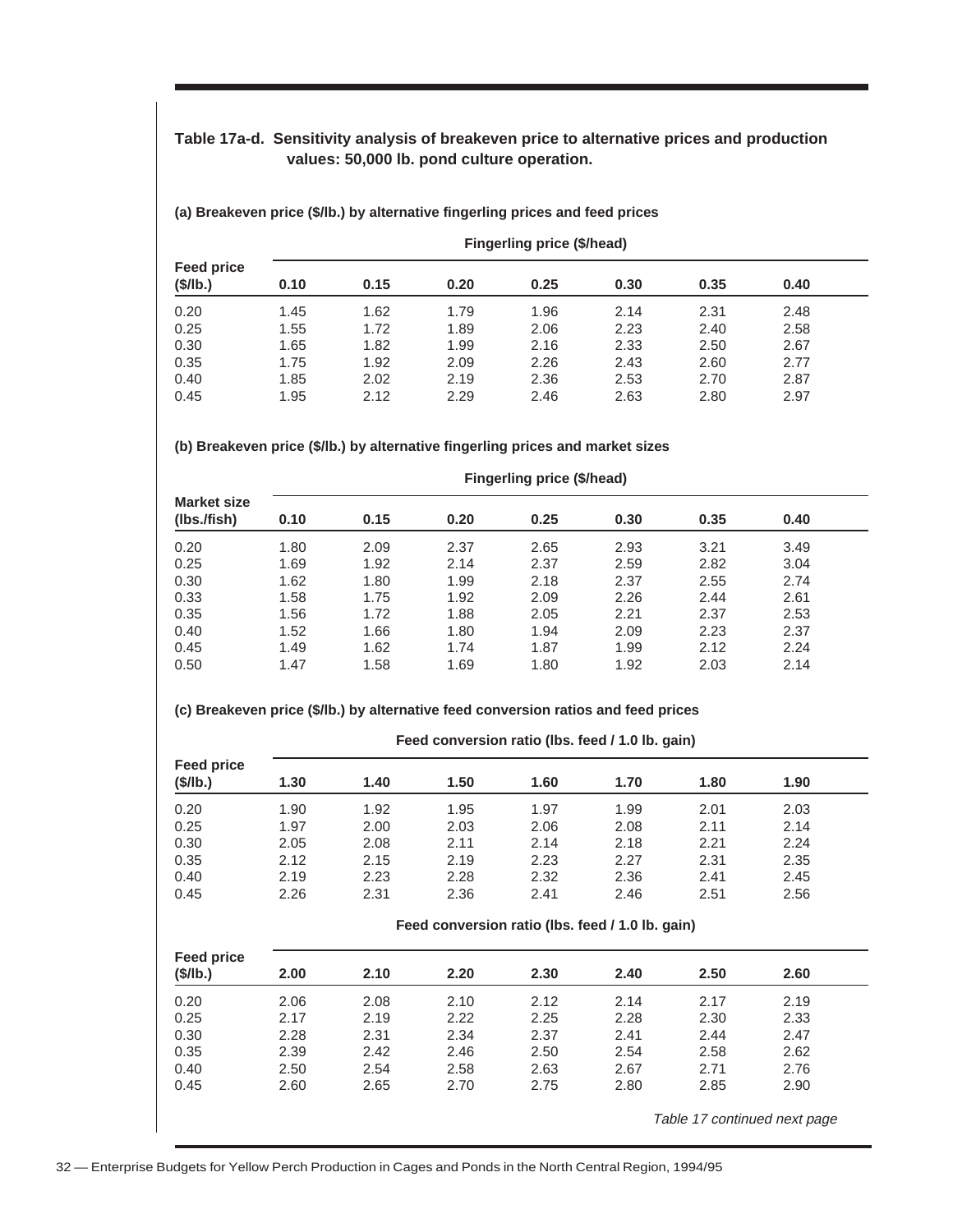#### **Table 17 continued**

|            | Fingerling price (\$/head) |      |      |      |      |      |      |  |  |  |
|------------|----------------------------|------|------|------|------|------|------|--|--|--|
| Death loss | 0.10                       | 0.15 | 0.20 | 0.25 | 0.30 | 0.35 | 0.40 |  |  |  |
| $0\%$      | 1.55                       | 1.71 | 1.88 | 2.04 | 2.20 | 2.36 | 2.52 |  |  |  |
| 5%         | 1.58                       | 1.75 | 1.92 | 2.09 | 2.26 | 2.44 | 2.61 |  |  |  |
| 10%        | 1.61                       | 1.80 | 1.98 | 2.16 | 2.34 | 2.52 | 2.70 |  |  |  |
| 15%        | 1.65                       | 1.84 | 2.03 | 2.22 | 2.41 | 2.60 | 2.80 |  |  |  |
| 20%        | 1.69                       | 1.89 | 2.10 | 2.30 | 2.50 | 2.70 | 2.91 |  |  |  |
| 25%        | 1.73                       | 1.95 | 2.17 | 2.38 | 2.60 | 2.81 | 3.03 |  |  |  |
| 30%        | 1.78                       | 2.01 | 2.24 | 2.48 | 2.71 | 2.94 | 3.17 |  |  |  |
| 35%        | 1.84                       | 2.08 | 2.33 | 2.58 | 2.83 | 3.08 | 3.33 |  |  |  |
| 40%        | 1.90                       | 2.17 | 2.44 | 2.71 | 2.98 | 3.25 | 3.52 |  |  |  |
| 45%        | 1.97                       | 2.26 | 2.56 | 2.85 | 3.14 | 3.44 | 3.73 |  |  |  |
| 50%        | 2.05                       | 2.37 | 2.70 | 3.02 | 3.34 | 3.67 | 3.99 |  |  |  |

**(d) Breakeven price (\$/lb.) by alternative fingerling prices and death loss**

Death loss changes do not appear, in the (d) subsections of Tables 14-17, to have a major impact on breakeven prices as long as fingerling prices are low. However, this impact becomes more substantial as the fingerling price climbs into the higher end of the range. This makes intuitive sense since a death loss of X percent means buying about X percent more fingerlings in order to achieve the target output. The cost of the additional fingerlings can become quite burdensome if fingerling prices are high.

### **Comparison of enterprises**

It is useful to examine some of the major differences in the budgets from the four operations analyzed. Table 18 was created to summarize and facilitate the comparison of the major budget results for the four operations.

Budget figures summarized in Table 18 show that investment costs are considerably higher for pond production than for cage production. This is also true for annual ownership costs. However, when considering annual ownership costs on a

per pound basis, only the 5,000 pound pond operation has a substantially higher cost level. This operation has an annual ownership cost of \$1.20 per pound compared to costs less than \$0.50 per pound for the larger pond operation and both cage operations.

The economies of size in investment and ownership are quite strong and similar for both pond and cage culture systems. For example, although production in the larger operations is 10 times the level of production in the smaller operations, the investment and annual ownership costs are less than 4 times the costs of the smaller operations.

Operating costs are strikingly similar between cage and pond production systems for comparable levels of output. While economies of size exist for operating costs in both production systems, they are not nearly as strong as the economies associated with investment costs. Operating costs of the larger operations are about 7.4 times those of the smaller operations.

Total annual costs are close to \$100,000 for the 50,000 pound operations and less than \$20,000 for the 5,000 pound operations. Total costs per pound (breakeven price) are quite similar for the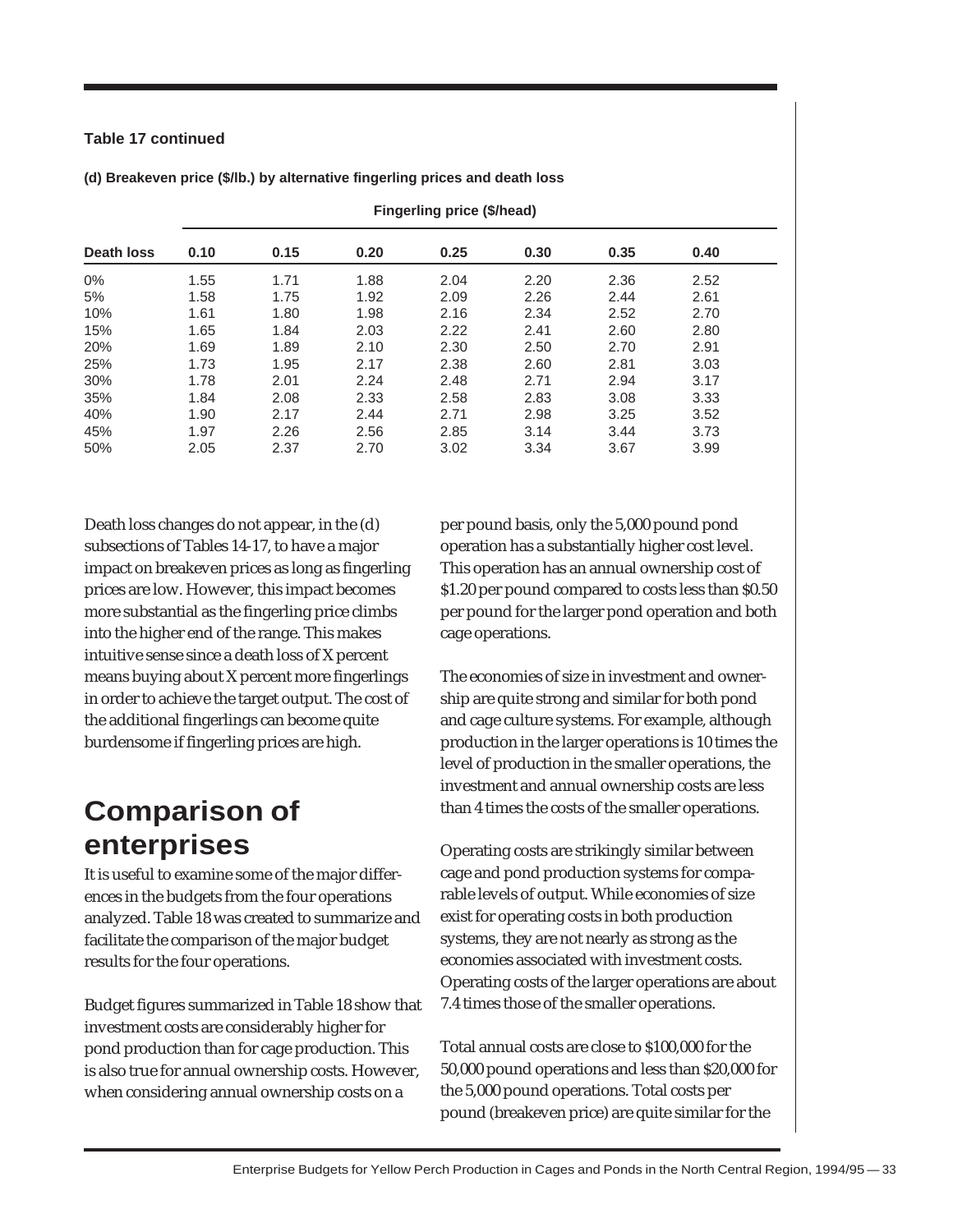larger operations and much lower than their small operation counterparts. Breakeven prices are not at all similar between the small cage and pond enterprises, with the small pond breakeven price almost 25 percent higher. While the distribution of total costs between operating costs and ownership costs is quite different in each of the four operations, there are some obvious patterns. Operating costs account for a higher proportion of total costs in the cage than in the pond culture operations and in the larger operations than in the smaller ones.

The economies of size in total costs are slightly better for pond production. However, substantial economies of size are obtainable for both cage and pond culture systems by expanding output. Despite the importance of size economies, it is not known at this time what the optimal size of operation is. Additional biological and economic analysis of various sizes of operations for different types of culture systems is needed.

A word of caution is warranted here for those who are tempted to interpret the budget numbers too literally. For instance, someone might look at the breakeven prices and conclude that a largescale cage culture system is the most profitable size and type of operation. In reality, the technical information available on yellow perch growth performance in either a cage culture or levee pond production system is not sufficient to make such a definitive determination. Further research and commercial experience culturing yellow perch will show whether the values assumed in these budgets are feasible or not. The key lessons from this study are more general and include: (1) investment costs are much higher for pond versus cage culture systems but this effect can be tempered by building a pond system large enough to take advantage of size economies; (2) significant economies of size appear to exist for both types of culture systems such that larger operations are much more likely to be profitable; and (3) fingerling prices will substantially affect firm profitability.

|                                                                                                    | Production system and size of operation |             |              |             |  |
|----------------------------------------------------------------------------------------------------|-----------------------------------------|-------------|--------------|-------------|--|
|                                                                                                    | Cage culture                            |             | Pond culture |             |  |
| <b>Budget category</b>                                                                             | 5,000 lbs.                              | 50,000 lbs. | 5,000 lbs.   | 50,000 lbs. |  |
| Total investment                                                                                   | \$7,627                                 | \$28,099    | \$39,182     | \$140,238   |  |
| Total annual ownership costs                                                                       | \$1,817                                 | \$6,013     | \$5,994      | \$22,475    |  |
| Per pound annual ownership costs                                                                   | \$0.36                                  | \$0.12      | \$1.20       | \$0.45      |  |
| Total operating costs                                                                              | \$12,201                                | \$89,966    | \$11,421     | \$84,604    |  |
| Per pound operating costs                                                                          | \$2.44                                  | \$1.80      | \$2.28       | \$1.69      |  |
| Total annual costs                                                                                 | \$14,017                                | \$95,979    | \$17,416     | \$107,079   |  |
| Breakeven price                                                                                    | \$2.80                                  | \$1.92      | \$3.48       | \$2.14      |  |
| Percent of total cost                                                                              |                                         |             |              |             |  |
| Operating costs                                                                                    | 87.0%                                   | 93.7%       | 65.6%        | 79.0%       |  |
| Ownership costs                                                                                    | 13.0%                                   | 6.3%        | 34.4%        | 21.0%       |  |
| Economies of scale: Quantity of production is 10 times greater in larger versus smaller operations |                                         |             |              |             |  |
|                                                                                                    | Cage                                    | Pond        |              |             |  |
| Investment costs                                                                                   | 3.68                                    | 3.58        |              |             |  |
| Ownership costs                                                                                    | 3.31                                    | 3.75        |              |             |  |
| Operating costs                                                                                    | 7.37                                    | 7.41        |              |             |  |
| <b>Total costs</b>                                                                                 | 6.85                                    | 6.15        |              |             |  |

**Table 18. Summary of selected budget results by production system and size of operation.**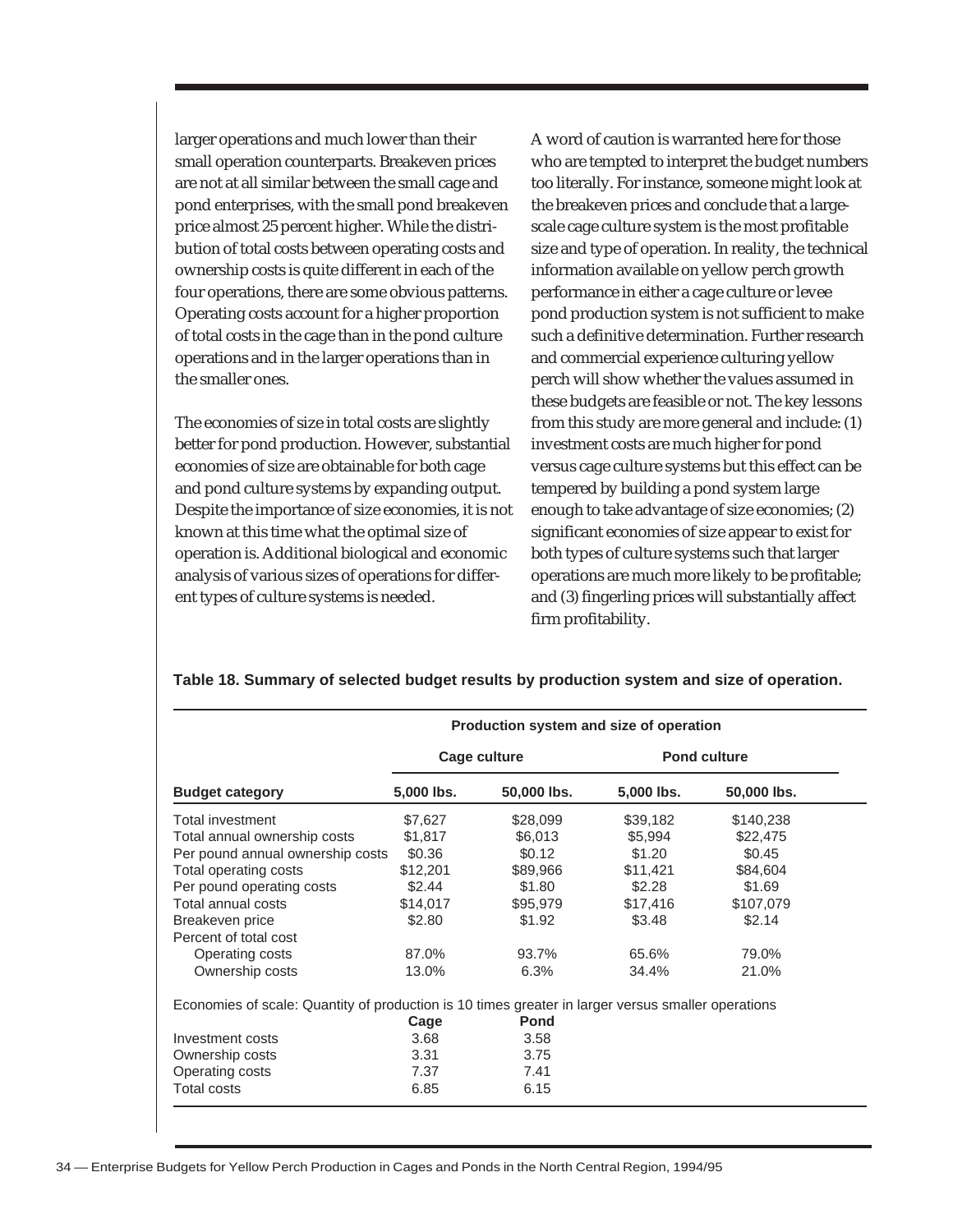### **Comparison of yellow perch and catfish aquaculture**

When looking at the yellow perch budgets in this study, the reader might be taken aback at production costs over \$2.00 per pound, especially if s/he is familiar with southern catfish budgets which show total costs per pound under \$1.00. Specifically, total costs per pound are \$0.63 for catfish (Keenum and Waldrop 1988) and \$2.14 for yellow perch in the 50,000 pound pond enterprise. Two M.S. theses completed in the 1990s in the NCR also reported aquaculture production costs above \$1.00 per pound. Brown (1994) developed costs for trout production in the NCR and estimated them to be from \$1.57 to \$3.07 per pound depending on firm size. Scott (1990) calculated the cost to produce catfish in levee ponds in Indiana as \$2.12 per pound. What could account for such a large difference in production costs between the two regions?

Part of the answer has to do with the structural characteristics of the two industries. One characteristic is firm size. The breakeven price of \$0.63 reported by Keenum and Waldrop (1988) corresponds to a farm size of a half section (320 acres). Many farms are even larger than this. These sizes of firms are able to take significant advantage of size economies. By contrast, the 50,000 pound yellow perch pond enterprise uses less than 18 acres of land. It is likely that there are further size economies to be exploited in yellow perch production.

Industry concentration is another characteristic. Catfish is the largest aquaculture industry in the United States. Over 75 percent of U.S. production is located in Mississippi, with virtually all of this production concentrated in the Delta region of the state (Keenum and Waldrop 1988). In 1990, 314 catfish producers in Mississippi generated \$323 million in sales using 92,500 pond acres

(Harvey 1991). Conversely, 41 yellow perch producers were located in four states of the NCR in 1990 and achieved total sales of \$63,000 (Hushak 1993). For all species cultured in the NCR there are 286 producers throughout all 12 states selling \$18.7 million worth of aquaculture products (Hushak 1993). Supporting the Mississippi Delta catfish producers were three major catfish feed mills and virtually all domestic processing facilities, all located in the Delta region (Keenum and Waldrop 1988). Given the relatively larger output and concentration of the catfish industry, it would be expected that inputs such as feed and fingerlings would be lower in cost because of the availability and competition among input suppliers. In fact, Keenum and Waldrop (1988) report that a high level of industry infrastructure has grown up in the Delta to support the catfish industry.

In their definitive study of costs for Mississippi catfish production, Keenum and Waldrop (1988) use feed and fingerling prices of 12.25 cents per pound and 7.5 cents per head. In the budget for the 50,000 pound yellow perch pond operation, feed and fingerling prices were 26.55 cents per pound and 26.39 cents per head. Since operating costs in both catfish and yellow perch operations account for approximately 80 percent of total annual costs, these substantial differences in feed and fingerling prices account for a major portion of the difference in total costs. It can be expected that as the yellow perch aquaculture industry expands and matures, feed and fingerling prices would decline. However, given other regional and special factors, the prices for these yellow perch inputs may not reach as low as the catfish inputs.

Pond construction costs also are substantially lower in the Mississippi Delta than in the North Central Region. Keenum and Waldrop determined that the prevailing cost in the Delta of constructing ponds was 60 cents per cubic yard of earth moved, while this figure was assumed to be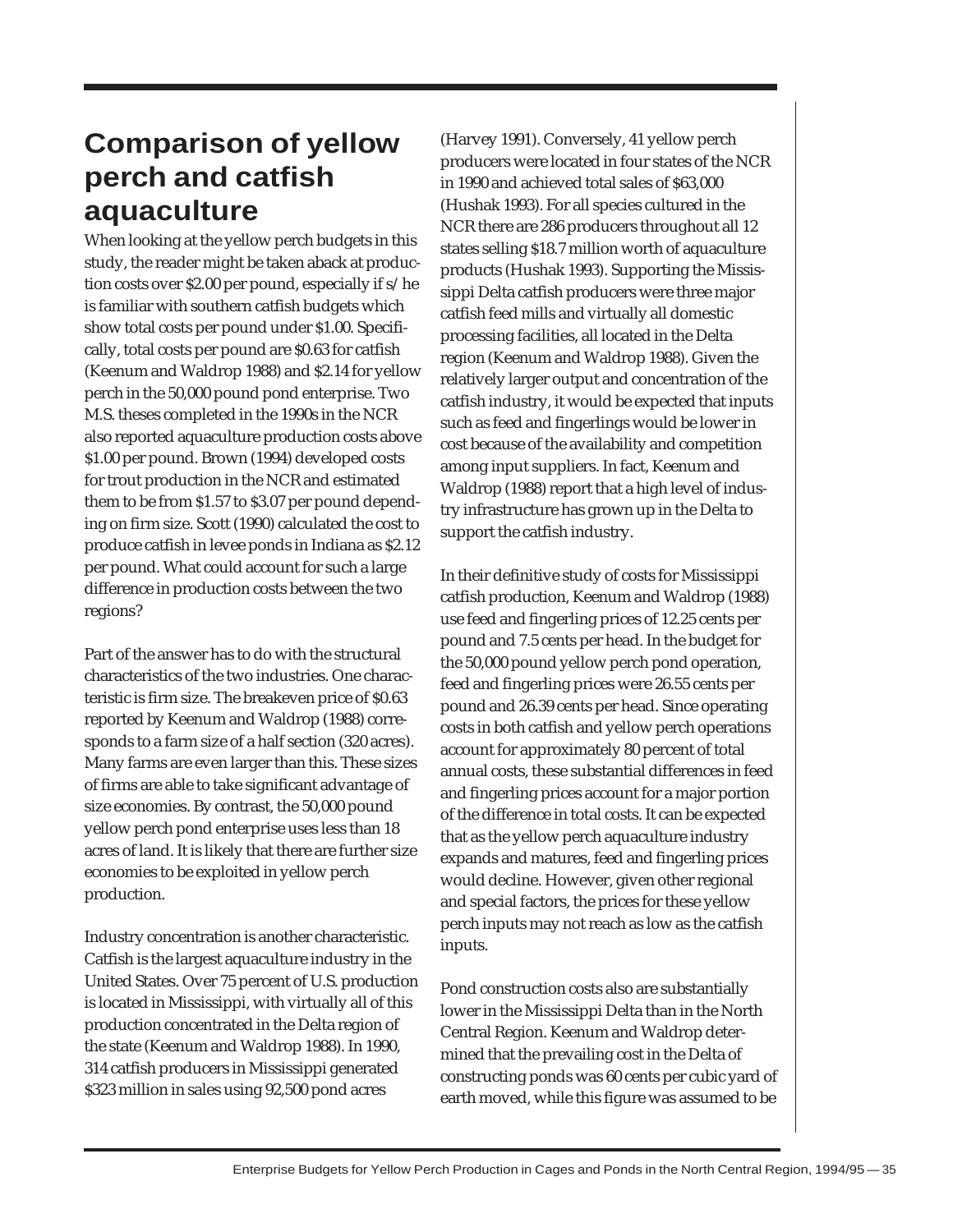\$2.75 per cubic yard for pond construction in Tippecanoe County, Indiana. The difference in price possibly could be attributed partially to the levelness and suitability of Delta soils to pond construction and partially to the specialization and competition among contractors in the Delta region.

Labor costs are substantially higher in the catfish budgets than in the yellow perch budgets. For operations of the size common in the Delta region, full-time, salaried personnel are employed on a yearly basis. Even in the larger yellow perch pond operation, however, only part-time, hourly labor is required, and only for a portion of the year. Labor in the catfish budgets accounts for 12.05 percent of total costs compared to 4.5 percent for the 50,000 pound yellow perch pond budget. It would be expected that as yellow perch operations expand in size that full-time, salaried labor will be required which will raise labor costs for producing yellow perch.

The cost structure for yellow perch aquaculture in the North Central Region is different from and should be expected to continue to differ from the cost structure of catfish aquaculture in the Southern Region. Many factors form the basis for a unique cost structure including: 1) species peculiarities, 2) sport fisheries and/or commercial fisheries for wild fish of the same species, 3) regional agricultural context, 4) regional climate, and 5) regional economic context. These five factors constitute some of the elements which make up the complete context within which the yellow perch and catfish aquaculture industries operate. The disparity in industry maturity likely accounts for a large portion of the current differences in cost structure. Over time, the cost structures for the yellow perch and catfish industries should converge toward levels that reflect other regional differences.

### **Conclusions**

The production costs estimated in this study for cage and pond culture of yellow perch in the North Central Region suggest that larger systems capture economies of size and are likely to be economically feasible. Smaller operations are much less likely to be economically feasible, especially if annual ownership costs per pound are high. Smaller operations with reasonable per pound ownership costs can improve their likelihood of success by increasing the size at which they market their yellow perch and by controlling operating costs, especially by decreasing input prices for feed and fingerlings.

The breakeven prices for the larger cage and pond operations (50,000 pounds production) were similar and averaged about \$2.00 per pound. This price level is near the bottom of the range of monthly average wholesale market prices reported by Lake Erie processors. Thus, operations with similar cost structures could be expected to enjoy long-term profitability as long as market prices do not make a major downward turn. Budget results suggest significant economies of size for larger yellow perch operations. Both of the larger systems modeled were able to take advantage of these economies, especially in the areas of investment and annual ownership costs. Unfortunately, at this stage in the yellow perch industry of the NCR, the optimal size of operation is not known for either cage or pond production systems. This will require more detailed biological research and economic analysis.

The smaller cage culture operation, with a breakeven price of \$2.80 per pound, can also be profitable if market prices are closer to \$3.00 per pound which is at the top end of the reported price range. This operation, though, is much more sensitive to adverse price and cost movements. However, reductions in feed and fingerlings prices paid can improve profitability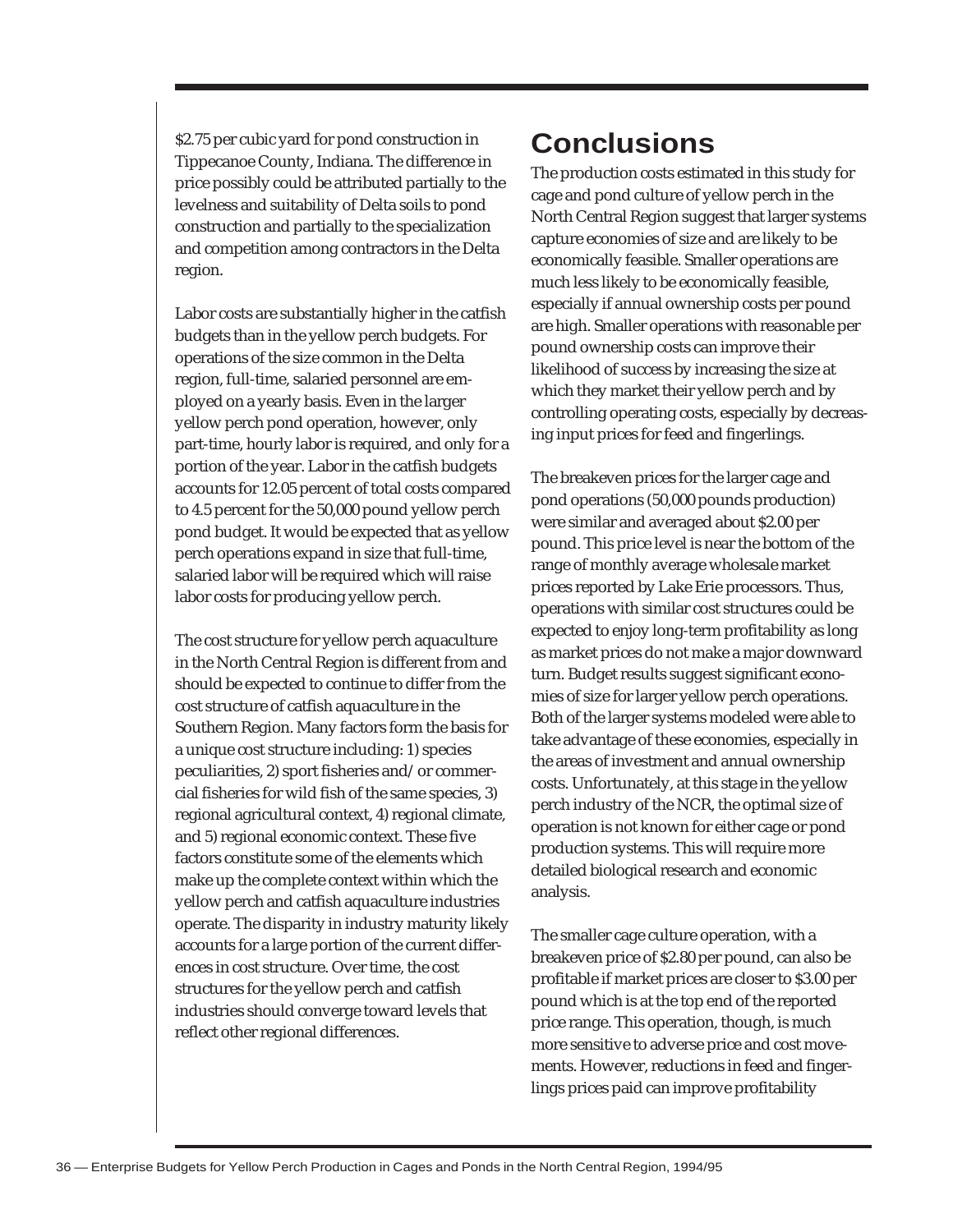significantly in the smaller cage operations. The smaller pond operation, on the other hand, has such a high breakeven price (\$3.48 per pound) because of substantial investment and annual ownership costs, that it is unlikely that this type of operation could be profitable in the long term. To do so, market prices would have to remain high and budget items such as biological production parameters, input prices, and investment costs would have to become much more favorable.

Operating costs are quite similar for both types of production systems at comparable output levels. They vary mostly by size of operation. Economies of size do exist for operating costs as well as investment costs, but the effect is not nearly as strong. Fingerlings and feed account for over 60 percent of total costs in all but the small pond operation. Transportation costs can dramatically affect delivered feed prices, and are often determined more by shipment volume and ingenuity in arranging transportation than by length of haul.

Sensitivity analysis of net returns for alternative market prices revealed that over the range of market prices explored, net returns are typically negative for the 5,000 pound operations and positive for the 50,000 pound operations. For the smaller operations, the magnitudes of losses or gains are relatively small, but for the larger operations they are quite large. Picking a conservative market price level of \$2.25 per pound, the two smaller operations show losses of \$2,750 for the cage and \$6,150 for the pond systems. The larger operations show profits of \$16,500 for the cage and \$5,500 for the pond systems. However, even a modest price drop of \$0.25 per pound (from \$2.25 to \$2.00 per pound) causes the net returns to the larger operations to plunge by \$12,500. This causes a net loss of \$7,000 for the pond operation and a much smaller positive return for the cage operation of \$4,000.

Sensitivity analysis of breakeven prices for alternative of budget item values showed that fingerling prices, feed prices, and the market size of the fish have larger impacts than do feed conversion ratio and death loss. In particular, the fingerling price can have a substantial effect on enterprise profitability. Because yellow perch are marketed at such low weights, the total cost of purchasing fingerlings accounts for a large portion of total annual costs, ranging from 24 to 51 percent. Sensitivity analysis also suggests that varying the fingerling price can cause substantial changes in the breakeven price, about double the impact of a similar change in feed price.

The costs of production for yellow perch developed through these budgets are valid for similar operations in Tippecanoe County, Indiana in the mid 1990s. Costs at other points in time and for other locations in the North Central Region may differ. Two investigations were performed to help offset the limitations of time and location specificity. First, sensitivity analysis was conducted with alternative values for budget items (e.g. feed price, death loss, market price) that might occur over space and time. Second, tables of delivered prices for feed and fingerlings, the two most important cost items, were developed to demonstrate how these prices might vary in different parts of the NCR. However, each aquaculturist must develop site-specific individualized budgets. The budgets presented in this study can serve only as a guide.

The cost estimates in this study are based on production values (e.g. stocking rates, death loss, length of production cycle, feed conversion ratio) which were generated from expert opinion rather than a body of historical data from actual commercial production experience. Also, optimal yellow perch culture methods and production systems have yet to be fully identified at this time. Nor have markets for aquacultured yellow perch been fully explored or developed. Therefore, the reader must treat the cost and profitabil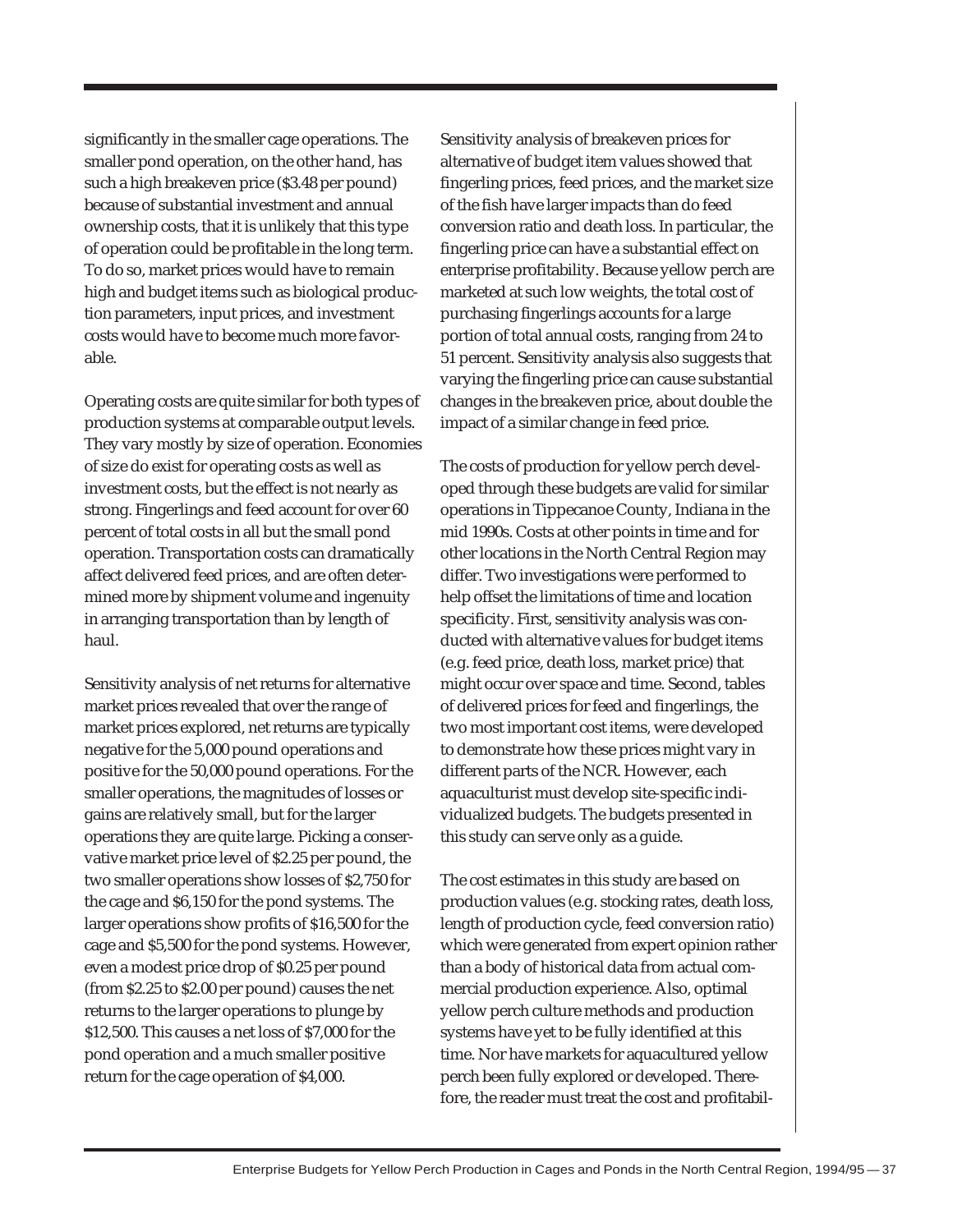ity estimates made in this study as tentative rather than conclusive. As the industry matures and historical data accumulate, these prototypal budgets can be revised to incorporate new information. Then, in conjunction with better market information, expectations of industry profitability can be updated as well.

Despite some limitations, the budgets produced in this study are useful for many people in the North Central Region including current yellow perch producers, those contemplating production, biological and non-biological researchers, extension personnel, and government employees. The budgets not only provide cost and profitability estimates based on current best

information, they also serve: 1) as a demonstration of the facilities and equipment, investments, and annual costs necessary to undertake yellow perch aquaculture enterprises similar to those modeled; 2) as a point of comparison between costs for similar operations at different locations and points in time; 3) as a basis for comparing costs for different species in the same or other regions; 4) as a foundation for further budget development; 5) as a springboard for discussion among researchers and producers with different academic training and experience; 6) and as a guide for directing research toward those areas most likely to have a significant impact on the profitability of a yellow perch aquaculture enterprise.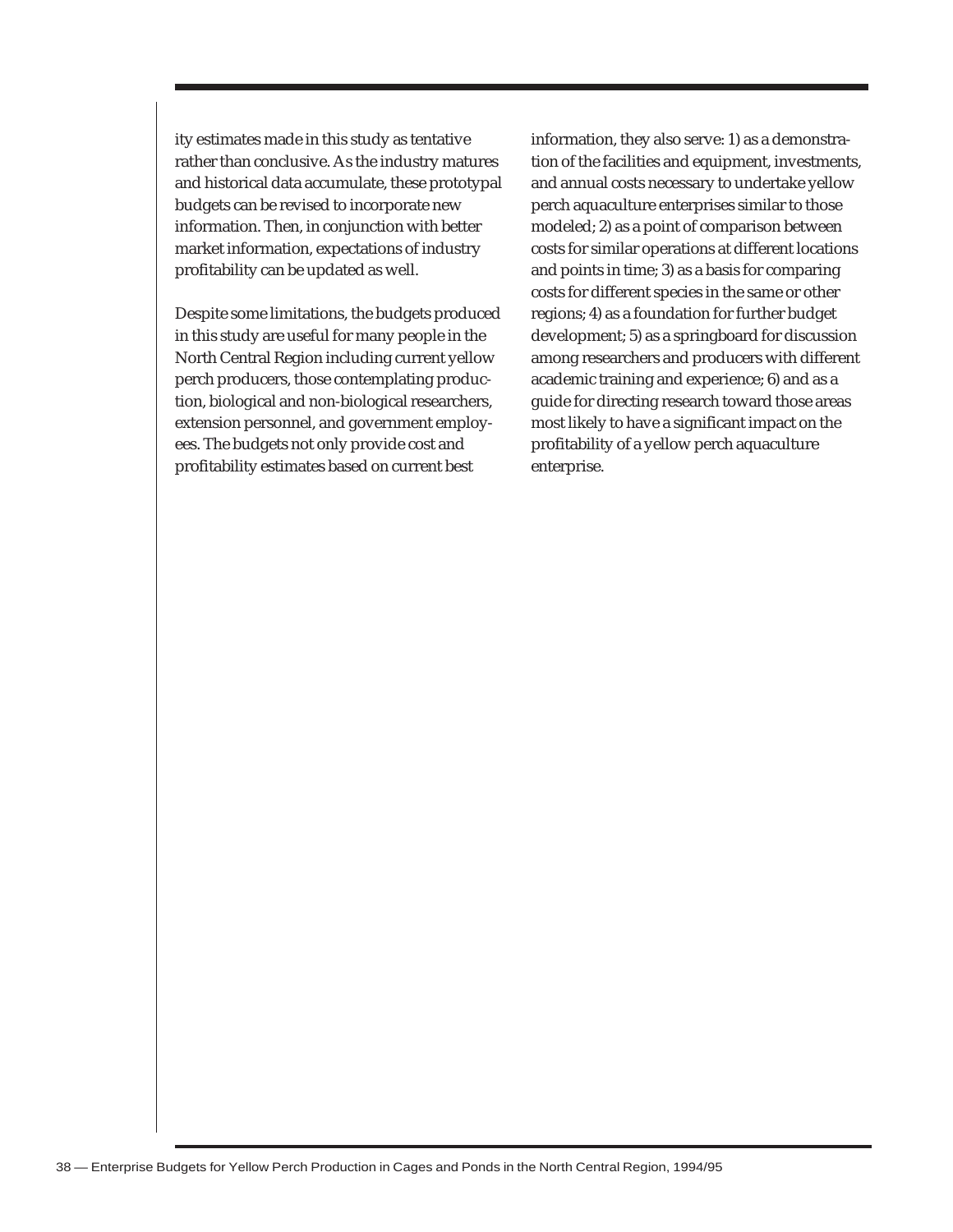### **References**

- Baldridge, T., L. Dellenbarger, and D. Huffman. 1991. Economics of commercial redfish production in Louisiana. DAE Research Report No. 688. Department of Agricultural Economics and Agribusiness, Agricultural Experiment Station, Louisiana State University Agricultural Center.
- Bennett, C. 1994. Personal communication. Bennett Fish, Inc. Lorain, Ohio.
- Brown, G.J. 1994. Cost analysis of trout production in the North Central states. Unpublished M.S. thesis, Department of Agricultural Economics and Rural Sociology, The Ohio State University.
- Brown, J.W., J.E. Easley, Jr., and R.G. Hodson. 1988. Investment and production costs for the hybrid striped bass X white bass in North Carolina. Working Paper 88-2. UNC Sea Grant College Program, North Carolina State University.
- Clary, G., and J. Lock. Financial characteristics of commercial catfish production systems in Texas. B-5023. Texas Agricultural Extension Service, The Texas A&M University System, College Station, Texas.
- Crews, J. and J.W. Jensen. 1989. Budget and sensitivity analyses for Alabama catfish production. Agricultural Economics Series, Agricultural and Natural Resources Information, Alabama Cooperative Extension Service, Auburn University, Auburn, Alabama.
- Foster, K.A., W. Dillon, K. Hendrix, V. Mayrose, and M. Neary. 1993. Purdue University livestock production budgets for 1993. ID-200. Purdue University Cooperative Extension Service, Purdue University, West Lafayette, Indiana.
- Garling, D.L. 1991. NCRAC research programs to enhance the potential of yellow perch culture in the North Central Region. Pages 253-255 in Proceedings of the North Central Aquaculture Conference, Kalamazoo, Michigan, March 18-21.
- Harvey, David. 1991. Aquaculture situation and outlook, Aqua-6. Commodity Economics Division, Economic Research Service, U.S. Department of Agriculture.
- Huner, J.V., and H.K. Dupree. 1984. Methods and economics of channel catfish production, and techniques for the culture of flathead catfish and other catfishes. From the Third Report to the Fish Farmers. Fish and Wildlife Service, U.S. Department of the Interior, pp. 44-82.
- Hushak, L.J. 1993. North Central Regional aquaculture industry situation and outlook report, Volume 1. North Central Regional Aquaculture Center, Iowa State University, Ames, Iowa.
- Hushak, L.J., C.F. Cole, and D.P. Gleckler. 1992. Survey of wholesale and retail buyers in the six southern states of the North Central Region. North Central Regional Aquaculture Center, Technical Bulletin Series #104, Iowa State University, Ames, Iowa.
- Kayes, T.B. 1991. Advancement of yellow perch aquaculture. Attachment B, Program Plan #1 for Grant #91- 38500-5900, North Central Regional Aquaculture Center.
- Keenum, M.E., and J.E. Waldrop. 1988. Economic analysis of farm-raised catfish production in Mississippi. Technical Bulletin 155. Mississippi Agricultural and Forestry Experiment Station, Mississippi State University.
- Lipton, D.W., and R.M. Harrell. 1990. Figuring production costs in finfish aquaculture. UM-SG-MAP-90-02. Finfish Aquaculture Workbook Series, Maryland Sea Grant Extension Program, Cooperative Extension Service, Maryland Institute for Agriculture and Natural Resources.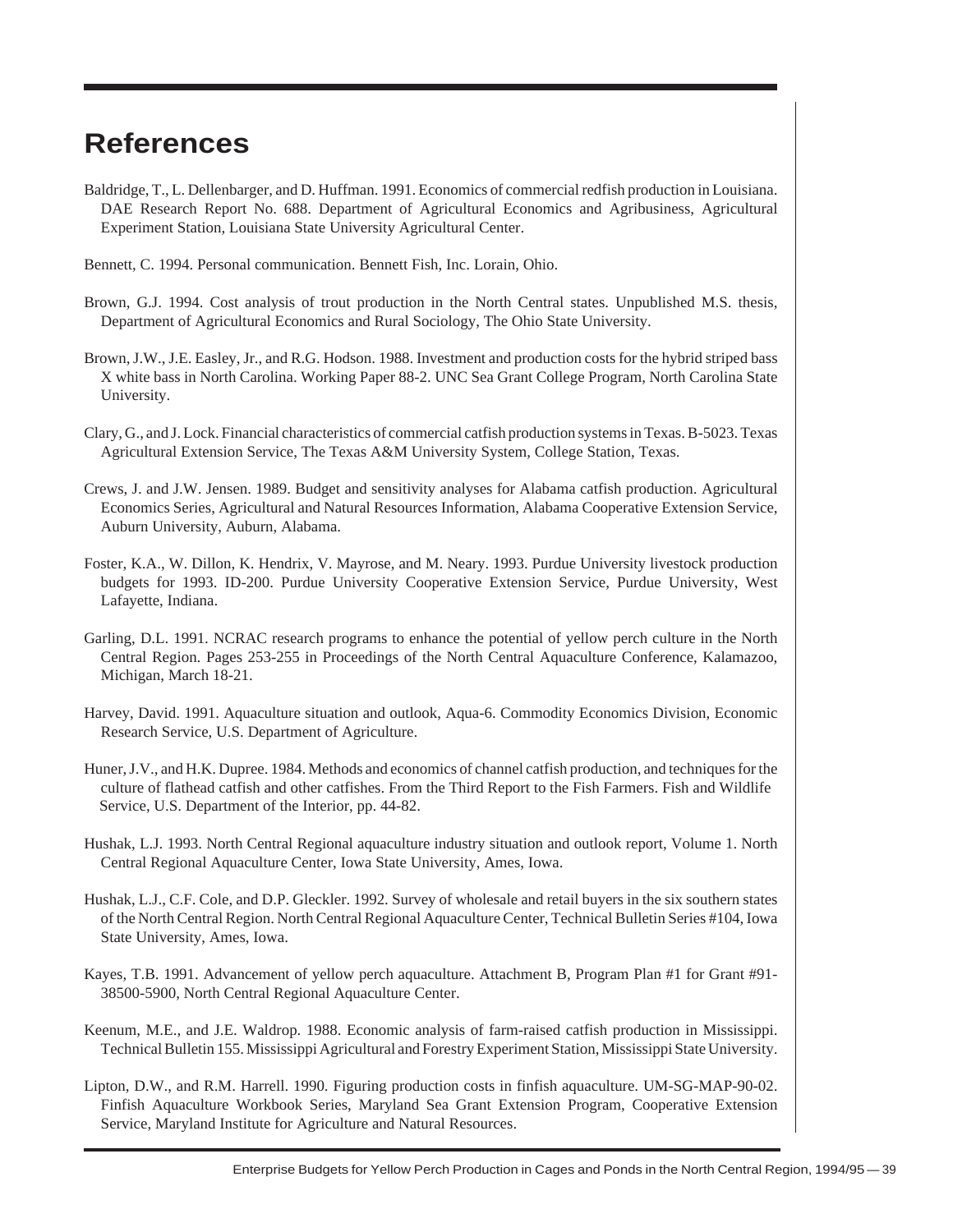- Pardue, G.B., and L.A. Helfrich. 1990. Pond construction: some practical considerations. Publication 420-011. Virginia Cooperative Extension, Virginia Tech and Virginia State.
- Pennington, V. Catfish production cost estimates for farms with level land. MP 263. Cooperative Extension Service Program, University of Arkansas at Pine Bluff.
- Pomeroy, R.S., D.B. Luke, and T. Schwedler. 1989. Commercial catfish budgets and cashflow statements. Extension Economics Report 108. Department of Agricultural Economics and Rural Sociology, Cooperative Extension Service, Clemson University.
- Pomeroy, R.S., and D.B. Luke. 1990. Enterprise budgets for recreational and commercial catfish cage culture in South Carolina. Extension Economics Report 123. Department of Agricultural Economics and Rural Sociology, Cooperative Extension Service, Clemson University.
- Pounds, G.L., L.W. Dorman, and C.R. Engle. 1991. An economic analysis of baitfish production in Arkansas. Report Series 321. Arkansas Agricultural Experiment Station, Division of Agriculture, University of Arkansas.
- Scott, N.A. 1990. Economic feasibility of catfish production in Indiana. Unpublished M.S. thesis, Department of Agricultural Economics, Purdue University, West Lafayette, Indiana.
- Strand, I., and D. Lipton. 1989. Aquaculture: an alternative for Maryland farmers. Pages 37-45 in Proceedings from the Governor's Conference on the Future of Maryland Agriculture. Baltimore, Maryland, November 10-11.
- Wellborn, T.L. 1988. Site selection of levee-type fish production ponds. SRAC Publication No. 100. Southern Regional Aquaculture Center.
- Wellborn, T.L. 1988. Construction of levee-type ponds for fish production. SRAC Publication No. 101. Southern Regional Aquaculture Center.
- Williams, F.N., and C. Starr. 1991. The path to yellow perch profits through planned development. Pages 49-50 in Proceedings of the North Central Aquaculture Conference, Kalamazoo, Michigan, March 18-21.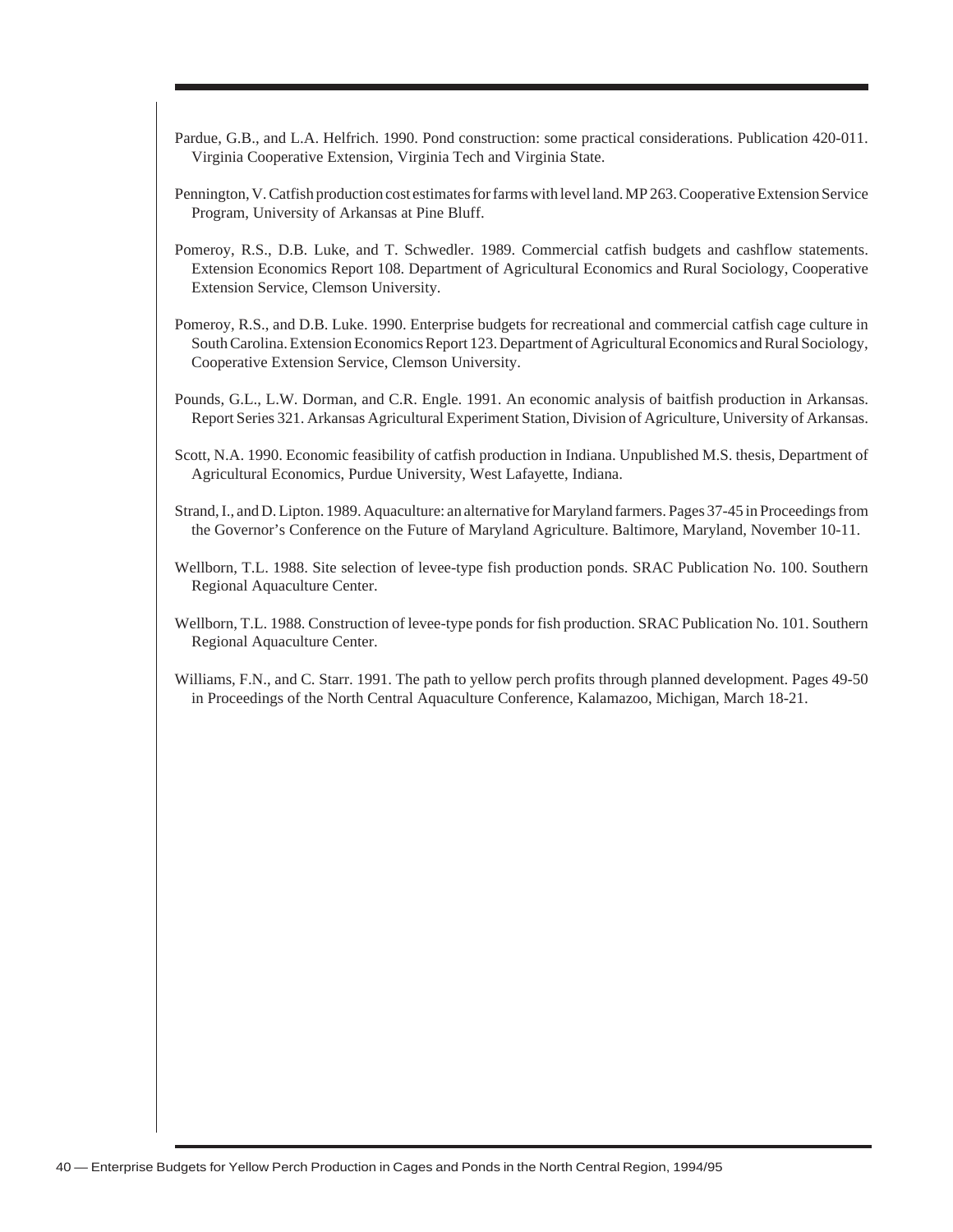

**Appendix Figure A2. Physical configuration of cage culture for 50,000 lbs. production.**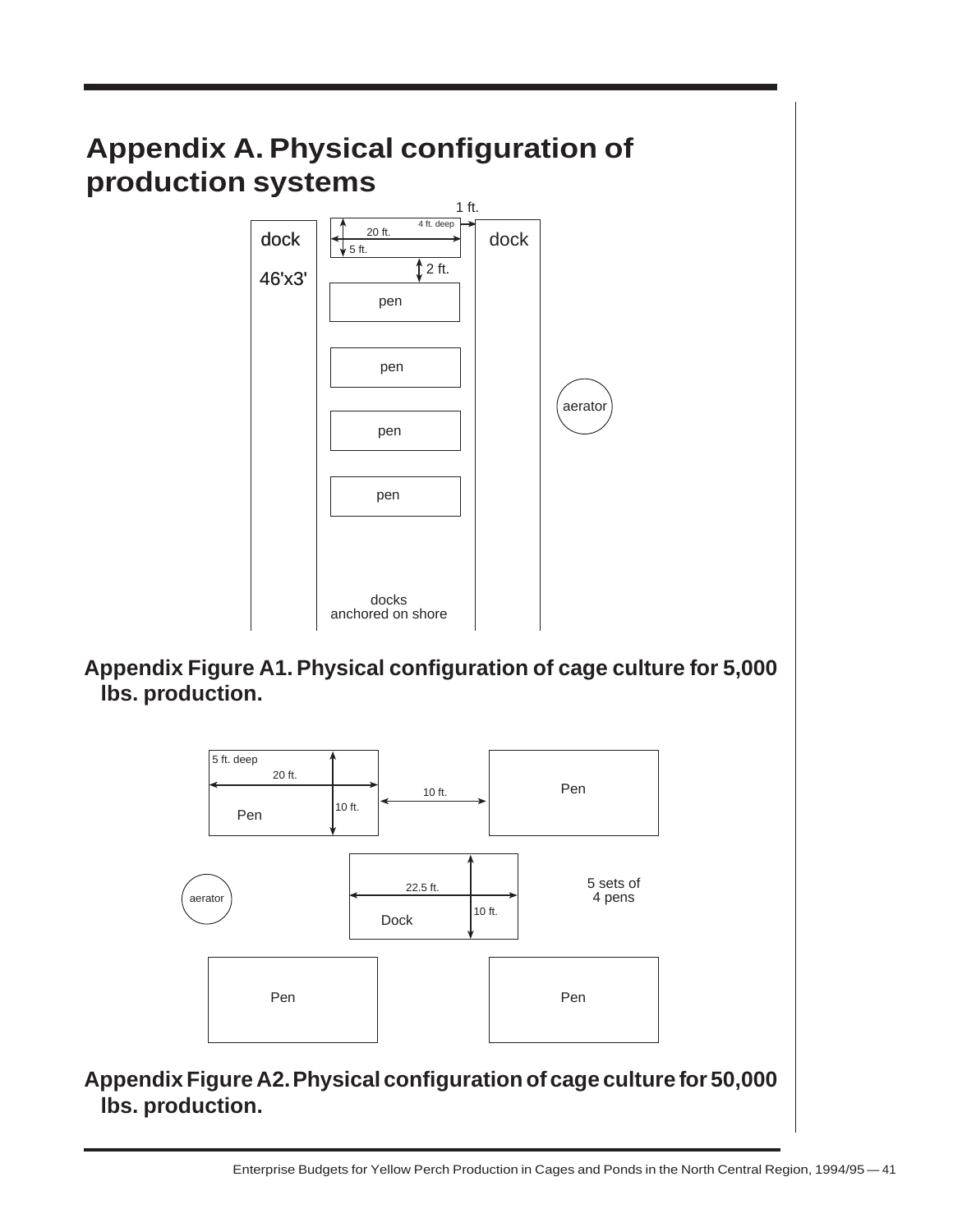

42 — Enterprise Budgets for Yellow Perch Production in Cages and Ponds in the North Central Region, 1994/95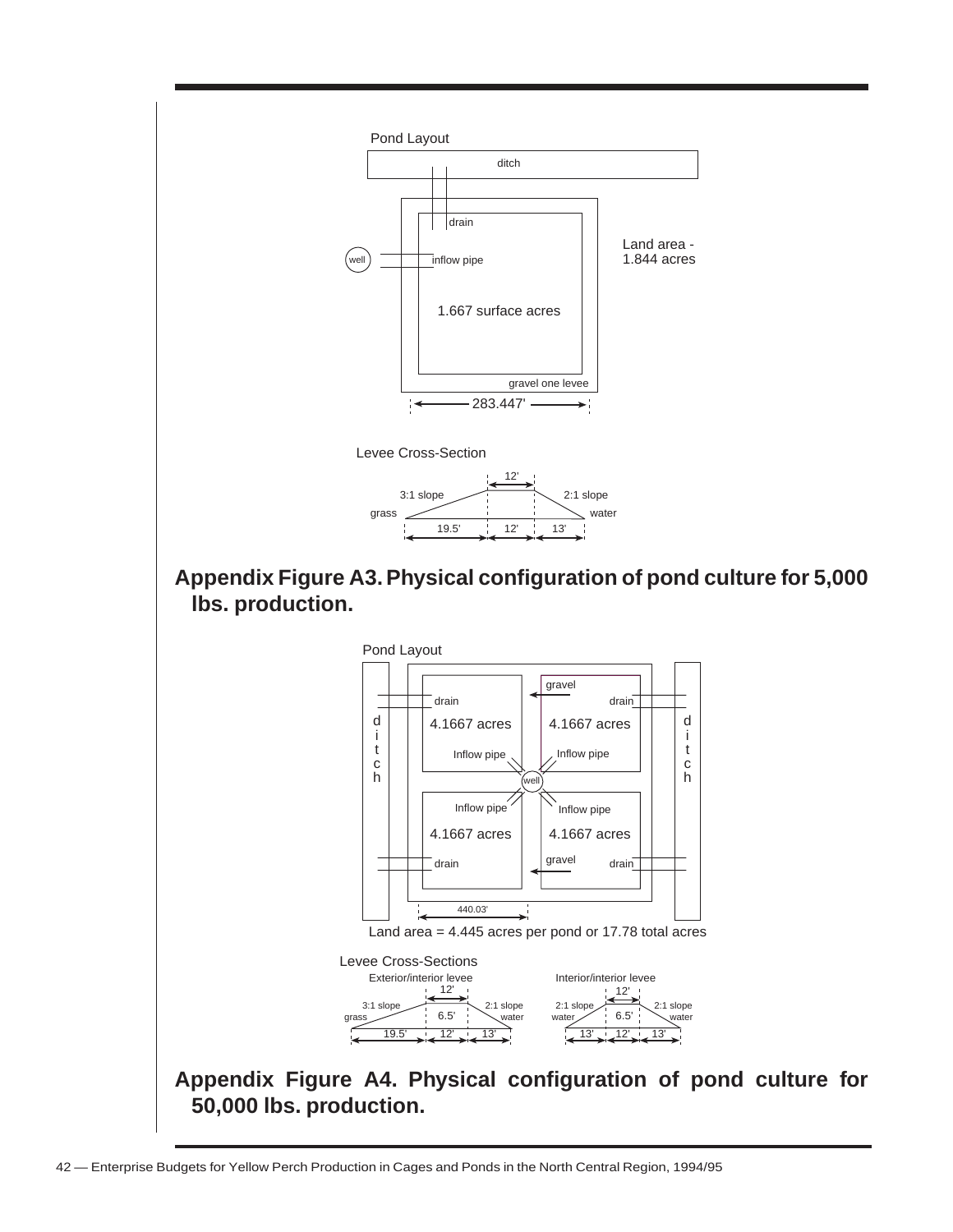### **Appendix B. Delivered prices for feed and fingerlings in the North Central Region**



**Appendix Figure B1. Five locations in the North Central Region for which delivered prices of feed and fingerlings were calculated.**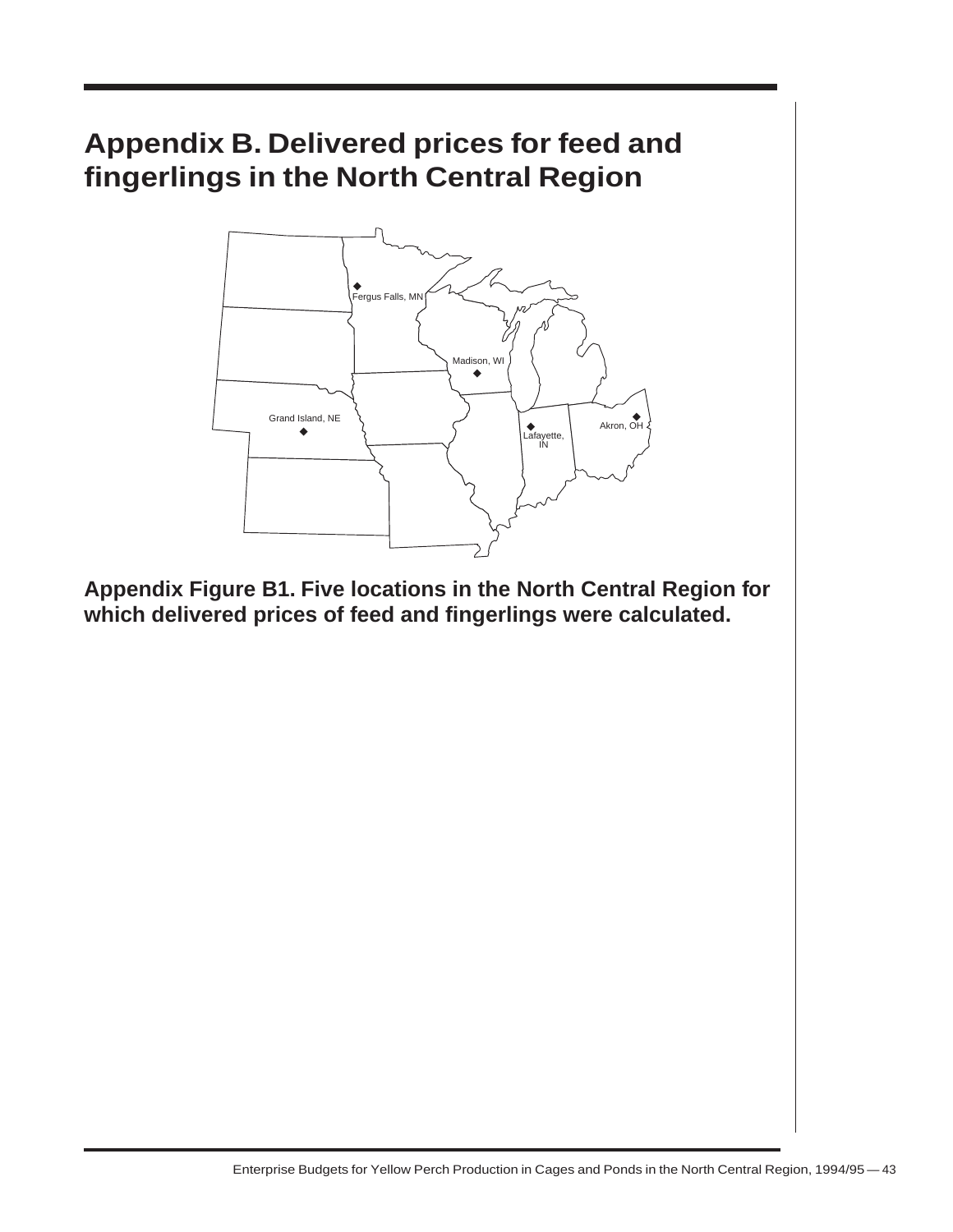|                                                                    | Grand Island,<br><b>NE</b>                                                                                                                                    | Fergus Falls,<br>ΜN              | (rural)<br>Madison,<br>WI        | Lafayette,<br>IN                 | (rural)<br>Akron,<br>OH          |  |  |
|--------------------------------------------------------------------|---------------------------------------------------------------------------------------------------------------------------------------------------------------|----------------------------------|----------------------------------|----------------------------------|----------------------------------|--|--|
|                                                                    |                                                                                                                                                               |                                  | cents/lb.                        |                                  |                                  |  |  |
| Firm A                                                             | (FOB price 24.75¢/lb. at MN plant and 25.50¢/lb. at IN plant; 3/16" extruded<br>nugget, 40% protein, floating)                                                |                                  |                                  |                                  |                                  |  |  |
| 45,000 lbs. (truckload)                                            | 26.35                                                                                                                                                         | 25.65                            | 25.95                            | 26.55                            | 27.15                            |  |  |
| Firm B                                                             | (FOB price 30.2¢/lb. at IN plant; extruded pellet 3/16" × 3/16" and<br>$1/8" \times 1/4"$ , 40% protein, floating)                                            |                                  |                                  |                                  |                                  |  |  |
| 3,000 lbs.<br>5,000 lbs.<br>10,000 lbs.<br>45,000 lbs. (truckload) | 43.63<br>38.26<br>27.29<br>32.07                                                                                                                              | 40.60<br>36.44<br>35.20<br>32.17 | 37.70<br>34.70<br>33.70<br>31.31 | 36.90<br>34.77<br>33.51<br>30.84 | 37.45<br>35.65<br>34.94<br>30.98 |  |  |
| Firm C                                                             | (FOB price 25¢/lb. at UT plant; all pellet sizes; 3/32" - 3/8" pellets, 40%<br>protein, sinking; add 2¢/lb. for floating extruded pellets, 3.5 mm and larger) |                                  |                                  |                                  |                                  |  |  |
| 3,000 lbs.<br>5,000 lbs.<br>45,000 lbs. (truckload)                | 39.50<br>37.50<br>28.50                                                                                                                                       | 39.50<br>37.50<br>29.00          | 39.50<br>37.50<br>29.00          | 41.60<br>39.50<br>29.50          | 41.60<br>39.50<br>29.75          |  |  |
| Firm D                                                             | (FOB price 18.8¢ - 25.3¢/lb. at PA plant; depending on order volume<br>and pellet size, 3/32" - 3/16" pellets, 38% protein, sinking)                          |                                  |                                  |                                  |                                  |  |  |
| 3,000 lbs.<br>5,000 lbs.<br>10,000 lbs.<br>45,000 lbs. (truckload) | 37.60<br>35.18<br>32.52<br>22.24                                                                                                                              | 38.83<br>36.18<br>33.43<br>22.24 | 35.40<br>33.44<br>30.89<br>21.19 | 34.57<br>32.74<br>30.28<br>21.13 | 33.03<br>31.52<br>29.17<br>20.41 |  |  |
|                                                                    |                                                                                                                                                               |                                  |                                  |                                  |                                  |  |  |
|                                                                    |                                                                                                                                                               |                                  |                                  |                                  |                                  |  |  |
|                                                                    |                                                                                                                                                               |                                  |                                  |                                  |                                  |  |  |

#### **Appendix Table B1. Delivered feed prices for trout finishing diets (38% or 40% protein, 50 lb. bags) for five locations in the North Central Region, by manufacturer and order volume, August-October 1994.**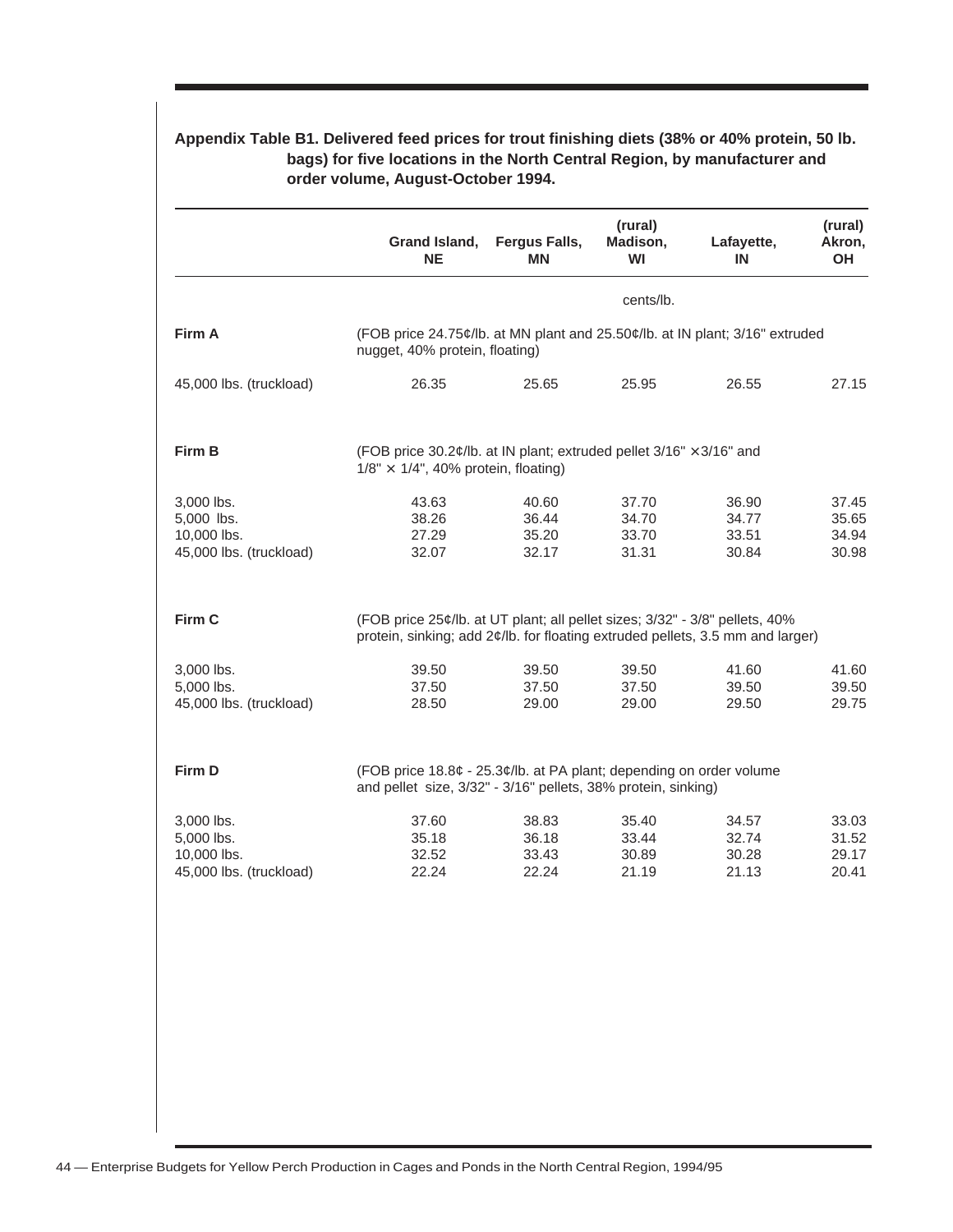|                                             | Grand Island,<br><b>NE</b>                                                                                                                                                                                                | Fergus Falls,<br><b>MN</b> | (rural)<br>Madison,<br>WI | Lafayette,<br>IN       | (rural)<br>Akron,<br>OH |  |  |  |  |
|---------------------------------------------|---------------------------------------------------------------------------------------------------------------------------------------------------------------------------------------------------------------------------|----------------------------|---------------------------|------------------------|-------------------------|--|--|--|--|
| Firm A                                      | (4-5", 22¢ each (discounted price for 10,000 or more fingerlings), average shipping<br>cost \$0.925 per loaded mile)                                                                                                      |                            |                           |                        |                         |  |  |  |  |
| <b>Miles</b><br>Shipping<br>Delivered price | 206<br>0.95¢<br>22.95¢                                                                                                                                                                                                    | 845<br>3.91¢<br>25.91¢     | 774<br>3.58¢<br>25.58¢    | 950<br>4.39¢<br>26.39¢ | 1215<br>5.62¢<br>27.62¢ |  |  |  |  |
| Firm B                                      | (Average price of 38¢ each for: 1/2 fingerlings of 3-4" size @ 33¢, 1/2 fingerlings of<br>4-6" size @ 43¢, prices are for order volumes of more than 1,000 fingerlings,<br>average shipping cost \$0.875 per loaded mile) |                            |                           |                        |                         |  |  |  |  |
| <b>Miles</b>                                | 800                                                                                                                                                                                                                       | 765                        | 329                       | 266                    | 349                     |  |  |  |  |
| Shipping                                    | 3.5¢                                                                                                                                                                                                                      | 3.35¢                      | 1.44 <sub>c</sub>         | 1.16¢                  | 1.53¢                   |  |  |  |  |
| Delivered price                             | 41.5¢                                                                                                                                                                                                                     | 41.35¢                     | 39.44¢                    | 39.16¢                 | 39.53¢                  |  |  |  |  |
| Firm C                                      | (3½-4½", 29¢ each, \$1 per loaded mile)                                                                                                                                                                                   |                            |                           |                        |                         |  |  |  |  |
| <b>Miles</b>                                | 740                                                                                                                                                                                                                       | 705                        | 269                       | 206                    | 345                     |  |  |  |  |
| Shipping                                    | 3.7¢                                                                                                                                                                                                                      | 3.53¢                      | 1.34¢                     | 1.03¢                  | 1.72¢                   |  |  |  |  |
| Delivered price                             | 32.7¢                                                                                                                                                                                                                     | 32.53¢                     | 30.34¢                    | 30.03¢                 | 30.72¢                  |  |  |  |  |
| Firm D                                      | (3-5", 25¢ each, \$1.25 per loaded mile)                                                                                                                                                                                  |                            |                           |                        |                         |  |  |  |  |
| <b>Miles</b>                                | 1045                                                                                                                                                                                                                      | 1066                       | 560                       | 408                    | 36                      |  |  |  |  |
| Shipping                                    | 6.53¢                                                                                                                                                                                                                     | 6.66¢                      | 3.5¢                      | 2.55¢                  | 0.22¢                   |  |  |  |  |
| Delivered price                             | 31.53¢                                                                                                                                                                                                                    | 31.66¢                     | 28.5¢                     | 27.55¢                 | 25.22¢                  |  |  |  |  |
| Firm E                                      | (Average price 32¢ each for: 1/2 fingerlings of 3-4" size @ 15¢, 1/2 fingerlings of 4-5"<br>size @ 50¢, various independent haulers for delivery, estimate \$1.25 per loaded<br>mile)                                     |                            |                           |                        |                         |  |  |  |  |
| <b>Miles</b>                                | 568                                                                                                                                                                                                                       | 501                        | 0                         | 264                    | 529                     |  |  |  |  |
| Shipping                                    | 3.55¢                                                                                                                                                                                                                     | 3.13¢                      | 0¢                        | 1.65¢                  | 3.31¢                   |  |  |  |  |
| Delivered price                             | 36.05¢                                                                                                                                                                                                                    | 35.63¢                     | 32.5¢                     | 34.15¢                 | 35.81¢                  |  |  |  |  |

#### **Appendix Table B2. Delivered prices per fingerling for advanced yellow perch fingerlings trained on feed for five locations in the North Central Region, by producing company in 20,000 lots, August-October, 1994.**